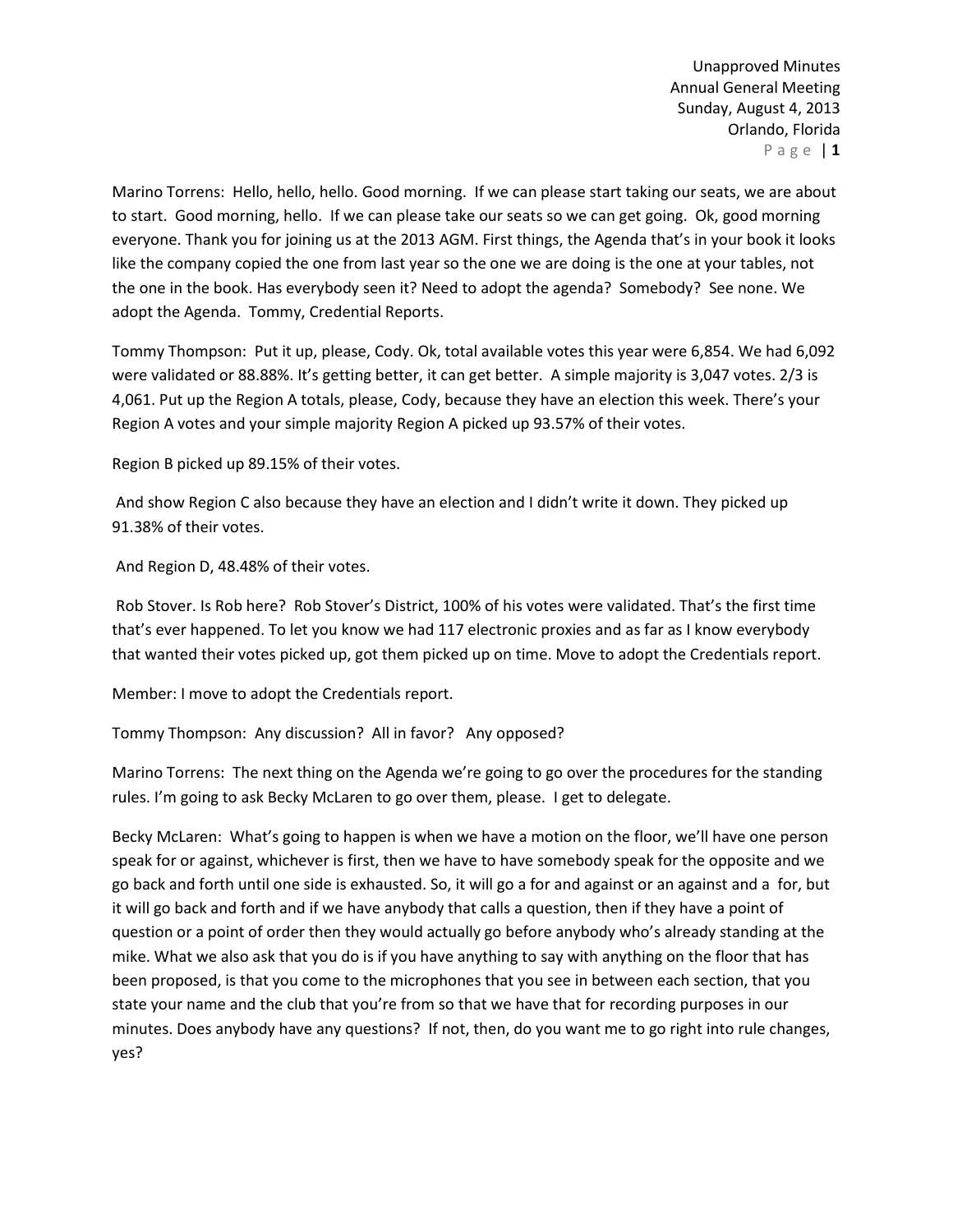Cody, if you can start with the proposed changes on the screen. What I am going to do is because you have them in their book, if there's any with the workshop that we had yesterday on the proposed changes, if there were anything that we can make amendments to or make changes to before we presented it on the floor, that were suggested yesterday and we did that and when we get to that I will stop and read that one. Otherwise, I will tell you it's presented as on the screen, give you a few minutes to read that and then ask for a motion from the floor.

Okay. Bylaw 17.1, Page 15. Cody, if you'll move down. The old Bylaw, the suggested change. Down a little further, Cody.

Okay. I have a motion to approve the proposed change as presented?

Member: I make a motion.

Becky McLaren: Move by Terry. A second?

Marino Torrens: Second.

Becky McLaren: Second by Marino. Any discussion? Seeing no discussion, all those in favor signify by saying aye.

Members: Aye.

Becky McLaren: Opposed? Passes.

We'll go ahead and go on down. Rule 106 - 101.6, Page 30, this one is kinda lengthy, you have it in your book.

Motion to accept as presented?

Member: Motion to accept.

Becky McLaren: Moved. A second?

Member: Second.

Becky McLaren: Any discussion? Seeing no discussion, all those in favor, signify by saying aye.

Members: Aye.

Becky McLaren: Opposed? Abstention? Passes.

Rule 102.1, Page 31. Have a motion from the floor, please, to accept as presented?

Member: Motion.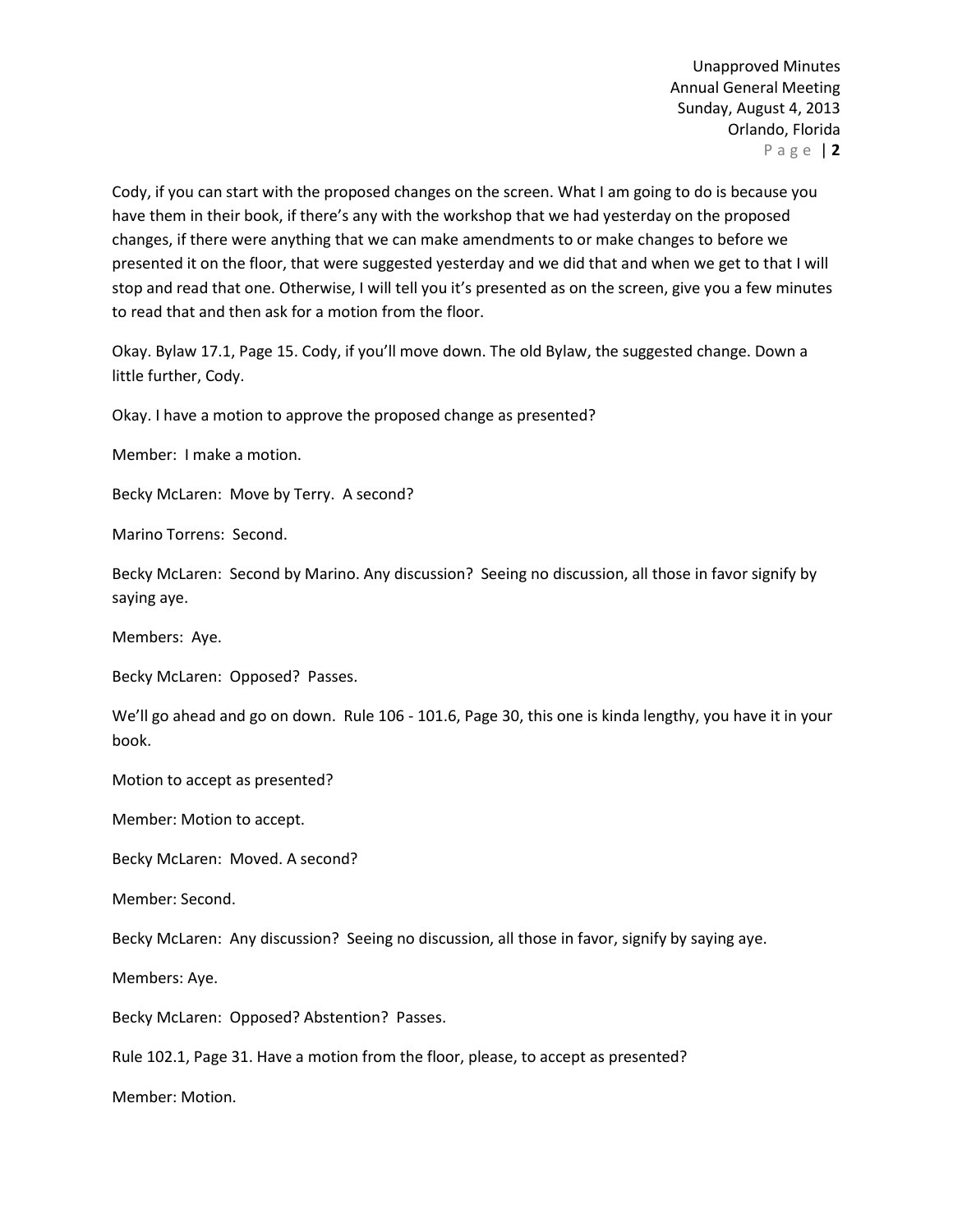Becky McLaren: Then moved. Seconded?

Member: Second.

Becky McLaren: Any discussion? Seeing no discussion, all those in favor, say aye.

Members: Aye.

Becky McLaren: Opposed? Abstentions? Passes.

102.3. This is one where we did make a change based on the feedback yesterday.

Cody, if you'll go down to the proposed change. In the suggested change we added the FYSA office will notify all affiliates within a 15 mile radius and request that any objections be submitted to the office no later than seven – seven - Cody, do you want to insert days in there after the number 7. Up, up, right there. Seven days prior to the next scheduled meeting of the EC/BOD. FYSA's Vice President of Administration and Communications shall only present the completed applications at the next Board of Directors or EC meeting. And then 1 through 6 would remain the same and still add 7 and 8.

Can I have a motion to approve as presented on the screen, please?

Member: Motion to approve.

Becky McLaren: A second?

Member: Second.

Becky McLaren: Any discussion? Seeing no discussion, all those in favor, say aye.

Members: Aye.

Becky McLaren: Opposed? Abstentions? Passes as amended on the screen.

103.4. Can I have a motion to approve as presented?

Member: Motion to approve.

Becky McLaren: Moved. Seconded?

Member: Second.

Becky McLaren: It has been moved and seconded. Any discussion? Seeing no discussion, all those in favor say aye.

Members: Aye.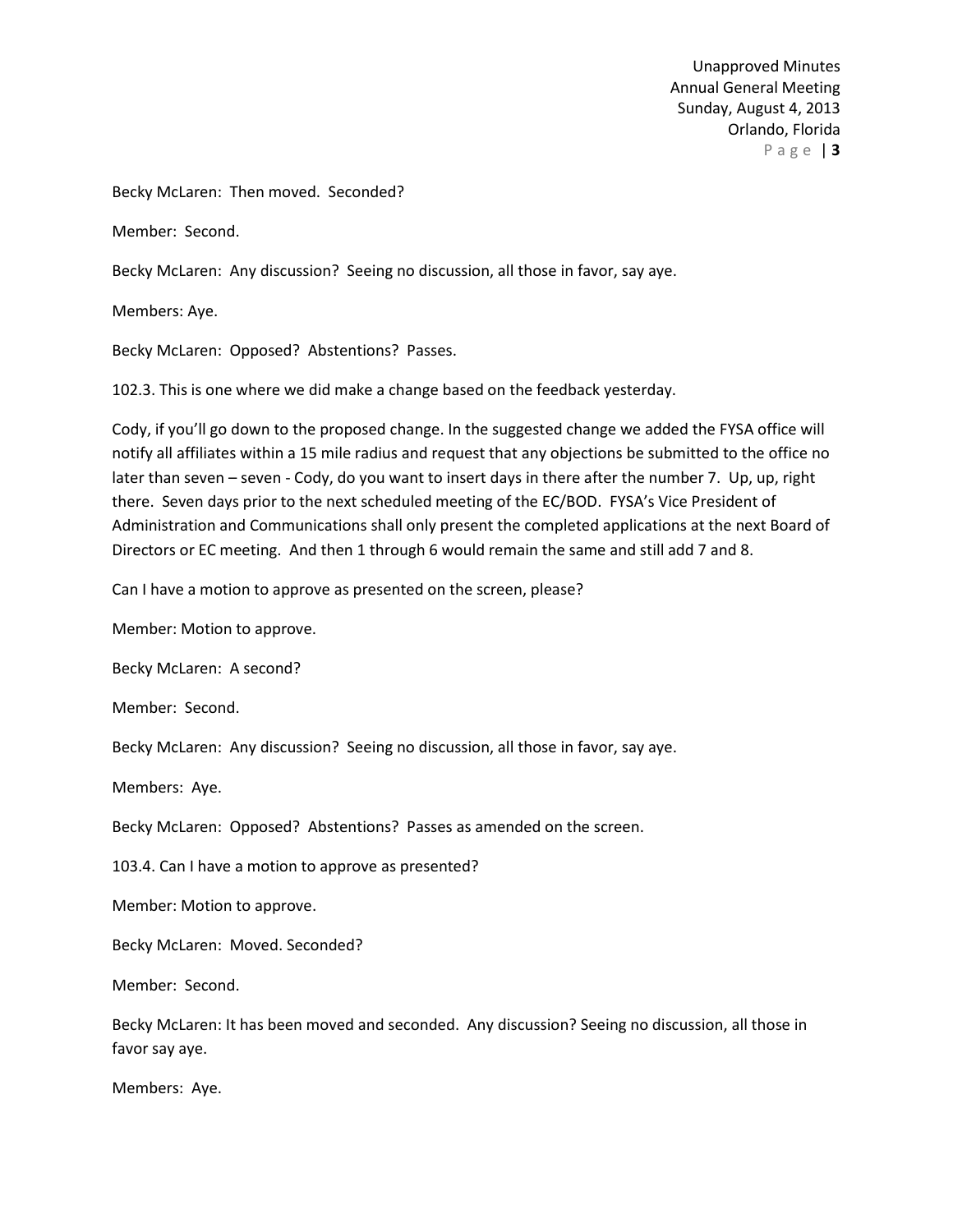Becky McLaren: Opposed? Abstentions? Motion passes.

104.3. Cody, if you'll move all the way down, this is the one where I did make – where a change was made based on a suggestion from the round table yesterday. One through four would remain the same as in the current rule. The current 5 would become 8, which you'll see – what you see there and then we add 5, 6 and 7, which in the original proposal were 6, 7 and 8. So, it's just moving that number 5 down to the bottom to be number 8 to make the exceptions be at the bottom.

Can I have a motion to approve it – a motion to - from the floor to approve it as seen on the screen, please?

Member: Motion.

Becky McLaren: A second?

Member: Second.

Becky McLaren: Seconded. All those in favor signify by – any discussion? Seeing no discussion, all those in favor signify by saying aye.

Members: Aye.

Becky McLaren: Opposed? Motion passes.

105.2. Can I have a motion to approve as presented in the book and on the screen?

Member: Motion to approve.

Becky McLaren: A second?

Member: Second.

Becky McLaren: Any discussion? Seeing no discussion, all those in favor, signify by saying aye.

Members: Aye.

Becky McLaren: Opposed? Abstentions? Motion passes.

105.3.2. Can I have a motion to approve that as presented?

Member: Motion to approve.

Becky McLaren: Any discussion? Seeing no discussion, all those in favor say aye.

Members: Aye.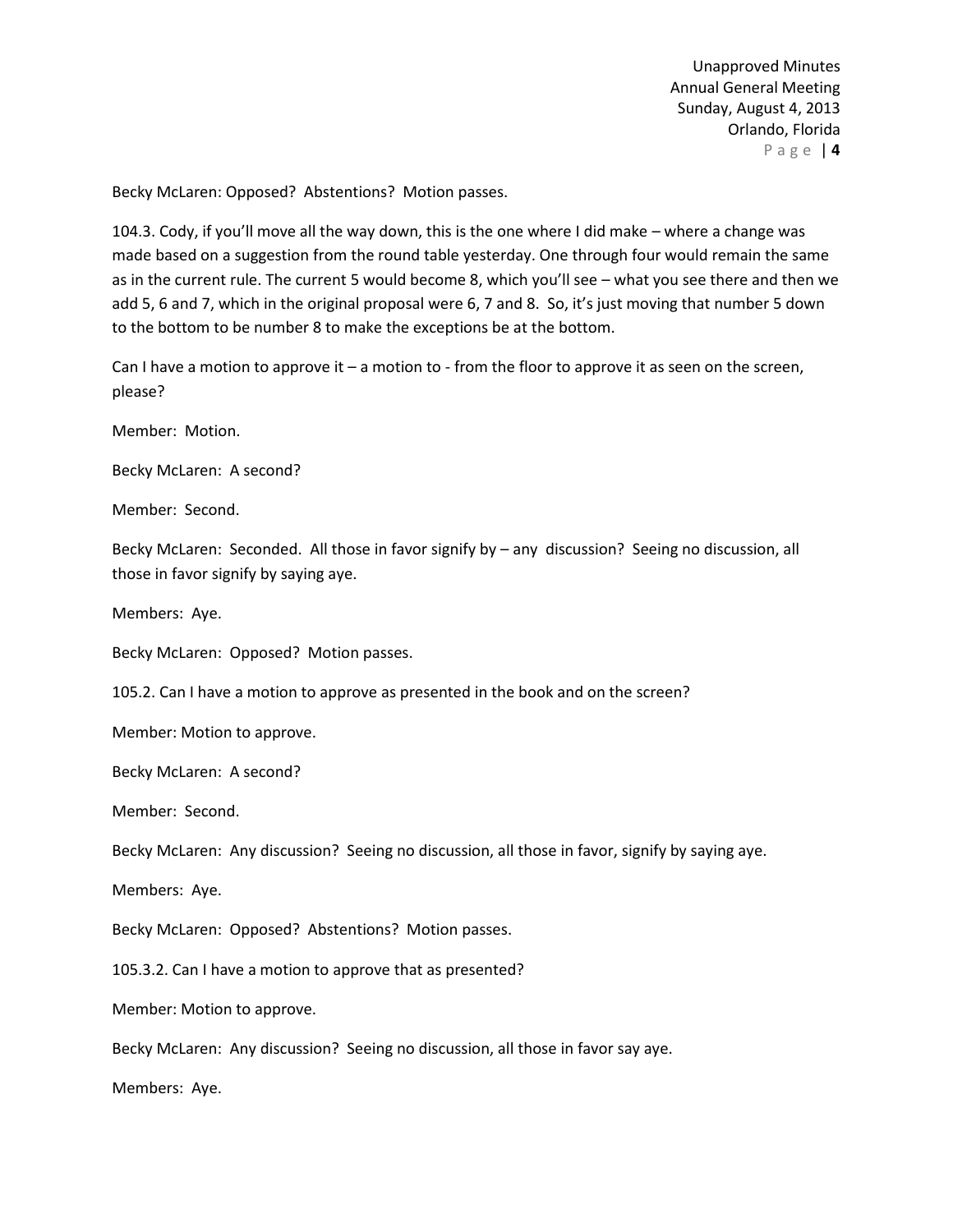Becky McLaren: Opposed? Abstentions? Motion passes.

105.3.6. Can I have a motion to –

Member: Motion to accept.

Member: Seconded.

Becky McLaren: It has been moved and seconded. Any discussion? Seeing no discussion, all those in favor, signify by saying aye.

Members: Aye.

Becky McLaren: Opposed? Abstentions? Motion passes.

105.4.1. May I have a motion?

Member: Motion to accept.

Member: Second.

Becky McLaren: It has been moved and seconded. Any discussion? Seeing no discussion, all those in favor signify by saying aye.

Members: Aye.

Becky McLaren: Opposed? Abstentions? Motion passes.

105.4.2. May I have a motion for – to – for accepting as presented on the screen?

Member: Motion to accept.

Member: Second.

Becky McLaren: It has been moved and seconded. Any discussion? Seeing no discussion, all those in favor signify by saying aye.

Members: Aye.

Becky McLaren: Opposed? Abstentions? Motion passes.

105.7.1. Can I have a –

Member: Motion to accept.

Member: Second.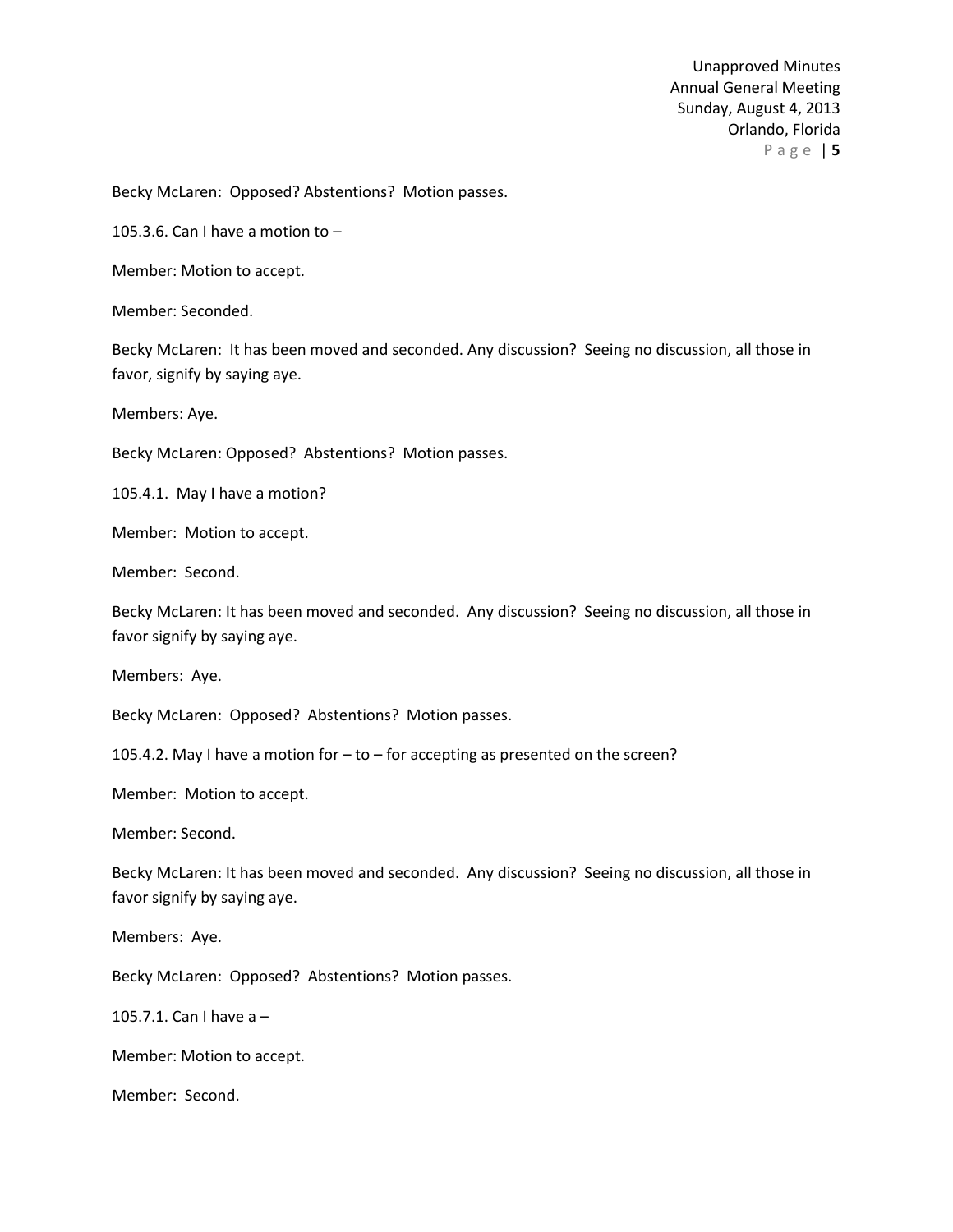Becky McLaren: Any discussion? All those in favor signify by saying aye.

Members: Aye.

Becky McLaren: Opposed? Abstentions? Motion passes.

105.7.2. Can I have a motion, please?

Member: Motion to accept.

Member: Second.

Becky McLaren: Any discussion? Seeing no discussion, all those in favor signify by saying aye.

Members: Aye.

Becky McLaren: Opposed? Abstentions? Motion carries.

105.7.4.

Member: Motion to accept.

Member: Second.

Becky McLaren: Any discussion? Seeing no discussion, all those in favor signify by saying aye.

Members: Aye.

Becky McLaren: Opposed? Abstentions? Motion passes.

105.8.

Member: Motion to accept.

Member: Second.

Becky McLaren: Any discussion? Seeing no discussion, all those in favor signify by saying aye.

Members: Aye.

Becky McLaren: Opposed? Motion passes.

201.4.

Member: Motion to accept.

Becky McLaren: Second?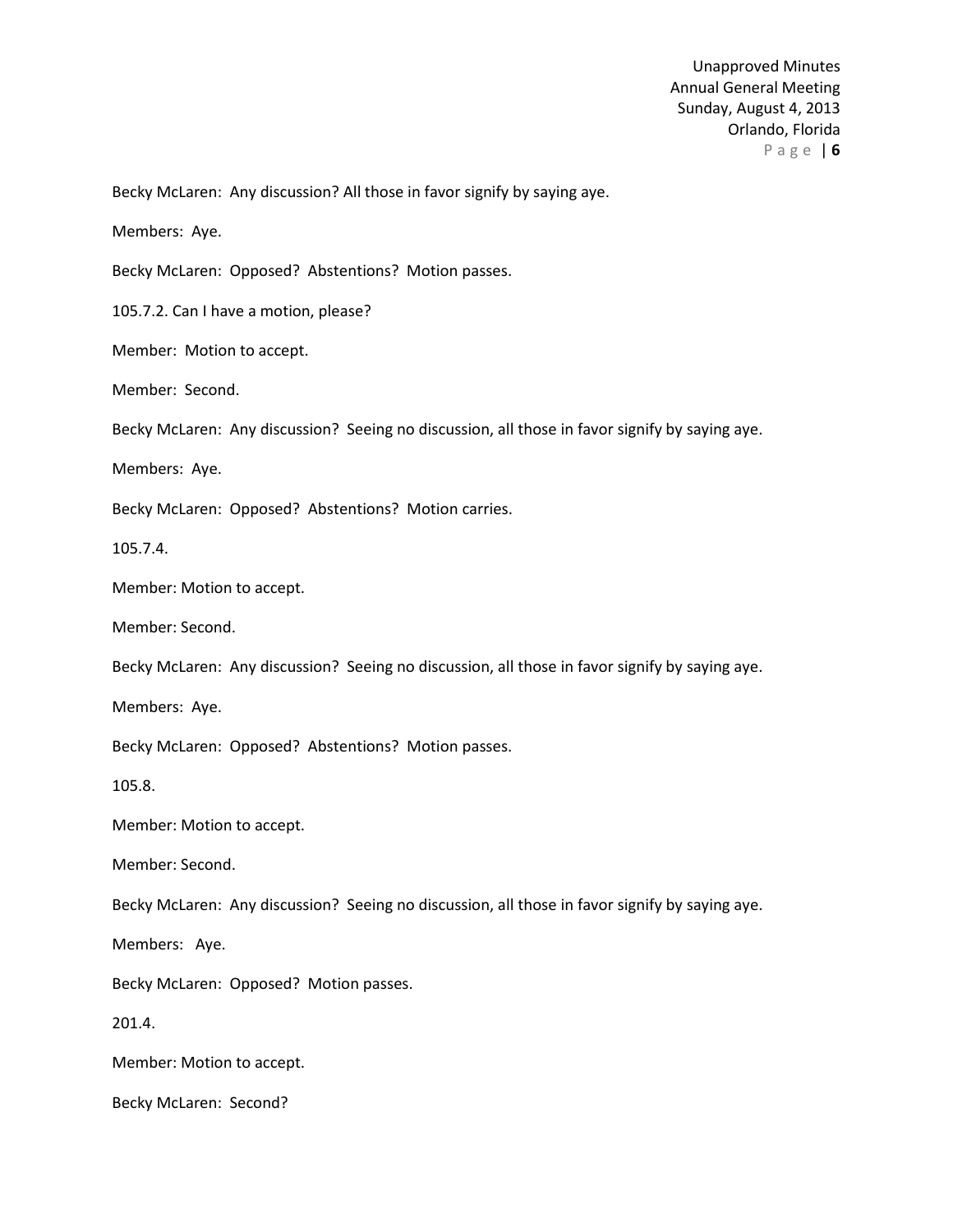Member: Second.

Becky McLaren: Any discussion? Seeing no discussion, all those in favor signify by saying aye.

Members: Aye.

Becky McLaren: Opposed? Motion passes.

201.5.

Member: Motion to accept.

Member: Second.

Becky McLaren: It has been moved and seconded. Any discussion? Seeing no discussion, all those in favor signify by saying aye.

Members: Aye.

Becky McLaren: Opposed? Abstentions? Motion passes.

201.6.

Member: Motion to accept.

Member: Second.

Becky McLaren: Any discussion? Seeing no discussion, all those in favor signify by saying aye.

Members: Aye.

Becky McLaren: Opposed. Motion – abstentions? Motion passes.

201.9.1.

Member: Motion to accept.

Member: Second.

Becky McLaren: It has been moved and seconded. Any discussion? Seeing no discussion, all those in favor signify by saying aye.

Members: Aye.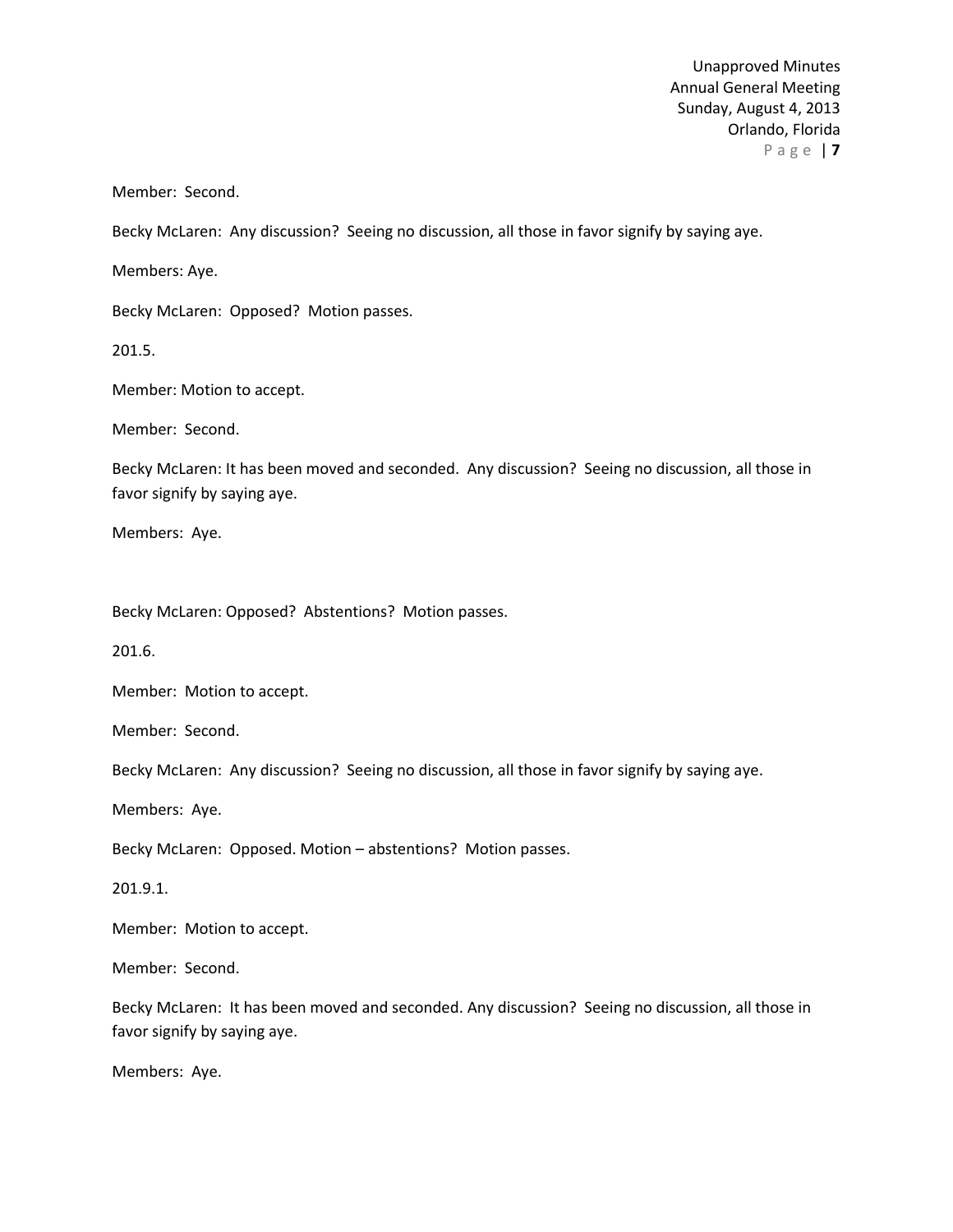Becky McLaren: Opposed? Abstentions? Motion passes.

201.9.2.

Member: Motion to accept.

Member: Second.

Becky McLaren: Any discussion? Seeing no discussion, all those in favor signify by saying aye.

Members: Aye.

Becky McLaren: Opposed? Abstentions? Motion carries.

202.1.1.

Member: Motion to accept.

Member: Second.

Becky McLaren: It has been moved and seconded. Any discussion? Seeing no discussion, all those in favor signify by saying aye.

Members: Aye.

Becky McLaren: Opposed? Abstentions? Motion passes.

204.5.

Member: Motion to accept.

Member: Second.

Becky McLaren: It has been moved and seconded. Any discussion? Seeing no discussion, all those in favor signify by saying aye.

Members: Aye.

Becky McLaren: Opposed? Motion passes.

205.5.

Member: Motion to accept.

Member: Second.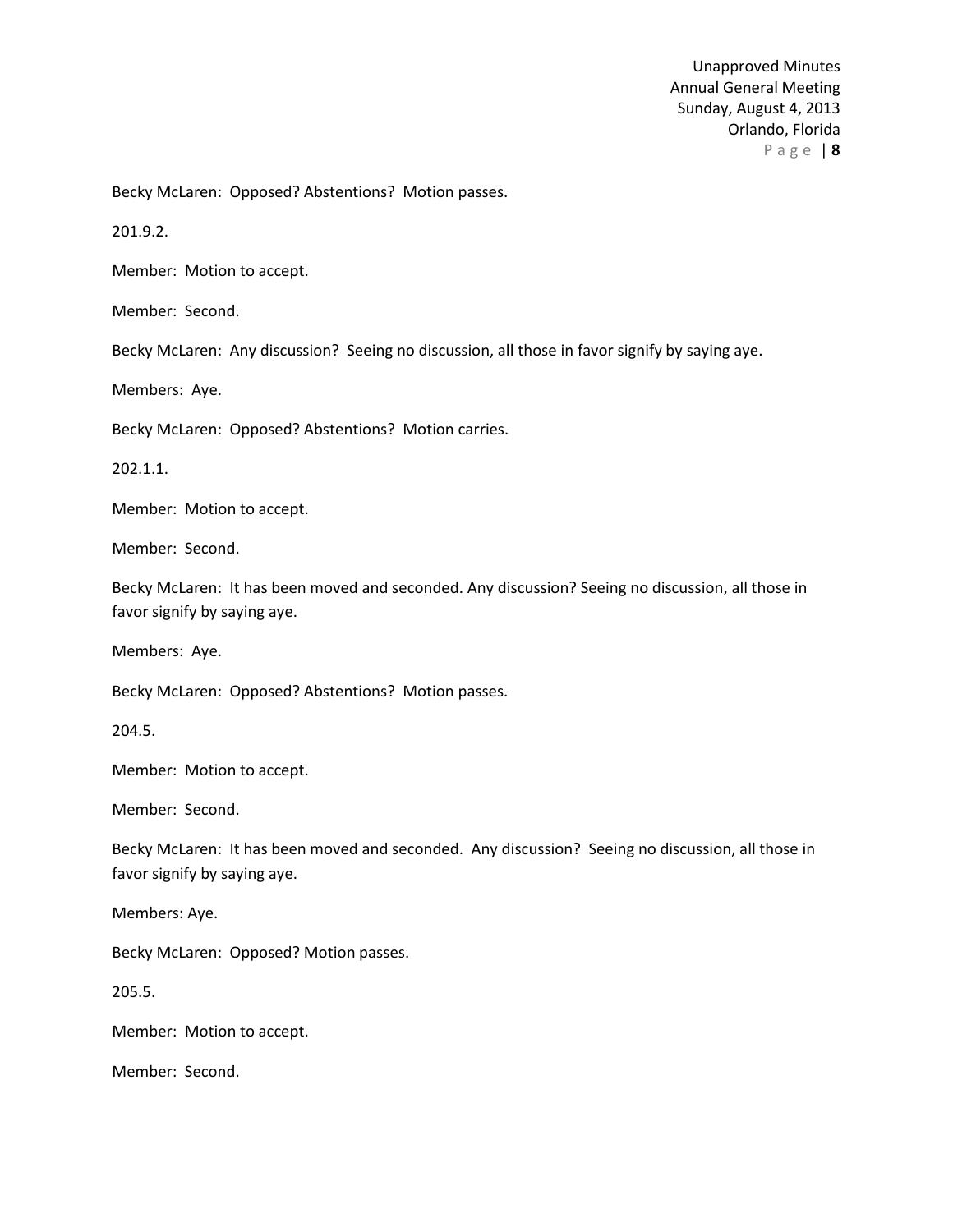Becky McLaren: It has been moved and accepted. Any discussion? Seeing no discussion, all those in favor signify by saying aye.

Members: Aye.

Becky McLaren: Opposed? Abstentions? Motion passes.

205.6.

Member: Motion to accept.

Member: Second.

Becky McLaren: It has been moved and seconded. Any discussion? Seeing no discussion, all those in favor signify by saying aye.

Members: Aye.

Becky McLaren: Opposed? Motion carries.

205.7.

Member: Motion to accept.

Member: Second.

Becky McLaren: It has been moved and seconded. Any discussion? Seeing no discussion, all those in favor signify by saying aye.

Members: Aye.

Becky McLaren: Opposed? Motion carries.

207.5.

Member: Motion to approve.

Becky McLaren: Motion to approve. Second?

Member: Second.

Becky McLaren: Any discussion? All those in favor signify by saying aye.

Members: Aye.

Becky McLaren: Opposed? Abstentions? Motion passes.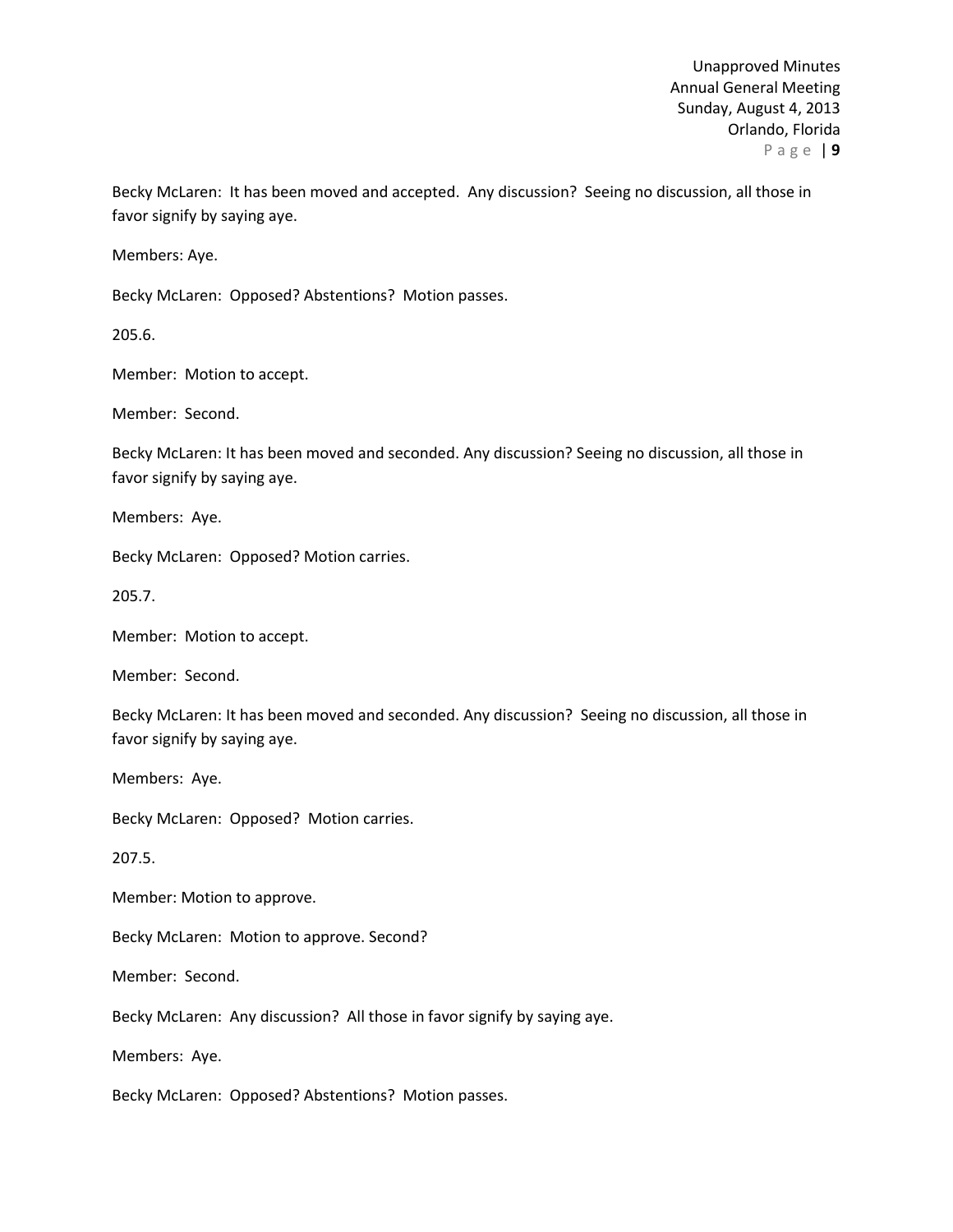207.9.

Member: Move to accept.

Member: Second.

Becky McLaren: It has been moved and seconded. Any discussion? Seeing no discussion, all those in favor signify by saying aye.

Members: Aye.

Becky McLaren: Opposed? Motion carries.

208 B. This was presented by Scott O'Brien from Sebastian. Is he here?

Member: No.

Becky McLaren: Okay. Can I have a motion?

Member: Motion to discuss this at a later time.

Becky McLaren: And a second?

Member: Second.

Becky McLaren: Any discussion?

Speaker: Hi, my name is Alex Giovano. I am with Seminole Youth Athletic Association.

Becky McLaren: Yes.

Alex Giovano: I'd like to propose an addition to the suggested change. In the first sentence where it says if a player is playing more than two birth years –

Becky McLaren: Uh-huh.

Alex Giovano: I'd like to see we add or one age group, the same that we're adding below for the U8.

Becky McLaren: So, you want it to say if the player is playing –

Alex Giovano: No, not –

Becky McLaren: No, not there, Cody.

Alex Giovano: No, outside of the parentheses.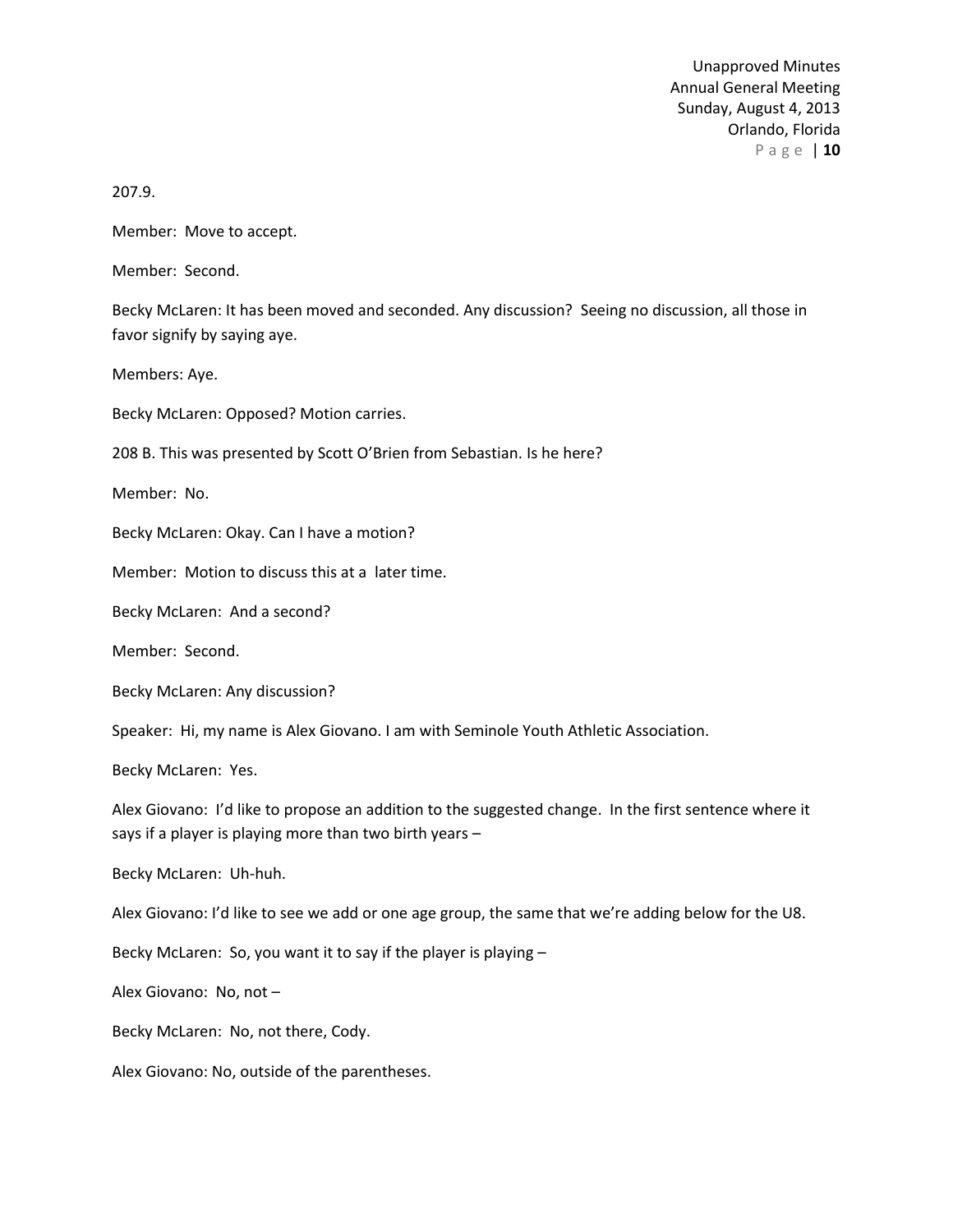Becky McLaren: Up where it says –

Alex Giovano: More than two years -

Becky McLaren: So, if the player is playing up more than two birth years -

Alex Giovano: Or one age group.

Becky McLaren: Or one age group.

Alex Giovano: Or more than one age group, excuse me.

Becky McLaren: Or more than one age group.

Member: Motion to amend.

Becky McLaren: Do we have a second to the amendment?

Speaker: Second.

Becky McLaren: Can you go to the microphone, please, and say who you are because we need it for the minutes.

Speaker: Me?

Becky McLaren: Yes, we need to know who seconded his amendment for the minutes. So, I'll just need you to state your name and your club.

Charlie Graham: Alright. Charlie Graham with the Satellite Beach Soccer Club and I would second the amendment.

Becky McLaren: Okay. It's been moved and seconded for an amendment. Is there any discussion?

Speaker: John Stacey, Vice President –

Becky McLaren: Come here, I don't think it's on.

John Stacey: John Stacey, Vice President of Coaching Player and Development. The addition of that language would seem to then make it further restrictive. I think the intent of the rule is to actually expand the playing up.

So, by saying more than one age group a U9 – or a U12 player playing up U14 would require the State Director of Coaching. And right now we allow, I believe, two. So, a U12 could play U14 with - at the affiliate level. And Mike Strickler, if you are here, please step - please share and clarify.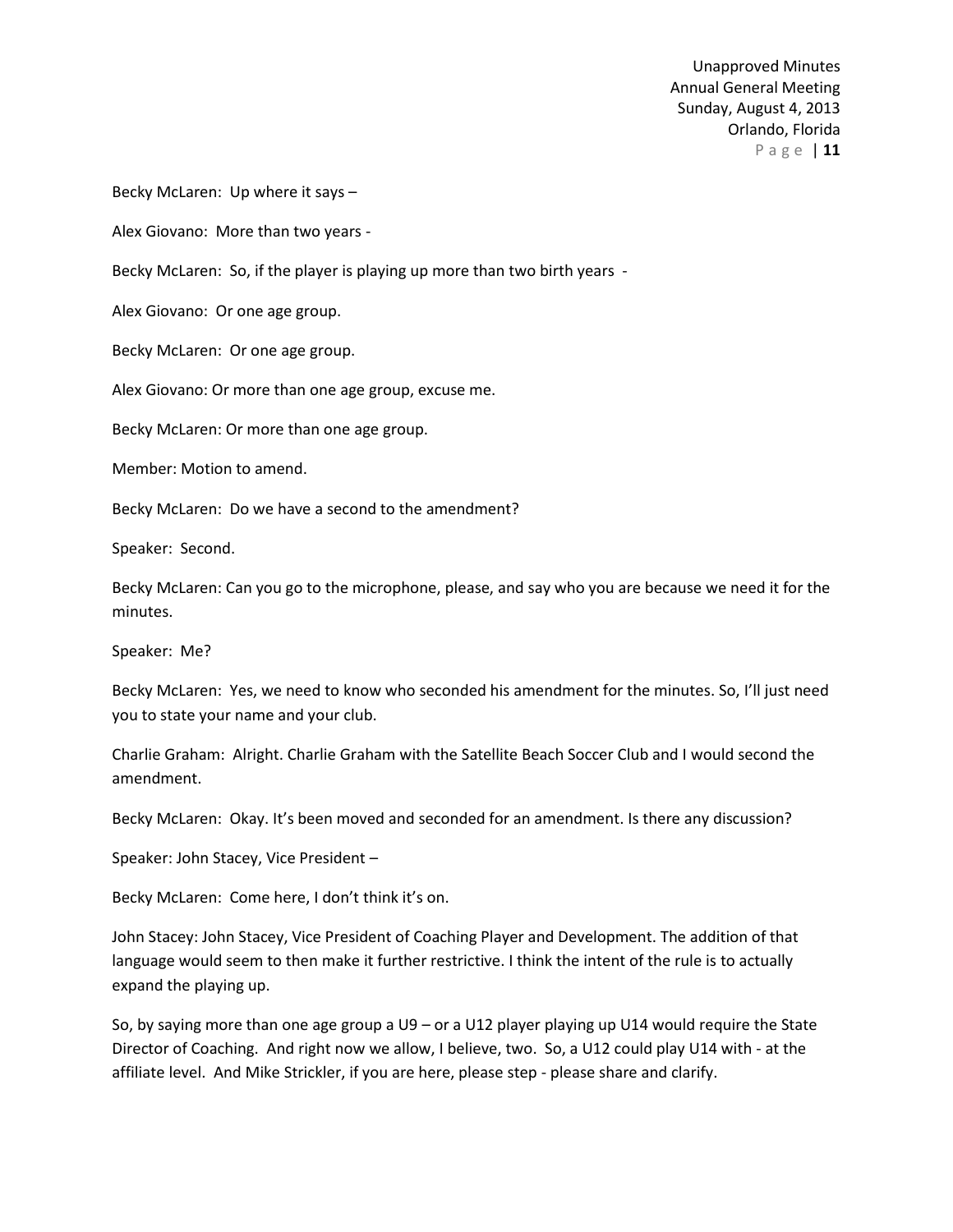Charlie Graham: That's why I added the word more – more than - more than one age group.

So, you are talking about an 11 year old player, an 11 and ½ year old player to play up. When we look at birth year, we're looking at an 11 year old technically 12, 13, 14. It's three - three years versus an 11 and 1/2 year old playing up one age group is an 11 and 1/2 year old playing on a U14 team playing against players that are essentially 12 and 13.

### Becky McLaren: Mike?

Mike Strickler: Okay. The rule as it states right now, a U12 could play a U14, okay. And the age groupings were set up based upon accepted practices in regards to where players should be able to play.

The issue that I – the biggest issue if you put age grouping in there, is that there are leagues that have U12 and then they go to U16. Okay, so you could technically have a U11 player – or an 11 year old playing with U16's if you leave it as age groups. So, as that – as that gets submitted to me, if the rule stays as it's stated then I must make that available. Okay. We change the rules so that it would be in lines with best practices in regards to where players should play, how much they should play up and how little they should play up. That's how the rule is right now. If we change it, we're going against best practices and we're also opening things up when you throw age groups into where they go because – because you technically have leagues that have U10, U12 and then they go to U16 because they don't have a lot of players.

Charlie Graham: I understand the comment. The question then becomes if we had an 11 year old player, would they be allowed to play on a U14 team and that's been denied.

Mike Strickler: Yeah, yeah, we would have to – it'd have – if there's an 11 year old player it depends on when they're 11 because we're going by our August birth dates, although we do make allowances for players that are born in – born before September 1 because they're in the same class grade. So, we do make allowances for that. But, if you're talking – I mean, if you're talking a very late 11 year old playing up three age groups, that's – that's why it was not approved.

Charlie Graham: And I guess that's where we're trying to get clarification because it's not really three age groups, its three birth years. And I understand what Mike is saying about obviously a U – an 11 year old player playing on a U16 team is a problem. But, an 11 year old player playing against players that are 12 and 13, I think is the heart of what we're talking about.

Mike Strickler: Yeah, yeah, but you have to word it correctly.

#### Becky McLaren: Okay.

Mike Strickler: Because right now it's not worded in that way.

Becky McLaren: The gentleman here and then here. Please state your name.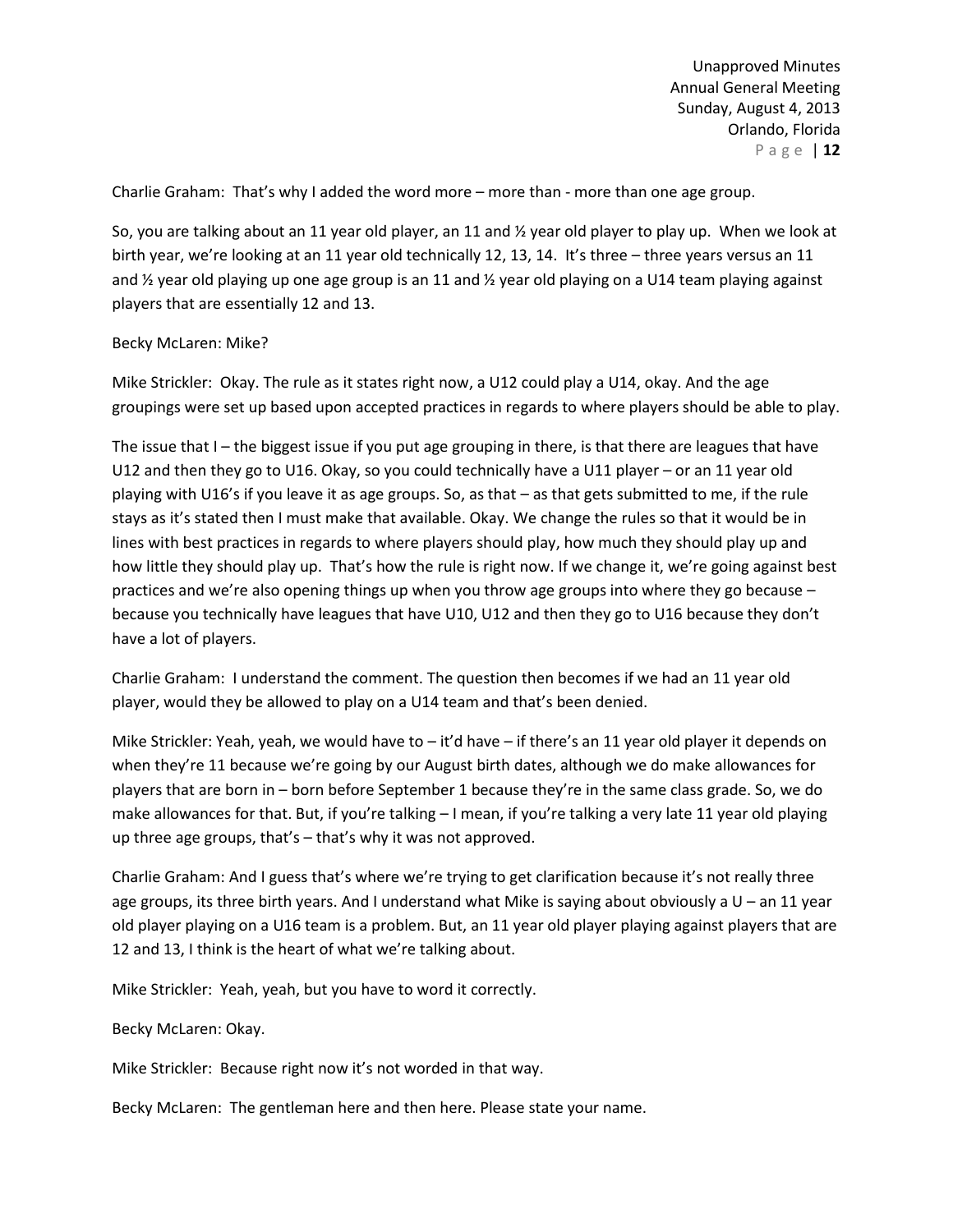Steve Sassman: My name is Steve Sassman, I'm the District Commissioner for B5. I spoke with Scott yesterday and I have an e-mail that kinda gives you the flavor for what he's trying to address. I don't think he's trying to address the older players. It's the small clubs with the even age groups, the U6's and the U8's. So, a lot of what I'm hearing sounds to be on the periphery, it's above U8, it's not – it's not what he is targeting in his rule change. And with your permission, I have an e-mail from him that I'd like to read.

Becky McLaren: Since he's the proposer of the change.

Steve Sassman: This is just a summary of his thoughts behind it. It's for smaller, midsize and even some larger clubs that do not have sufficient numbers to be able to offer recreational teams in all age groups. It seems to be more the norm the recreational teams are formed in even age groups starting at U6. The physical, mental and skill development of kids vary greatly and age alone is not a good determination as to which is the best bracket for a player to be in. For a select few kids it may be that playing up to the next age group is the best option while the FYSA rules help support and enforce the playing up request is made by parents, coach, director of coaching and the club, the rules prohibits U6 and U8 recreational players from playing up to the next age group at clubs where only even number age brackets are offered.

Some examples: A U6 player who is physically much bigger in size and aggression than his team mates and therefore poses a safety risk to fellow players.

A U8 player who played in a neighboring league that plays with goalies, has practiced with more skilled competitive players is more skillful than other U8 players and is bored playing with U8. P.S., he says in that case, the player quit playing soccer all together.

A very skillful U7 player who would have been a good candidate for a U9 academy team where he would have been under supervision of better trained coaches. Having gone through this process and after talking to some very reputable members from other clubs with similar experiences, it seems that FYSA is not in a position to look at each request in its entirety with all of the extenuating circumstances. It seems that the only factors FYSA can take into account at the age – is the age of the player and the age of the team that the player is requesting to play on. I believe the playing up rule should allow for a process by which a player can play up to the next available age group when only even numbered groups are being offered.

Becky McLaren: Okay, are you speaking for or against, sir?

Speaker: For.

Becky McLaren: On the right. Are you speaking for or against?

Speaker: Well, actually, I just have a comment.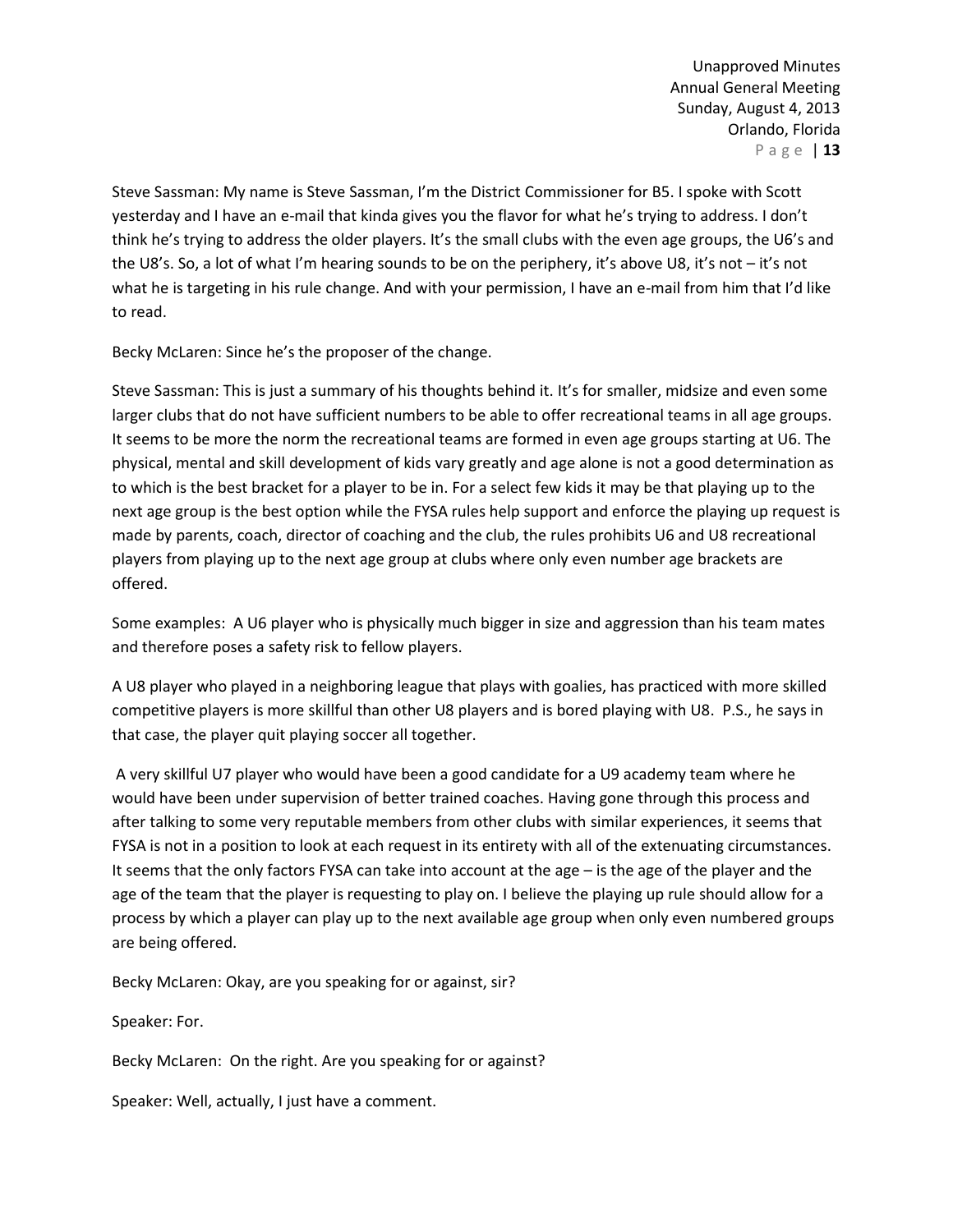Becky McLaren: Okay.

Speaker: And I think this was brought up yesterday, you know, the idea of an 11 year old playing up to U16, I mean, ultimately it's still in the club's purview to deny that. I mean, I would hope the clubs would act sensibly when deciding these on a case by case basis. The rule change just gives that latitude to the club, is my impression of it.

And I would also like to ask a question or maybe a point of clarification. When it says in the last – and it's in the old and the new rule it says permission must be obtained for each event by league tournaments and league plays. So, I wasn't clear about –

Becky McLaren: That means if they're playing in a league, it needs required for league play. If they go to play in a tournament, meaning if they go to guest play in the tournament or if they go to play in a tournament they need the same permission.

Speaker: Okay, so if – so, if Mike Strickler has given permission for someone to play up –

Becky McLaren: If he's given to play up on that team and that team is going to a tournament and they're going with that team to that tournament they already have the permission. But, if they're going to guest play with another team they must obtain permission to play with that team.

Speaker: So, permission to play up for the league is the facto permission to play in that tournament -

Becky McLaren: If they are playing with the same team.

Speaker: With the same team. Okay, got it. Okay.

Becky McLaren: Because they've been given permission to play with that particular team.

Speaker: Just a point of information, I'm not speaking for or against. The intent behind this – I work with Scott as well – Chris Batey from Indialantic.

Becky McLaren: State your name and your club, please.

Chris Batey: Chris Batey from Indialantic Youth Soccer. The intent of this is as Steve kinda may have gotten lost with the lengthy e-mail he read, but the intent of this is a lot of our clubs in Brevard County on the rec side only do age groups every second year. So, we go from U6 to U8 to U10.

The way the rule is written now, a player in the first year of their age group cannot play up because you're only allowed to play up one year, not one age group. So, a true U6 player that has no U7 available to them cannot play up.

And what Scott's just trying to do here is saying if you do age groups every other year, U6, U8, U10 and you have a very talented true U6 or true U8, they would be able to play up to that age group from U6 to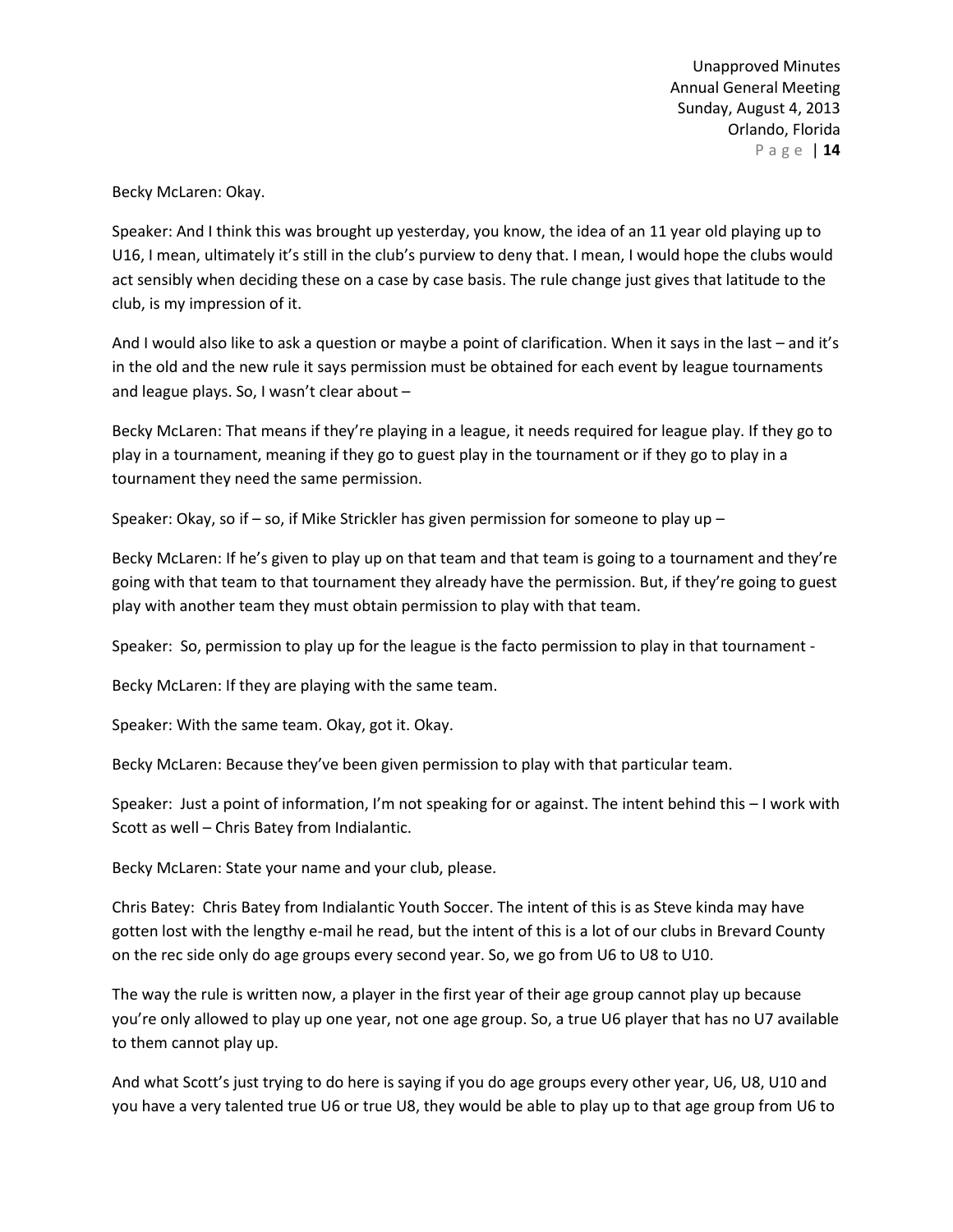U8 or from U8 to U10. And the current rule does not allow that, because it's only allowing to play up one year. So, a true U6 could only be considered a U7 and would still be in their – a U7 would be considered a U8 and still be in that age group and wouldn't be able to play up. That's the intent of this change.

Becky McLaren: Okay. Is there anybody that's speaking against the motion?

Chris Batey: Point of information?

Becky McLaren: Yes.

Chris Batey: Are we currently discussing the motion or the amendment to the motion?

Becky McLaren: The amendment, the amendment to the motion. We need to discuss the amendment. Is there any discussion further on the amendment?

Chris Batey: I speak against the amendment.

Becky McLaren: Yes.

Heiko Hallenbach, Nature Coarse Soccer. I understand Mr. O'Brien's point and I agree with it. We, too have a small club with alternating age groups.

The amendment that he proposes makes sense. It seems simpler to me, and again, this is – this is completely out of Robert's Rules of Order, just get rid of the second sentence all together, the one that differentiates U8 and below. Get rid of the parenthetical in sentence number one so that basically all age groups are under the same rule that you can't play up more than two years without permission. That solves Mr. O'Brien's situation and it seems to me, simplifies the rule in general.

Becky McLaren: Well, first we have to vote on the amendment to the motion.

Heiko Hallenbach: I understand.

Becky McLaren: Okay. For or against the amendment to the motion?

Speaker (Unnamed): For.

Becky McLaren: For?

Speaker (Unnamed): Yes.

Becky McLaren: Yes.

Heiko Hallenbach: The problem why I think this was added, we had the same problem in our club as well. I don't think it's about playing up, I think it's about an 8 year old player is too old to play on U8, but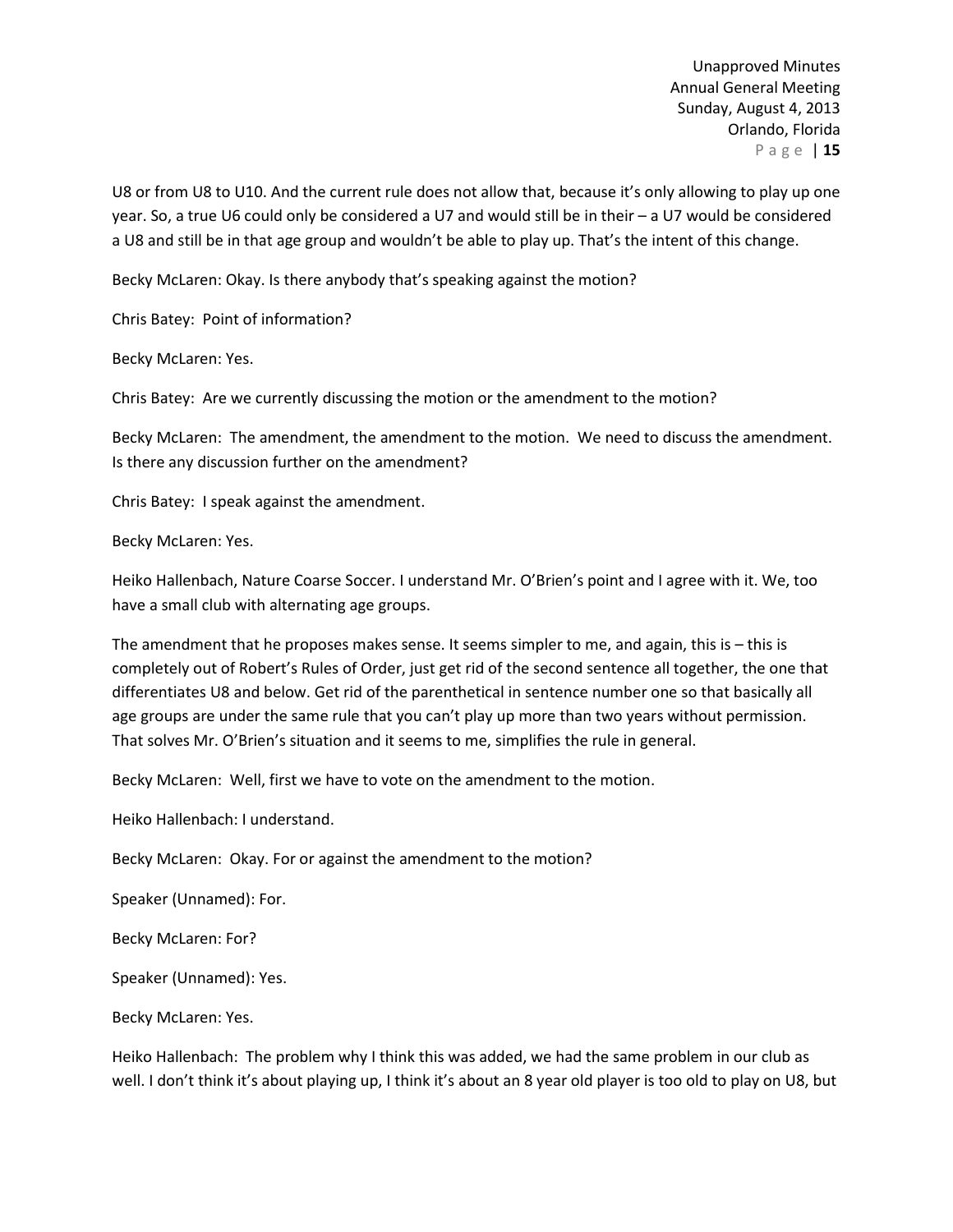an 8 year old player is technically going up two years to play on U10. I think that's why this was added and that's why I wanted to see that added originally. I can't speak to Scott's reasoning behind it.

But, if you take an 8 year old player, again, that's 8 before the cutoff date, they're too old to play on the U8 team because they're not under 8 anymore, but technically they're going up two years to play on a U10 team. It's the same thing with a 6 year old player. A 6 year old player is too young – too old to play on a U6 team but then they're going up two years to play on a U8 team.

The addition that I'm proposing is just to address that for the older kids because you're not allowing them at all to play up. And if you aren't going to allow any playing up, then the rule should be totally taken away because, you know, again, it's very vague. An 11 year old player is allowed to play on a U14 team, well, it depends.

We don't have a clear cut off like with the age date where we say as of this date. We're saying it depends on how old they are and when. It needs to be specific, otherwise, you're making determinations based on what? Because if the point is the protection of the player then it has to go to more in-depth discussions, it has to go to the ability as a player and we're asking the current DOC at the field, the coaches, the parents to give their opinion about it, but then that opinion isn't necessarily what the decision is based on.

Becky McLaren: Any discussion against the proposed amendment to the motion?

Ann Graham: Ann Graham, Satellite Beach Soccer Club. Becky, it's really hard to read that. Can they make it larger by just holding the control key and pushing the plus sign, just to make it bigger? No, not the text, just control plus.

Speaker (unnamed) Magnify –

Ann Graham: Control plus. Where is the magic man? Did it do it? Okay.

Pretty sure I'm against the amendment if I understand it correctly because I think it changes the original purpose of this, you know, suggested change, which I'm for the original. And I think this amendment changes that all together.

And I've faced the same situation as I believe Scott has, where our little U6's that have played for, you know, this is their fourth season, they're running circles around all the others and their skills are way beyond all the others and they're not learning anything more and they need to move up to the next level and they're not allowed to. Same thing with those U8's in their last spring season and their parents are like, you know, my kid needs to play with kids of the same skill set and I tell them, hey, no throwing candy, throw money. Um, they want their kids to get something out of it and they're so frustrated and they're not allowed to play up. And I believe this amendment changes this whole suggested change.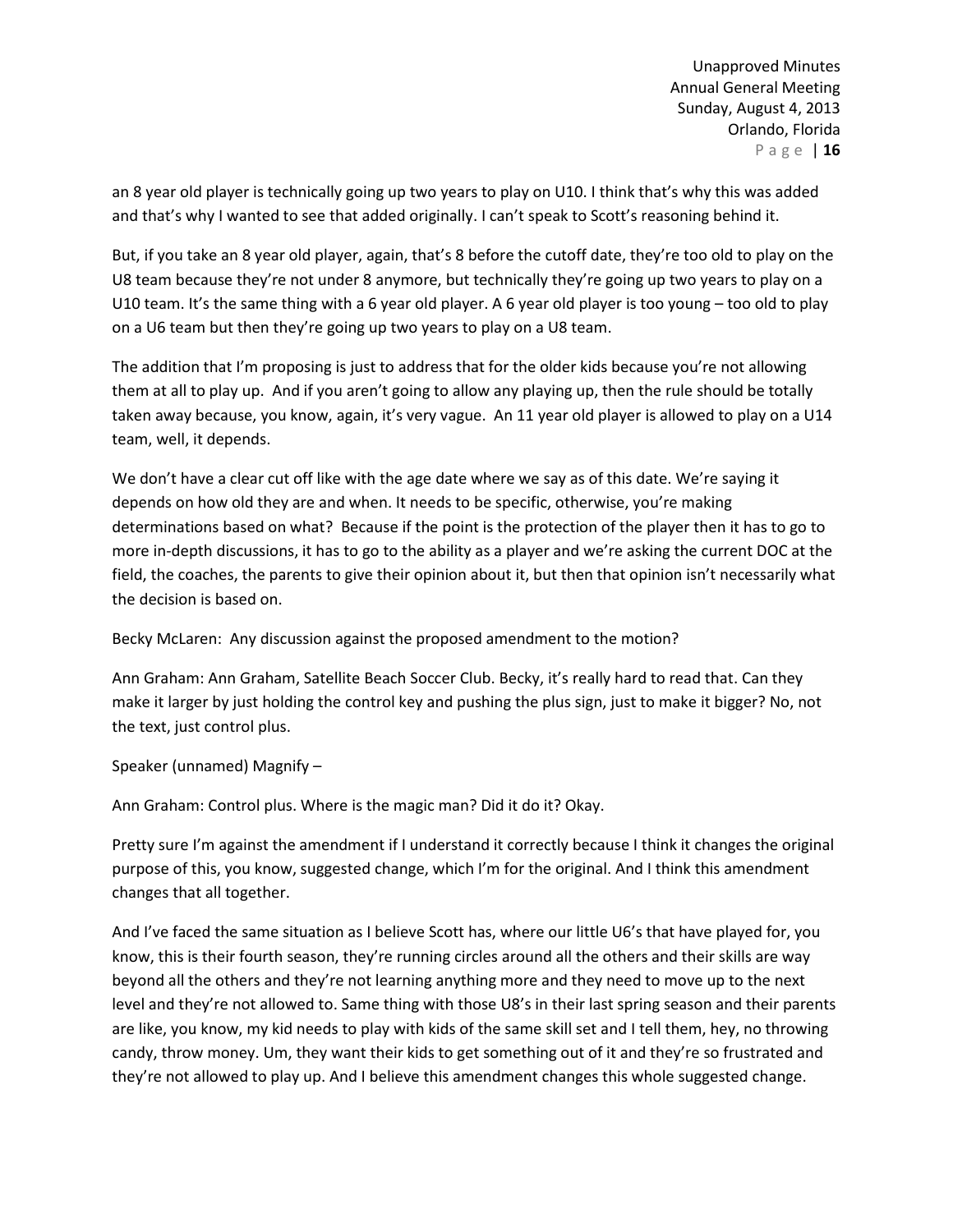Becky McLaren: Okay.

Ann Graham: Okay, thank you.

Becky McLaren: Okay, Mr. Thompson.

Tommy Thompson: Tommy Thompson, FYSA's Secretary. I heard what Steve said from Scott. I've heard a lot of conversations around here. We're talking about U6's, U8's, U10's recs, but there's nothing in this rule proposal to limit it to recreational players in those age groups. As Mike said if this passes, it also applies to competitive players.

I think this motion – this proposal needs to be tabled back to the maker to – if he wants to limit the scope to recreational players, then that needs to be part of the proposal. So, I make a motion to table this back.

Becky McLaren: Do I have a second to table it?

Member: Motion to table.

Member: Second.

Becky McLaren: It's been moved and seconded to table. Is there any discussion on tabling the motion?

Member: We need to –

Becky McLaren: We need to vote on the amendment first.

Member: Move to vote on the amendment.

Becky McLaren: We are going to move to vote on the amendment to the motion.

Member: Second.

Becky McLaren: It has been seconded. Is there any more discussion about the amendment to the motion? All those in favor of the amendment to the motion, meaning adding or more than one age group, signify by saying aye.

Members: Aye.

Becky McLaren: Opposed, signify by saying nay.

Members: Nay.

Becky McLaren: Abstentions? The amendment to the motion fails. Now we have the original motion back on the floor and we have a motion to table that.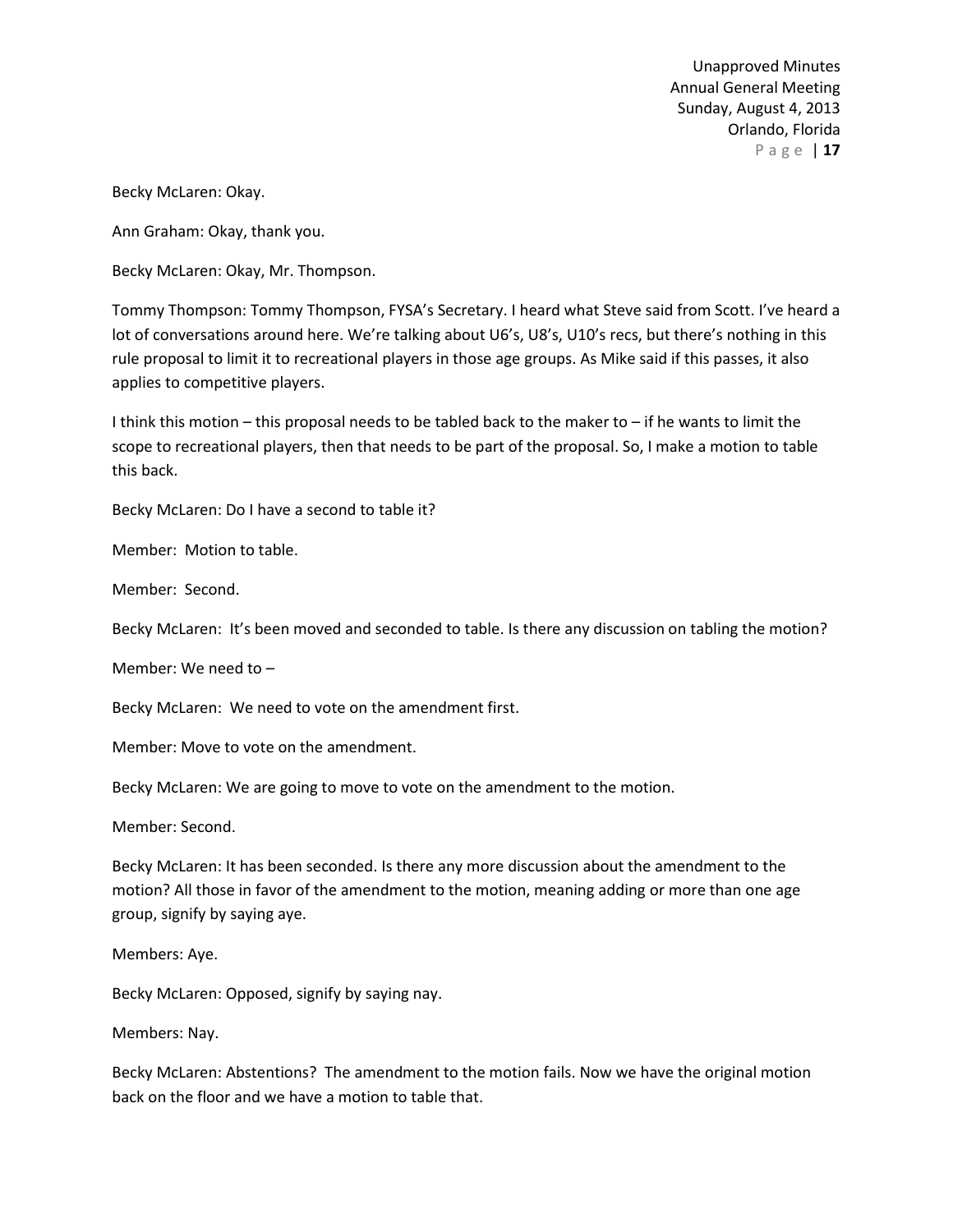Member: Second.

Becky McLaren: That has been seconded. Is there any discussion on tabling the original proposed change? Back to Mr. O'Brien. State your name and club, please.

Chris Batey: Chris Batey with Indiatlantic Youth Soccer. I'd like to speak against tabling this. Rather than tabling this now, I think we have an excellent wording from a gentleman on the other side of the room earlier that would make this very clear. So, rather than tabling this for another year, I'd like to have him propose that – the wording he suggested as an amendment to this change. I think that made it very clear just to say that we can't play up more than two birth years period.

Becky McLaren: Do we have anybody that wants to speak on for tabling the motion? For tabling.

Steve Sassman: Steve Sassman, B5 District Commissioner again. I would prefer to get the language correct the first time and if the gentleman's amendment what he has addresses the issues of rec and strictly U8 below, I might be okay with it. But, I just don't see the need to rush through this today.

Becky McLaren: Anybody speaking against the tabling of the motion?

Speaker (Unnamed): He did.

Becky McLaren: He spoke for. Now I have to go to against. Seeing no other discussion, all those in favor of tabling the original motion, signify by saying aye.

Members: Aye.

Becky McLaren: Opposed?

Members: Nay.

Becky McLaren: Abstentions, okay. I need you to take out your ballot books. Ballot A. Take Ballot A out of your book. Take Ballot A out of your book. I need you to write either yes or no for tabling the motion. Yes would be for tabling it. No would be against tabling it. Once you have completed your vote, please – I need everybody that's in the section directly in front of me to pass yours to the left. If you're in the far section over here, pass yours to the right. Over here, this section pass yours to the right and the far section, pass yours to the left so they can come down the middle and pick them up.

If you still have a ballot in your hand, hold it up high so that they can collect everything.

While they are counting these votes, I am going to continue so that we can try and get through as many of these as possible.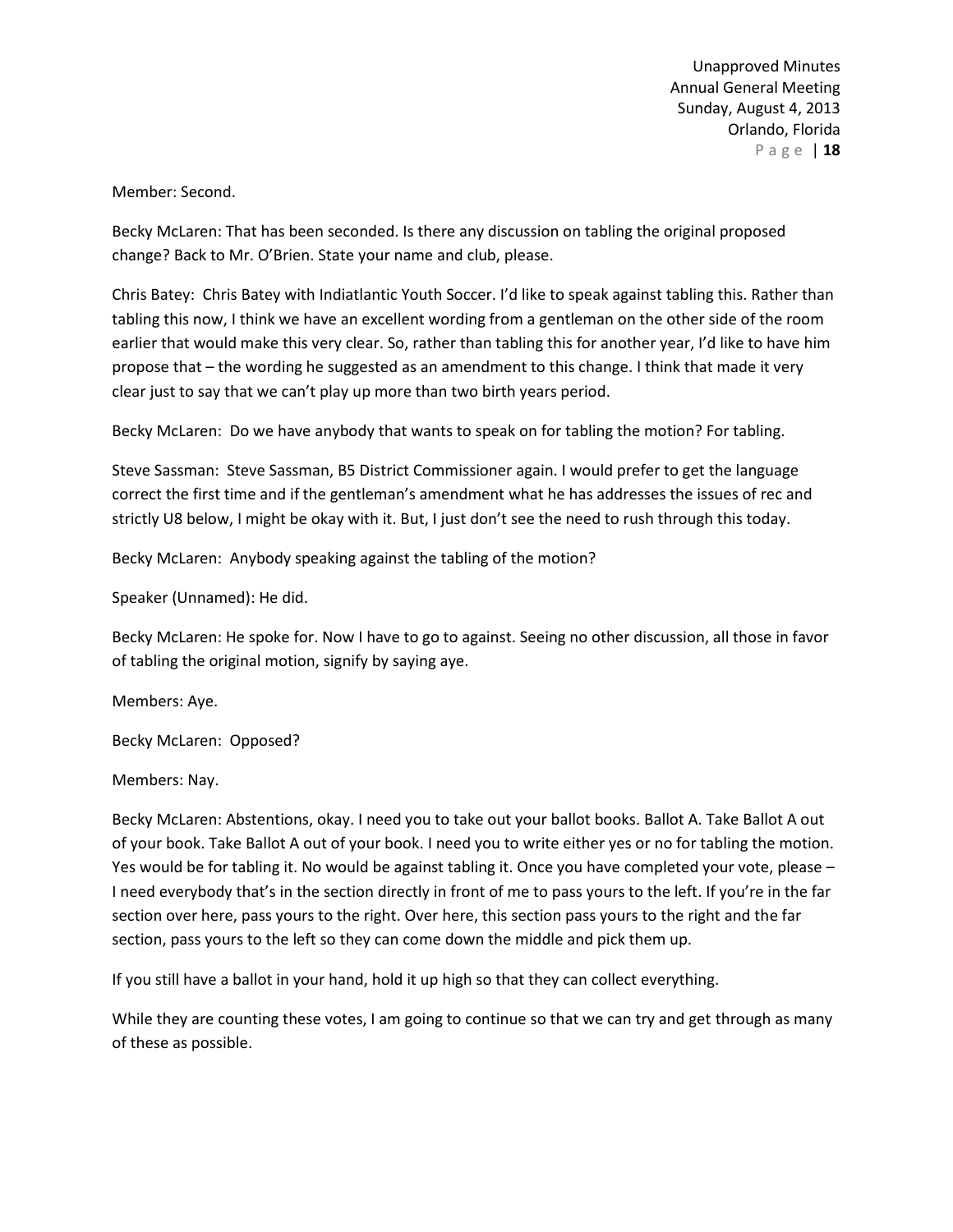Anybody have any other ballots out? Seeing no ballots in the air, they're going to go ahead and count. While they're counting, we're going to go ahead and we're going to go to the next proposed change. So, Cody, if you can  $-$  as soon as you get there.

Okay, we'll continue while they're doing that.

211.1. May I have a motion from the –

Member: Motion.

Becky McLaren: A second?

Member: Second.

Becky McLaren: Any discussion on the proposed change? Seeing no discussion, all those in favor signify by saying aye.

Members: Aye.

Becky McLaren: Opposed? Abstentions? The motion passes.

211.3. This was proposed by Mr. O'Brien as well. I'm hearing that they want me to – you want me to wait until the results of the other one. Okay, I can do that.

Okay, 301 – no, we can go. We're going to set aside that one and we're going to go to 301.5. Any discussion?

Chris Batey: Chris Batey with Indiatlantic Youth Soccer. I'd like to propose an amendment to retain the wording that's being stricken in the second portion of the change and their DC's.

I think the DC's are a critical link between FYSA, the Regional Vice Presidents and the local clubs. I have met and shared thoughts with and e-mails with my DC on numerous occasions throughout the years and find him a critical link back – back to Auburndale. I have never met or know who my Regional Vice President is. I know her name. I couldn't pick her out of a crowd.

So, I think the DC's are a critical part of our youth soccer structure and association and we need to maintain that link between Auburndale and the local clubs. So, I'd like to propose an amendment to retain, and their DC's, in this change.

Becky McLaren: Okay. Is there a second to the proposed change?

Member: Second.

Becky McLaren: I have a second. You've got to get up, Lou.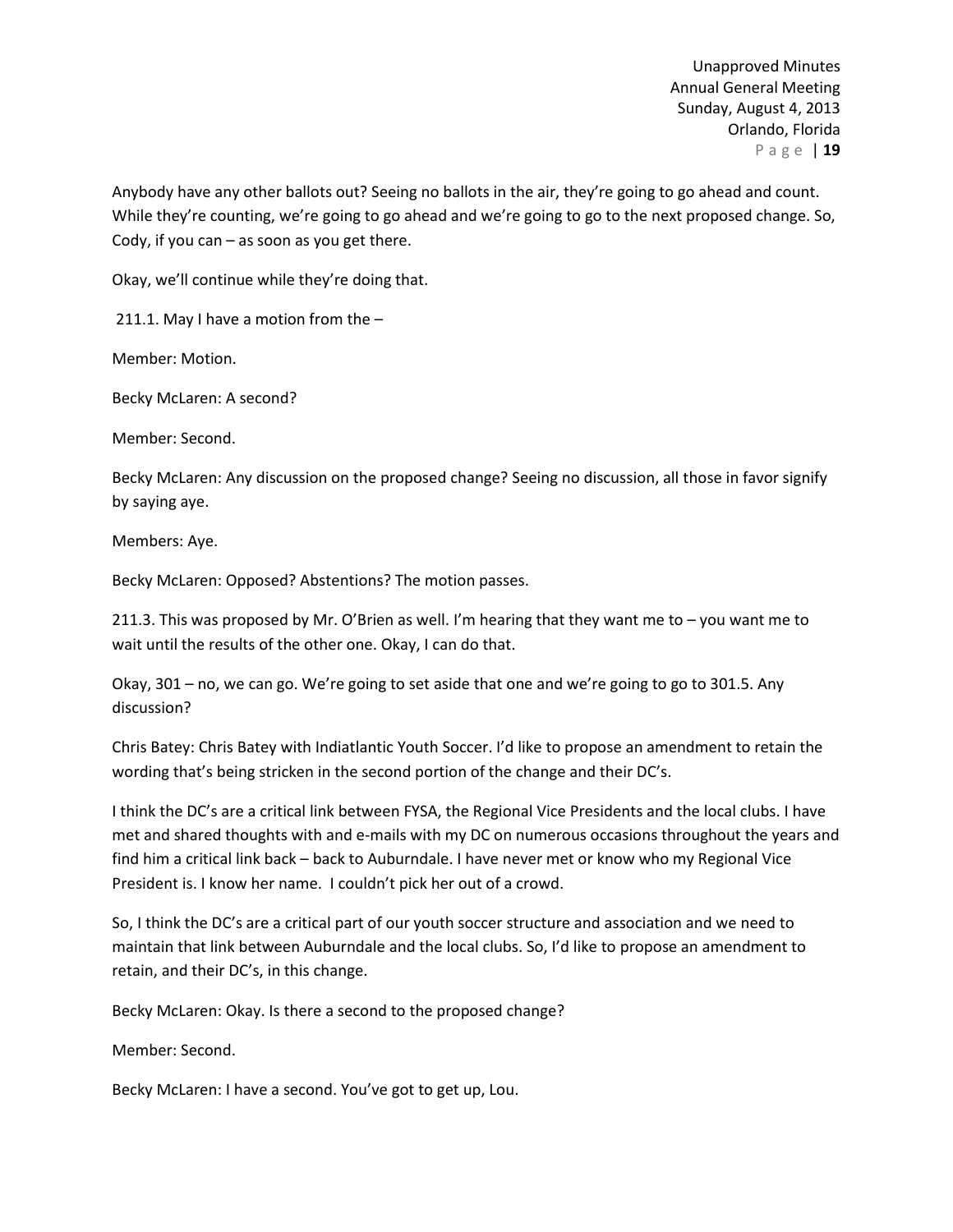Lou Confessore: I gotta get up, okay. Lou Confessore, Soccer Academy of the Americas. I would like to second that.

Becky McLaren: Okay. The reason for this proposed change is because statements are no longer sent out to the clubs. They are done electronically through Got Soccer and they go into your Got Soccer account. Okay. Notification is sent to the Regional Vice President who sends it out to their DC's so that they can contact you when you know when you owe money. There is no way to pull a statement for DC's to be sent a statement and they cannot be sent a statement from your account because your account is electronically, the statements are pushed to you. So, that is the reason for this proposed change. There's no way in our system for us to be able to do that.

Speaker (Unnamed): (Inaudible)

Becky McLaren: It's gotsoccer. It goes – it gets pushed to your account automatically.

Lou Confessore: I think we were told yesterday by gotsoccer that you can e-mail anybody.

Becky McLaren: You can e-mail but we can't send a statement to them, Lou. All we can do is e-mail and tell them that the electronic statements have been sent to their clubs.

Lou Confessore: Okay.

Becky McLaren: They can't see the electronic statement, only you can see that.

Lou Confessore: That brings up another whole thing that we - hopefully we'll get into later on, but the DC's can't see anything.

Becky McLaren: Yes, they can.

Lou Confessore: Oh, yeah? You haven't been talking to the DC's. They can't see a lot of stuff that they used to be able to, okay, within the clubs to help us with stuff. So, a simple e-mail to a DC from the office saying that the statements have been sent out and this is the list of them is no big deal, I don't think.

Becky McLaren: Is there anybody to speak for? He's already spoken against, we have to go to - he's for the amendment to the motion. Is there anybody to speak against?

Chris Batey: Point of information.

Becky McLaren: Uh-huh.

Chris Batey: So, if I understood what you said earlier, you can have gotsoccer electronically send notification to the Regional Vice Presidents?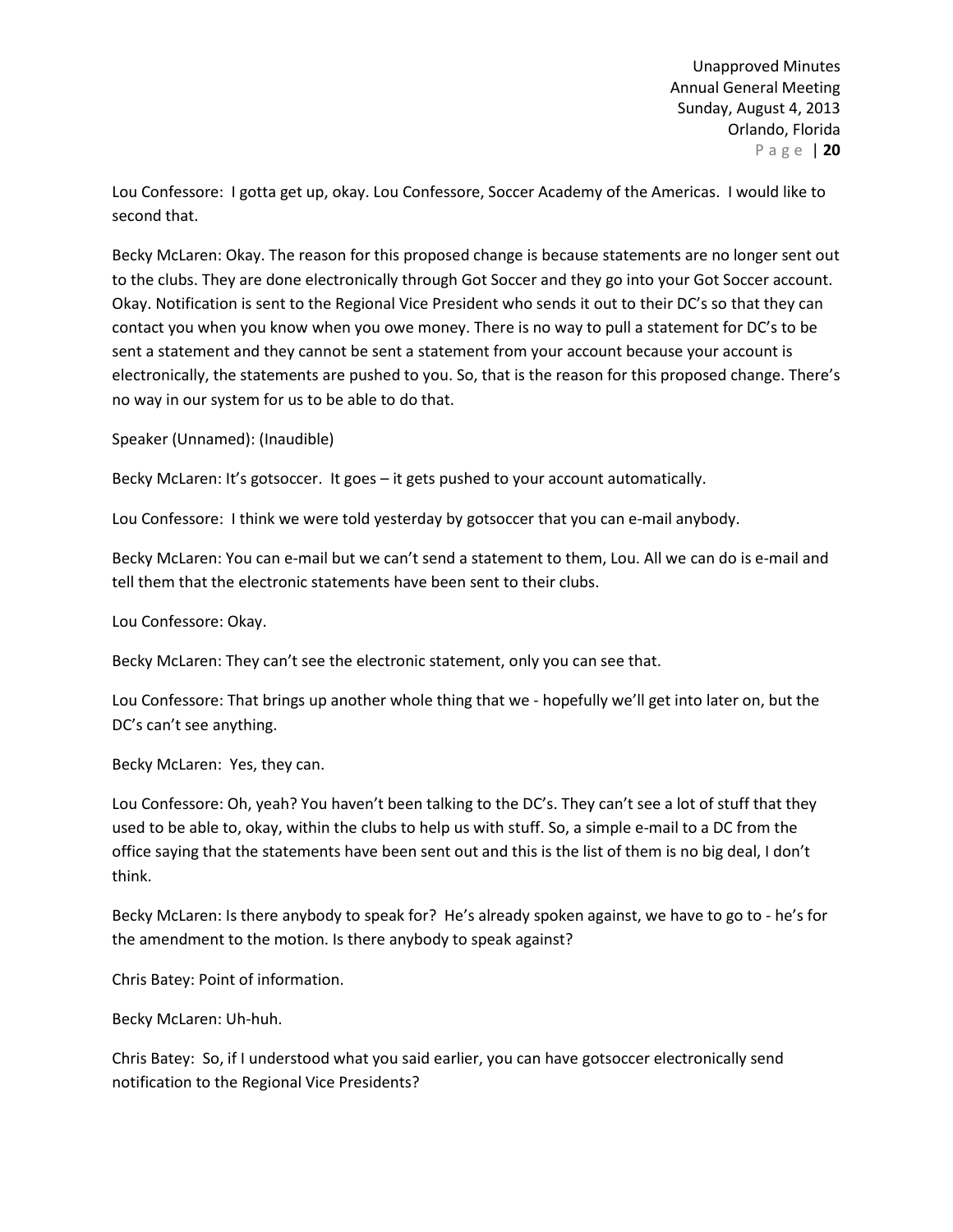Becky McLaren: What happens is when the statements are pushed and you – and your agent of record and your treasurer get an e-mail to tell them that statements have been sent. Okay, that's pushed automatic – that's pushed from the office when those statements are created.

Chris Batey: Okay.

Becky McLaren: Okay. That's automatically pushed. If you have – if payments haven't been made, the Regional Vice President is sent a list of the clubs that have not made payments.

Chris Batey: How is that list sent to the Regional Vice Presidents?

Becky McLaren: It's on an Excel spreadsheet and they send each region - each Regional Vice President gets it and then the Regional Vice President pushes it out to their DC's for them to contact their clubs.

Chris Batey: Okay ,so, you're – from what I understand and please correct me if I'm wrong, you are manually generating an e-mail to the Regional Vice Presidents?

Becky McLaren: It's not – the e-mail – the e-mail is sent from the - it's sent from our financial specialist in the office.

Chris Batey: Okay.

Becky McLaren: And that's - what she does is she manually goes down and sees who hasn't made payments, that haven't been processed, and those get pulled out.

Chris Batey: Okay. I'm a bit confused because you said you can't – the reason you –

Becky McLaren: They don't see the statement, they only see the amount.

Chris Batey: Okay.

Becky McLaren: The amount, it says this club and this is the amount that they owe. They don't see an electronic statement, which is what we used to be able to pull in the old system before we went to gotsoccer.

Chris Batey: Okay. But the regional affiliate's agent of record and treasurer will be notified automatically when –

Becky McLaren: They get notified. When the statement is sent, the agent of record and the treasurer automatically get an e-mail to say your statement has been generated, you need to pay it.

Chris Batey: Okay. I withdraw my proposed amendment, then.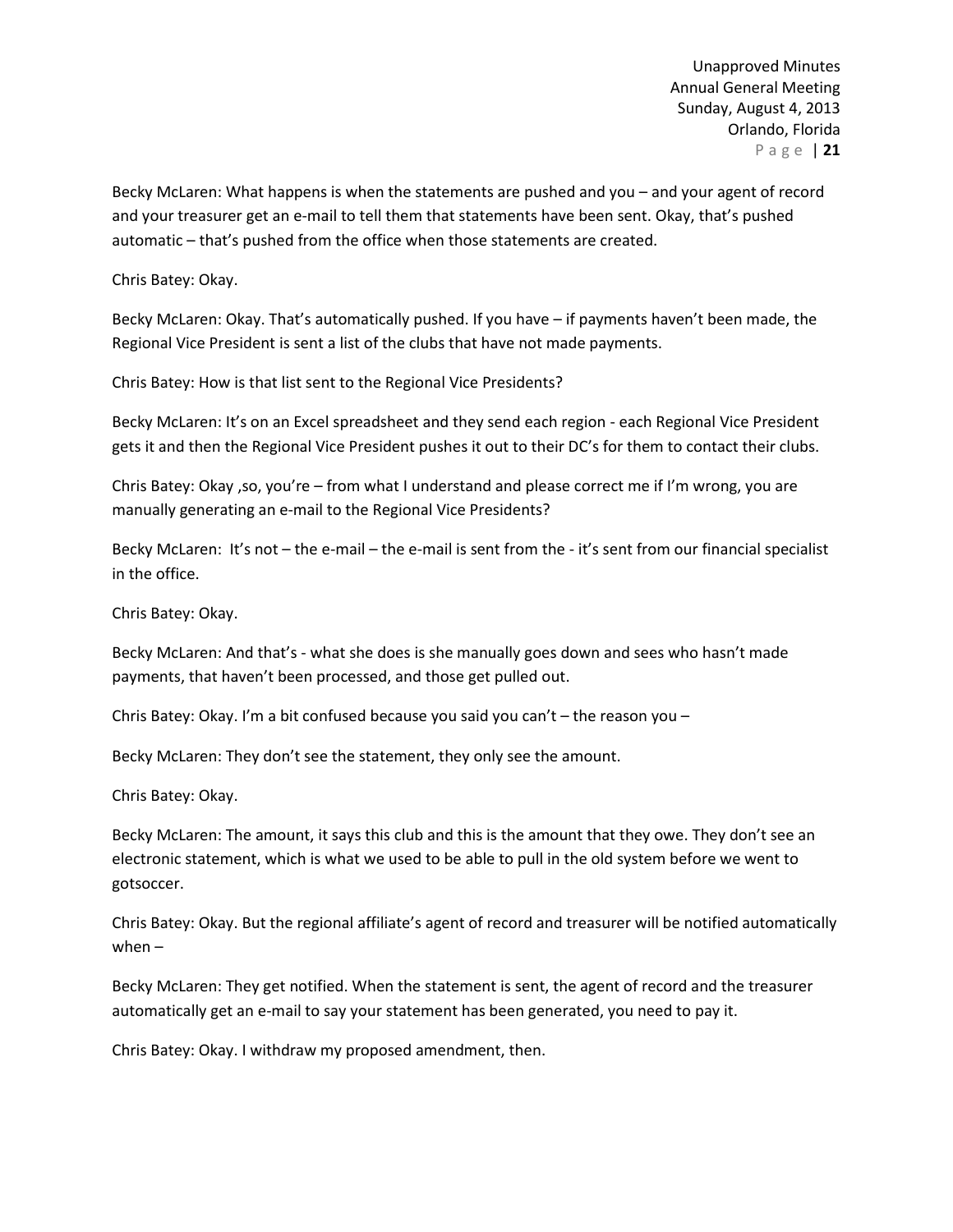Becky McLaren: Okay. Do we have a second - since he's the originator of the motion and he withdraws his motion.

So, Cody, you can unhighlight and it goes back to the original motion. It's been called to question.

All those in favor of the motion as originally presented signify by saying aye.

Members: Aye.

Becky McLaren: Opposed? Abstentions? Motion passes.

Do we have a vote tally yet from the other that we just did?

Male Voice: No.

Becky McLaren: Okay.

301.5.1. Can I have a motion, please?

Member: Motion to accept.

Becky McLaren: It's been moved.

Member: Second.

Becky McLaren: Seconded. Any discussion? Seeing no discussion, all those in favor signify by saying aye.

Members: Aye.

Becky McLaren: Opposed? Motion passes.

303. Can I have a motion?

Member: Motion to accept.

Becky McLaren: Second?

Member: Second.

Becky McLaren: It's been moved and seconded. Any discussion? Seeing no discussion, all those in favor signify by saying aye.

Members: Aye.

Becky McLaren: Opposed? Abstentions? Motion passes.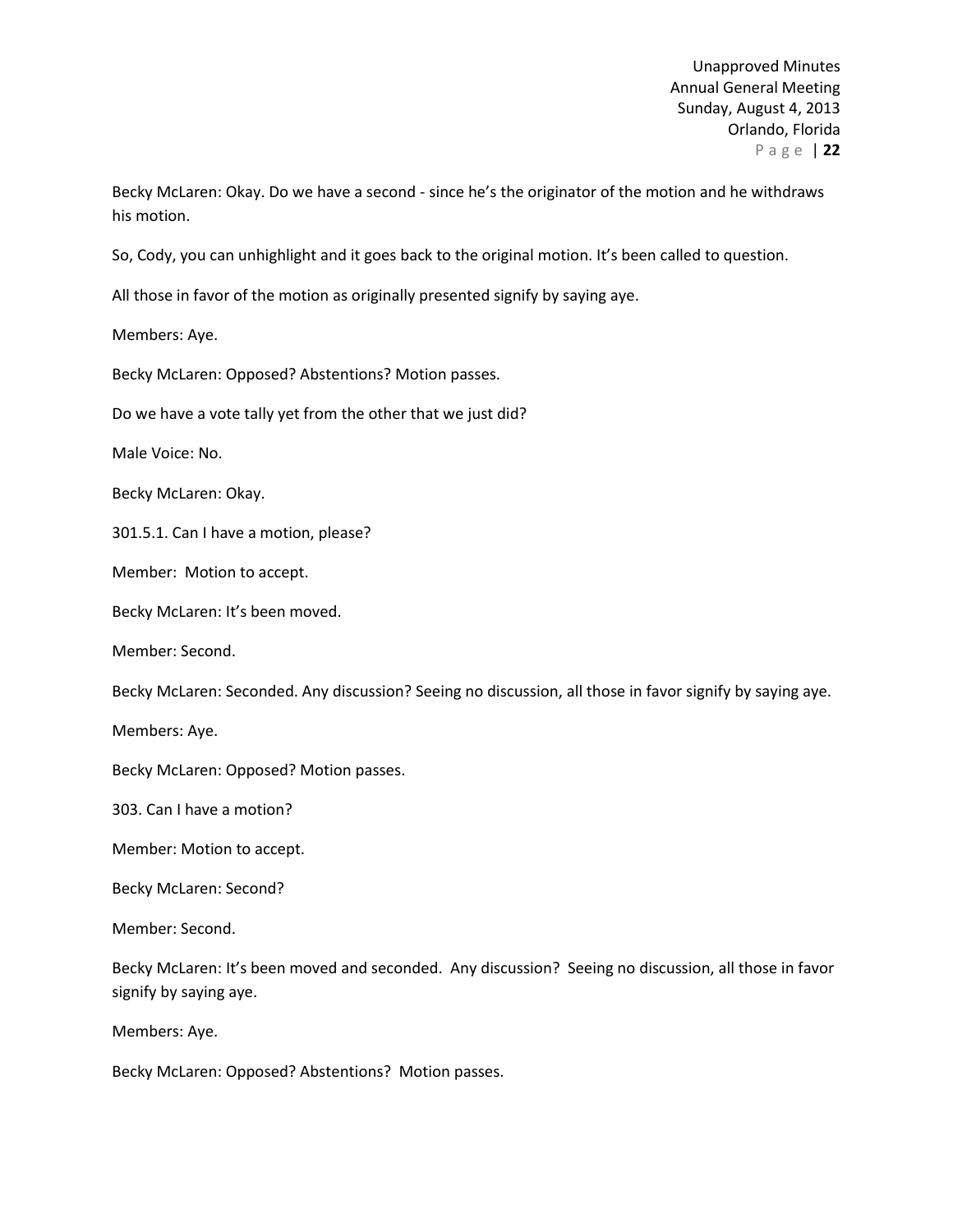402.4. Is Larry Reisman or Reisman, I'm sorry if I mispronounce your name, here that is the maker that proposed this change, or anyone here from Indian River that wants to speak to it?

(No response from audience)

Becky McLaren: Can I have a motion, please?

Member: Motion to discuss.

Becky McLaren: Second?

Member: Second.

Becky McLaren: Second. Second for discussion.

The rule change is to add the referee should treat this stoppage just like any other normal stoppage of play as it relates to the game for the water break.

Member: Second.

Male Speaker: Where is this?

Becky McLaren: It's right – you have it in your book right in front of you as well.

Mr. Strickler?

Mike Strickler: Yeah, I -

Becky McLaren: Well, first I need a second before we can discuss.

Member: I seconded.

Becky McLaren: You did, okay. Discussion.

Mike Strickler: Well, since it used my name in there, really with the water break if we just say refer them to the water break protocol, I believe that covers everything and that has been submitted to the referees.

Unfortunately, you know, that was slow in getting out, okay, to the referees, but it is something that we have presented to the referees. I believe we did that in September to their executive group and then you – it's also posted on our website. So, I think if we can just refer them to the protocol, it covers everything that he's talking about here.

Becky McLaren: Any discussion for the proposed change?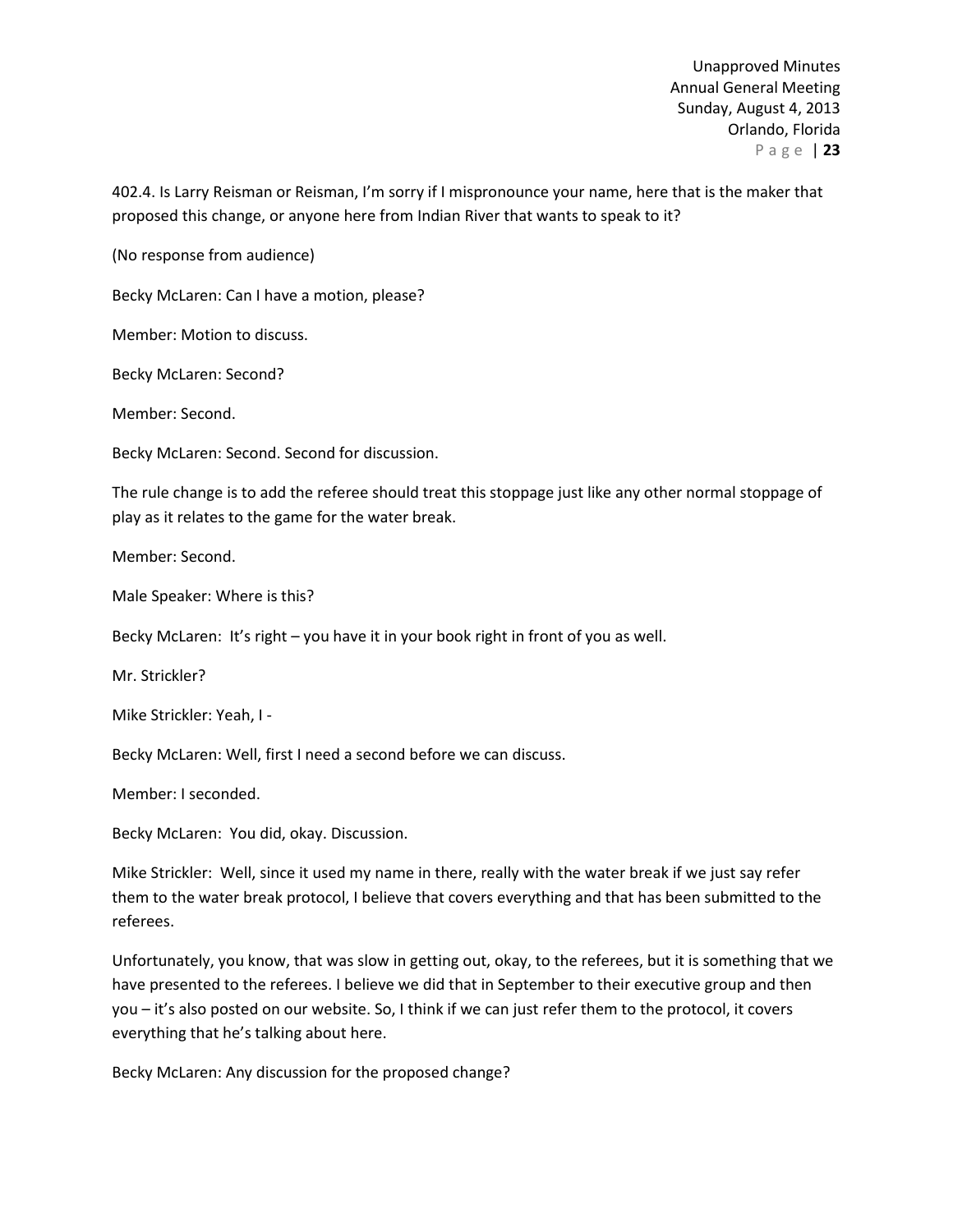Chris Batey: Point of information.

Becky McLaren: Yes.

Chris Batey: Through the Chair to Mr. Strickler. So, the – the protocol -

(Laughter)

Becky McLaren: Mike, you have to stay there.

Chris Batey: So, the protocol does specify to the referee they should be considered a stoppage in play and whatever he's going to do with respect to extending time or not –

Mike Strickler: Correct.

Chris Batey: - this is a stoppage?

Mike Strickler: Correct. Correct.

Becky McLaren: Is there any discussion for the proposed - for the proposed change?

Chris Batey: I don't think it's a for or against, but it's just a  $-$ 

Becky McLaren: Point of clarification?

Chris Batey: Yeah, or information. There's nothing in the rule books that say referees have to give stoppage time. He can stop at 35 minutes, 30 minutes, 40 minutes. He doesn't have to give stoppage time. So, even if it's in the rule books, according to FIFA, he doesn't have to give stoppage time anyways, so, it's a moot point.

Becky McLaren: Okay. Any other discussion for? Not against, but for?

Mario Martinez: Mario Martinez, Referee Liason. I believe this rule may clarify the problem that we have in all the tournaments because the tournaments decide that they will be not adding time for water breaks.

Becky McLaren: But, it's – any other discussion against?

Seeing no other discussion, all those in favor of adding this proposed change to the rules, signify by saying aye.

Members: Aye.

Becky McLaren: Opposed signify by saying nay.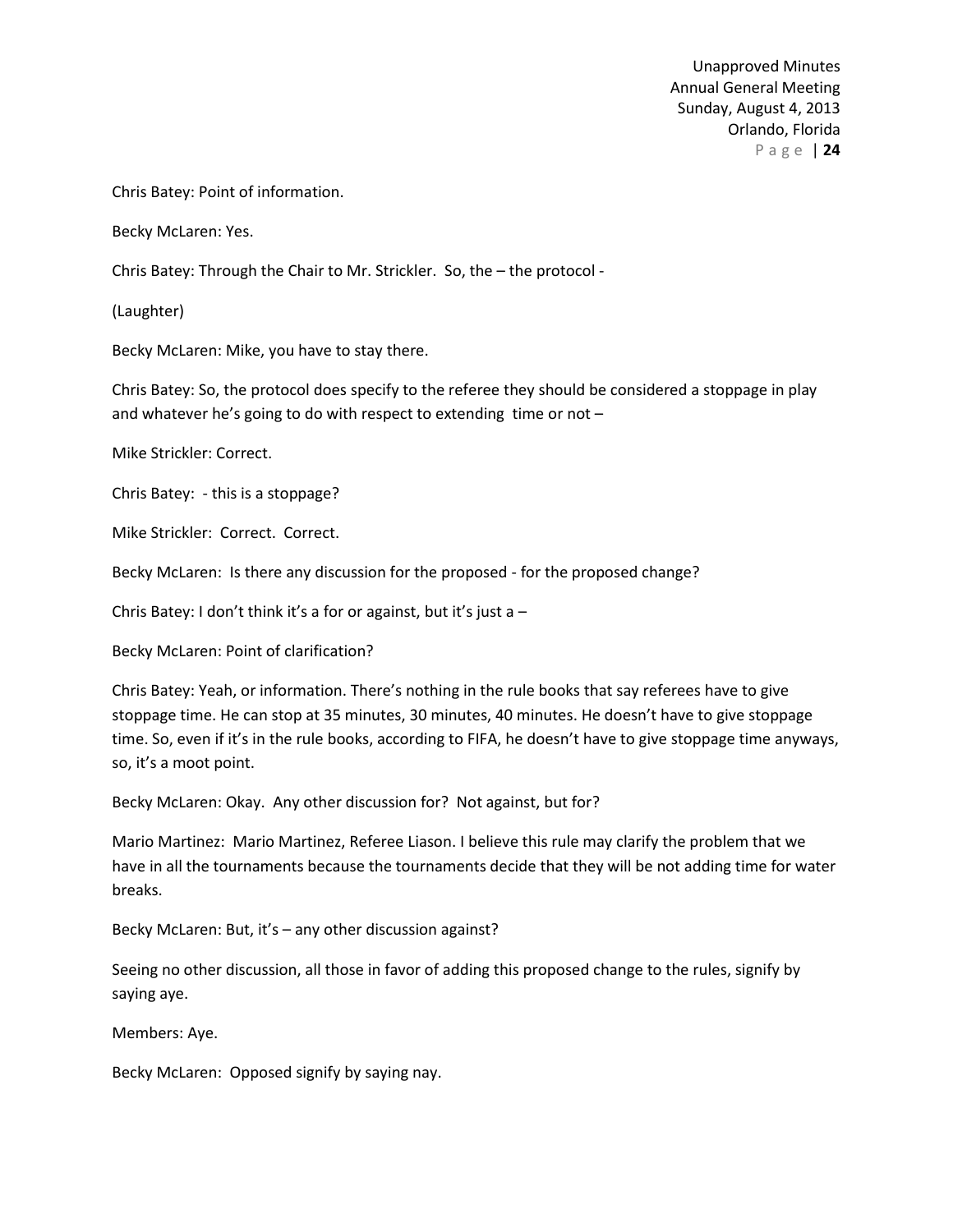Members: Nay.

Becky McLaren: Abstentions? The motion fails.

The next proposal has been withdrawn.

Okay, if we can go back, I'm sorry, guys, to 208 B. And the vote to – or actually it wasn't 208 B – yeah, 208 B. It was to table the motion - to table it, 3,462 for tabling; 2,426 against. So, the motion will be tabled and sent back to the presenter – to the proposer.

Now I'm going to 211.3. This was proposed by the same gentleman. Do we – yes?

Mike Strickler: I move that we table this as well along with the previous motion.

Member: Move.

Member: Second.

Becky McLaren: It's been moved and seconded to table the change – the proposed change for 211.3. Is there any discussion?

Seeing no discussion, all those in favor of tabling 211.3 please signify by saying aye.

Members: Aye.

Becky McLaren: Opposed? Abstentions? It is tabled and it will – I will contact the presenter – the proposer.

402.4, the second one has been withdrawn by Mr. Strickler.

502.7. This was proposed by Larry Reisman from Indian River who is not here. Is there anybody that wants to speak on behalf of this?

(No response from audience)

Becky McLaren: I need a motion.

Member: I make a motion to deny as presented.

Becky McLaren: It's been moved to deny the rule as presented. Is there a second?

Member: I second it.

Becky McLaren: It's been moved and seconded to deny the rule as presented. Any discussion?

Seeing no discussion, all those in favor of denying the rule as presented signify by saying aye.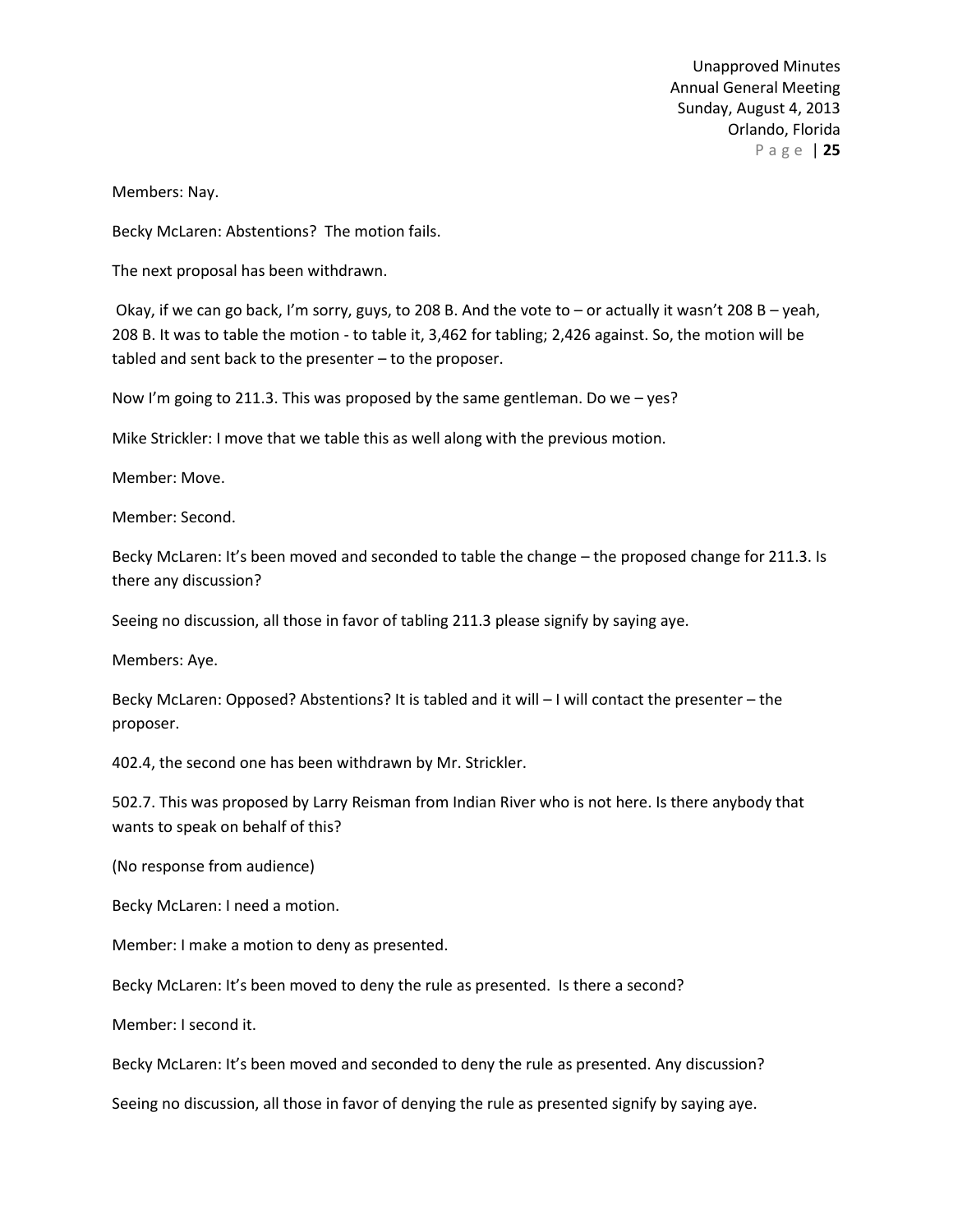Members: Aye.

Becky McLaren: Opposed? Abstentions? Motion – the change is denied.

503.3. Mr. Kurzner. Can I have a motion to –

Member: Motion to approve.

Member: Second.

Becky McLaren: We have a motion to approve and a motion to second.

Mr. Kurzner, would you like to speak to your proposed change?

Jeff Kurzner: Yeah, sorry it took me so long to get up here, but I didn't know I was coming up as there's no page numbers in this book to follow things along.

The rule change is pretty self-explanatory. The way that it reads now, a coach or player that has been suspended can choose when and where they want to serve the suspension. If they have a big game coming up and they're suspended, they can say, oh, well, I'm going to go ahead and play in this game and then maybe I'll serve my suspension in the next one because there's no apparent penalty if they don't serve their initial suspension.

Becky McLaren: Anyone to speak against the proposed change?

Yes, Tessie. Speaking against the change, maám, or a point of clarification?

Female Speaker: A point of clarification.

Becky McLaren: Yes.

Female Speaker: Don't our rules already specify that if you get a red card for some reason you have to serve it at the very next –

Becky McLaren: Yes, they do, but this –

Mario Martinez: I can –

Becky McLaren: Go ahead.

Mario Martinez: Yeah, but the penalty basically is if you get at one game, you play in the next one and the next one, it goes back to the regular suspension of just one game. So, you can basically play all year and sit whenever you want and just serve that one game.

The rule says it goes back to the original suspension. So, this will make it more  $-$  it will  $-$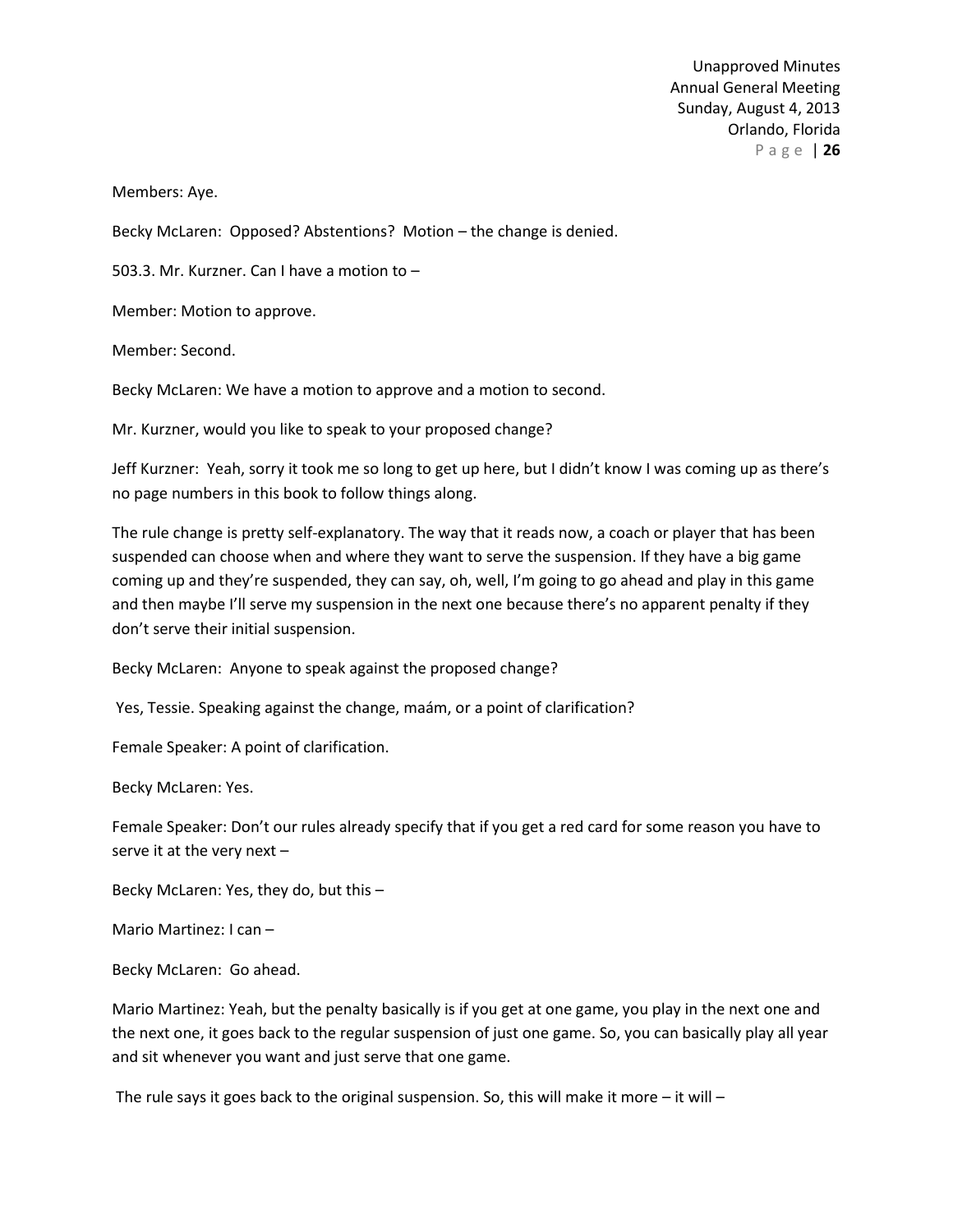Becky McLaren: What he's saying is if you get a one game suspension and you play in your next game, you don't serve it, the original – the way this rule is written, the original suspension goes back. So, that means they still only have one game. Well, if they decide they don't want to do it in the next game and they play in the next game, it still gives them – and they could play the whole season. This way if they don't serve their suspension in entirety, they have to sit out the remainder of the seasonal year plus a year.

Female Speaker. That's good, clarified. Thank you.

Becky McLaren: You're welcome. Anybody to speak against? Seeing -

Speaker: I just have a question.

Becky McLaren: Point of clarification, dear?

Speaker: Yes.

Becky McLaren: Yes, name and club.

Male Speaker: Gastone Rubio, Coral Estates. The question is, is – but that's the kid. Okay, as the coach I put the kid on the field and the kid is the one that's going to get punished. Does the coach get punished for making that call?

Becky McLaren: Yes, there's a separate rule for a coach that does that.

Gastone Rubio: Okay, thank you.

Becky McLaren: Yes. Any other discussion? Seeing no other discussion, all those in favor signify by saying aye.

Members: Aye.

Becky McLaren: Opposed? Abstentions? Passes.

902.8. May I have a motion, please?

Member: Move to deny.

Member: Second.

Becky McLaren: There's been a motion to deny and a second. Okay. Any discussion? Seeing no discussion, it has been moved to deny the proposed change. All those in favor of denial signify by saying aye.

Members: Aye.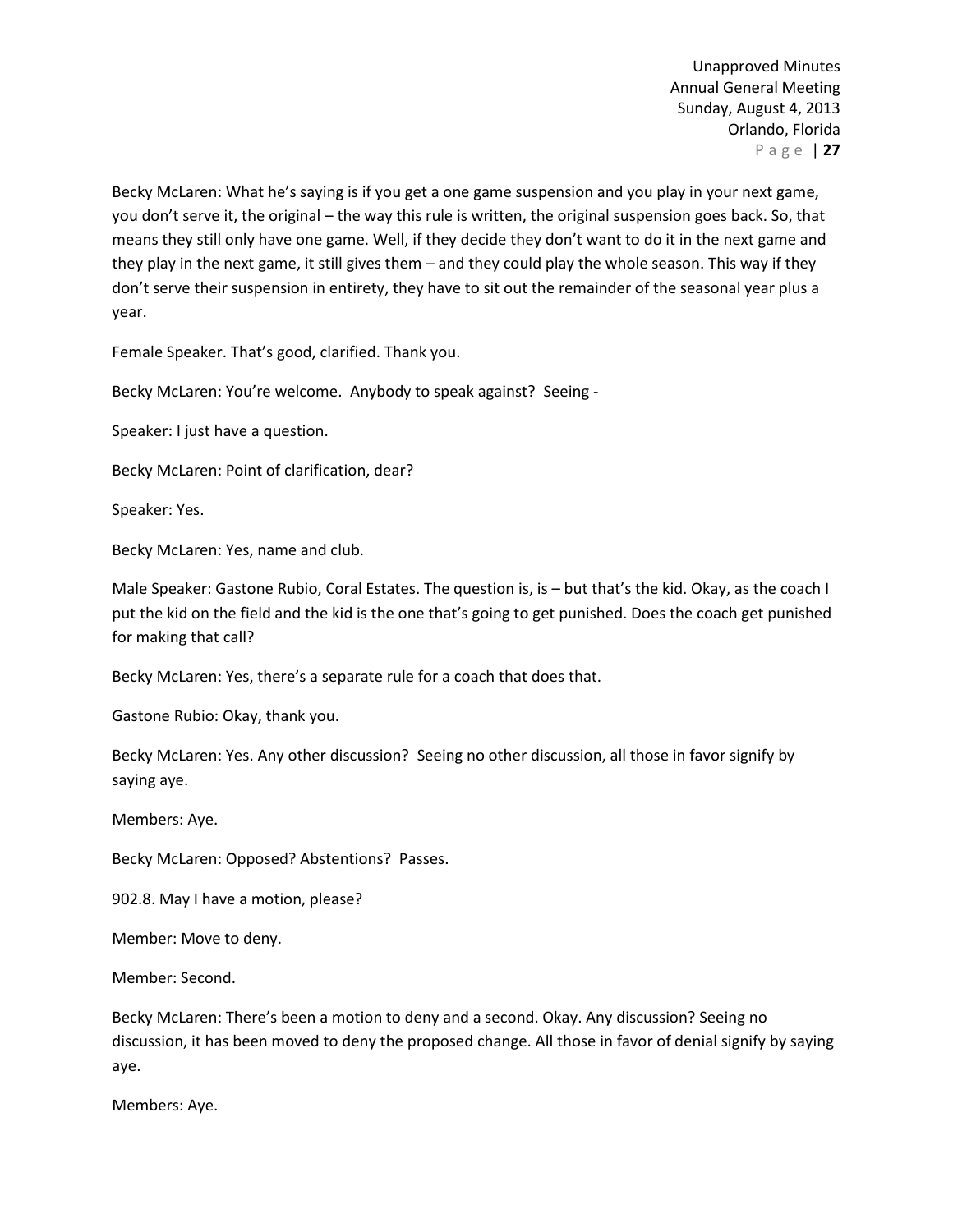Becky McLaren: Opposed? Abstentions? Move to deny passes.

Okay, I'm going to go ahead and let everyone know now that rule – the last proposed change prior to the FYC restructure, 401.5, the poaching, has been withdrawn from the floor by the maker of the motion so that we can go back and look at it a little further. So, that one has been withdrawn.

So, the last proposed change is the FYSA restructure – proposal of restructure and I am going to call Tommy Thompson to the podium.

Tommy Thompson: Okay. The proposed restructure of FYSA was approved by the Board of Directors back in January; therefore, we have to present it to you at this time.

However, based on discussions this weekend and based on discussions at some regional meetings, I do not right now believe that the affiliates have the full and true picture of what this ramification would be. So, I am going to make a motion at this time to table this back to the Board of Directors for a consideration in January.

It will give all of you affiliates between now and January to get with your District Commissioners, your Regional Vice Presidents and either say this is what we want to do or come up with a better idea or we do nothing.

I don't want to try to amend this thing on the floor with all the discussions. The Board did approve it, but I think the time now is to just send it back to the Board based on the comments we've heard this weekend. The District Commissioners can get with their affiliates, their Regional Vice Presidents and in January we'll readdress the issue.

Male Speaker: Question.

Tommy Thompson: Sure.

Male speaker: If and when the Board deals with this in January, does that mean it goes into effect or it has to come back here to be approved?

Tommy Thompson: It has to come back to you.

Male Speaker: Okay.

Tommy Thompson: Nothing – nothing the Board does must come back to the membership for approval.

Female Speaker: Everything –

Tommy Thompson: Everything we do, everything we do must come before here and that's why it's here right now and I've got to present it as their – I'm in favor of it, I think it's the best thing to do. But there's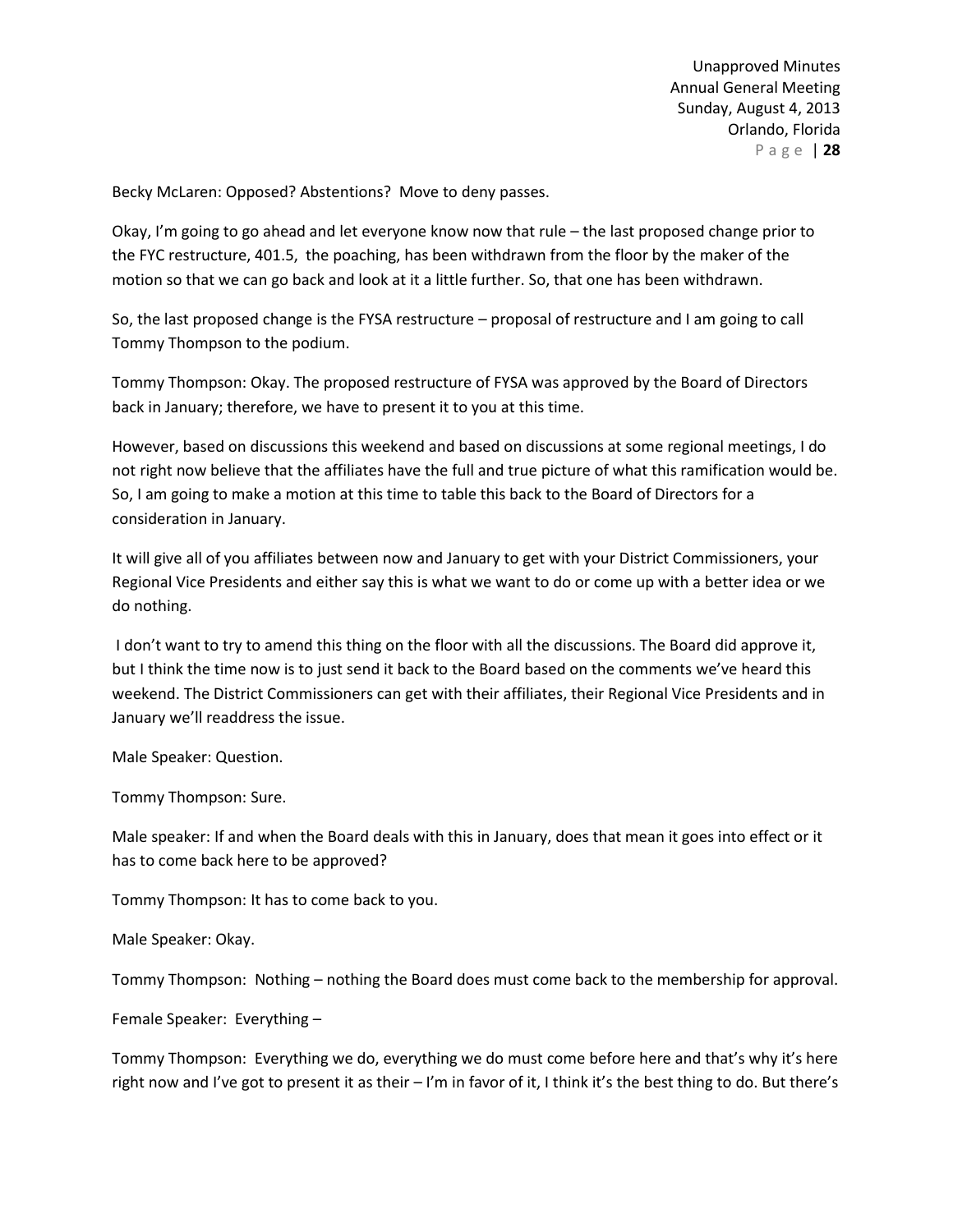enough discussion and dissention that we hear out there that we need to have everybody on the same page because it's too important to the Organization to get it wrong.

So, in January - District Commissioners get with your affiliates between now and January and see how their feelings are so when we come better in January we can have a discussion and like I said, either we move forward with the proposal, we modify the proposal or we do nothing.

So, I'll put a motion on the floor to table it. Yes, sir.

Male Speaker (Unnamed): I object to the motion to table. At this point I think we should have some discussion, we don't necessarily have to vote. We still can table it.

But I think you've got a lot of people in here that have got inputs that might not be able to be at the December meeting and who might collectively be able to come up with some resolutions and some points that we can bring back to our DC's. We're all here now. We're not all going to be here in January.

Tommy Thompson: Well, I know the affiliates won't – the affiliates not be here in January, that's why you have District Commissioners in your districts to get with you to discuss this and bring – I have no problem discussing it if we want to, but I'm not going to take a vote on it now.

Male Speaker (Unnamed): Well, that won't be your choice.

Tommy Thompson: Well, there's a motion on the floor to table it right now.

Member: Second.

Tommy Thompson: And it's been seconded.

Male Speaker (Unnamed): Correct, but I'm speaking to object to tabling the motion.

Tommy Thompson: Okay. Anybody for tabling?

Seeing no other discussion, all those in favor of tabling this motion.

Members: Aye.

Tommy Thompson: All those opposed.

Members: Nay.

Tommy Thompson: All right, let's discuss it, then.

(Laughter)

Tommy Thompson: Let's discuss it.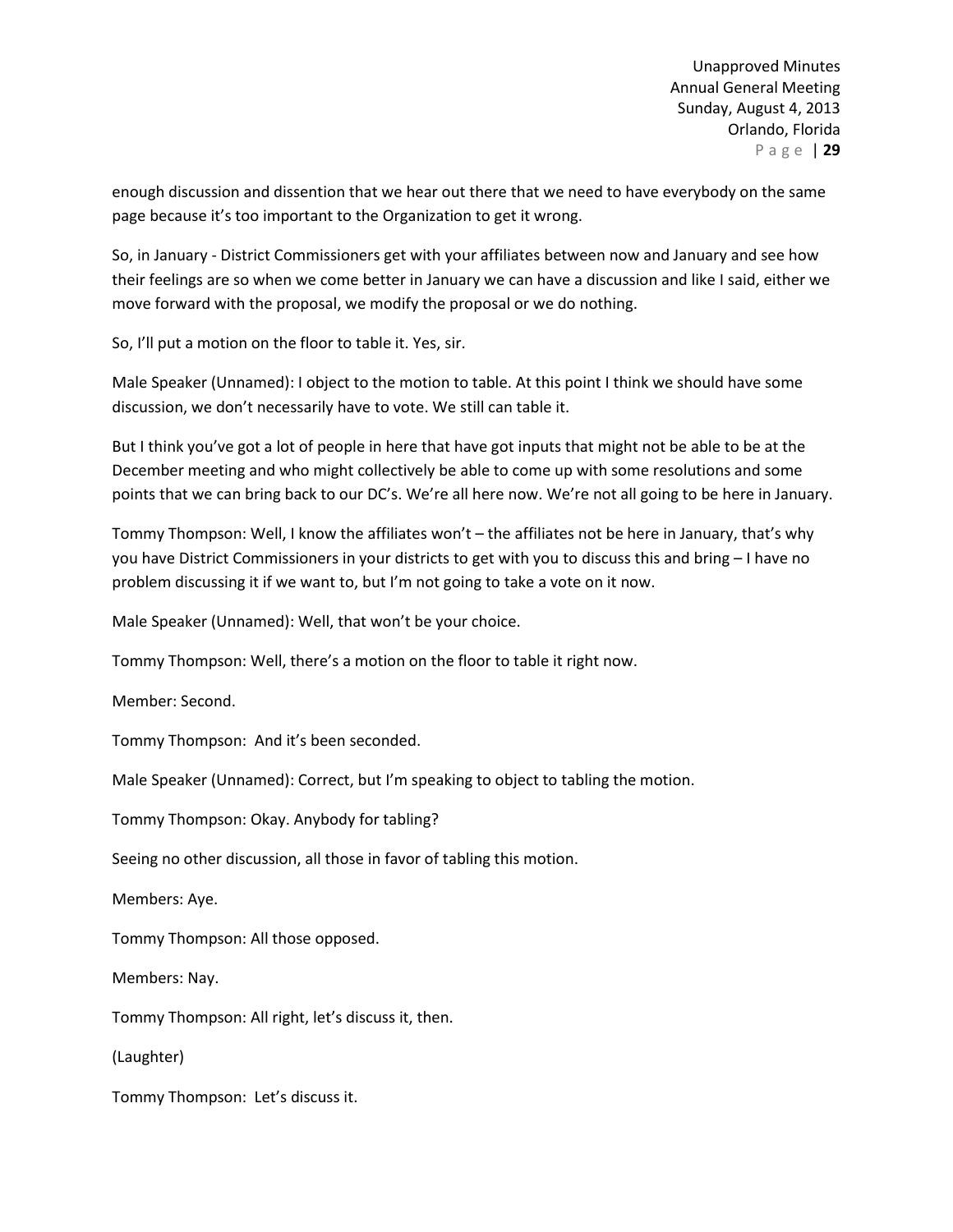# (Laughter)

Tommy Thompson: Okay. I have no problem discussing it if that's what we want to do. I don't think it's worth a vote count to get that –

Lou Confessore: Lou Confessore, the Soccer Academy of the Americas.

Member: Are you for or against –

Lou Confessore: Am I for or against what? We're going to discuss it.

Tommy Thompson: There's a motion on the floor right now to approve the –

Lou Confessore: I'm against the thing as it stands, obviously. I've been given my little speech in history, all right, there are about five of us in the room now when all of this started. This organization was formed – it was formed for a couple of different reasons and the two most important reasons were, because we had been playing soccer for ten years before the State Association was mandated by the Federation.

First one was we, private clubs anyhow, needed insurance, okay, and this was the easiest way for all of us to get together and get insurance for our kids.

The second one, which to us, was the most important reason for joining an organization like this was to have an objective observer certify that that team was really under twelve because we were having a little problem with that, okay, and we couldn't go by age – by height or weight, you know, like football.

But, anyhow, that was the main reason. The organizers, when it came to that, the organizers said, yes, that's what we need to do. But, the organization was formed as a service organization. This is a service organization and you can't have service without personal contact, okay.

The DC's were originally evangelists, we used to go out to parks and try to convince them to make a club and join the organization. Now we can't do that anymore because you guys in your infinite wisdom have decided that if you're 15 miles away, you can't do that. So, now, they're trying to merge, okay, and the clubs are doing that themselves.

But, the DC's, if they're not doing what they're supposed to be doing, then give them a job description. But, the vice president is not going to go to my league meetings. The vice president is not going to come and talk to the clubs. I mean, it's almost 200 miles from Key West to Port St. Lucie. Even Patty can't do that.

So, I'm definitely against losing DC's. Readjust them a little bit, yes.

The last thing that I'm going to say is taking an organization from 31 votes to 10 or 11 is an insanity.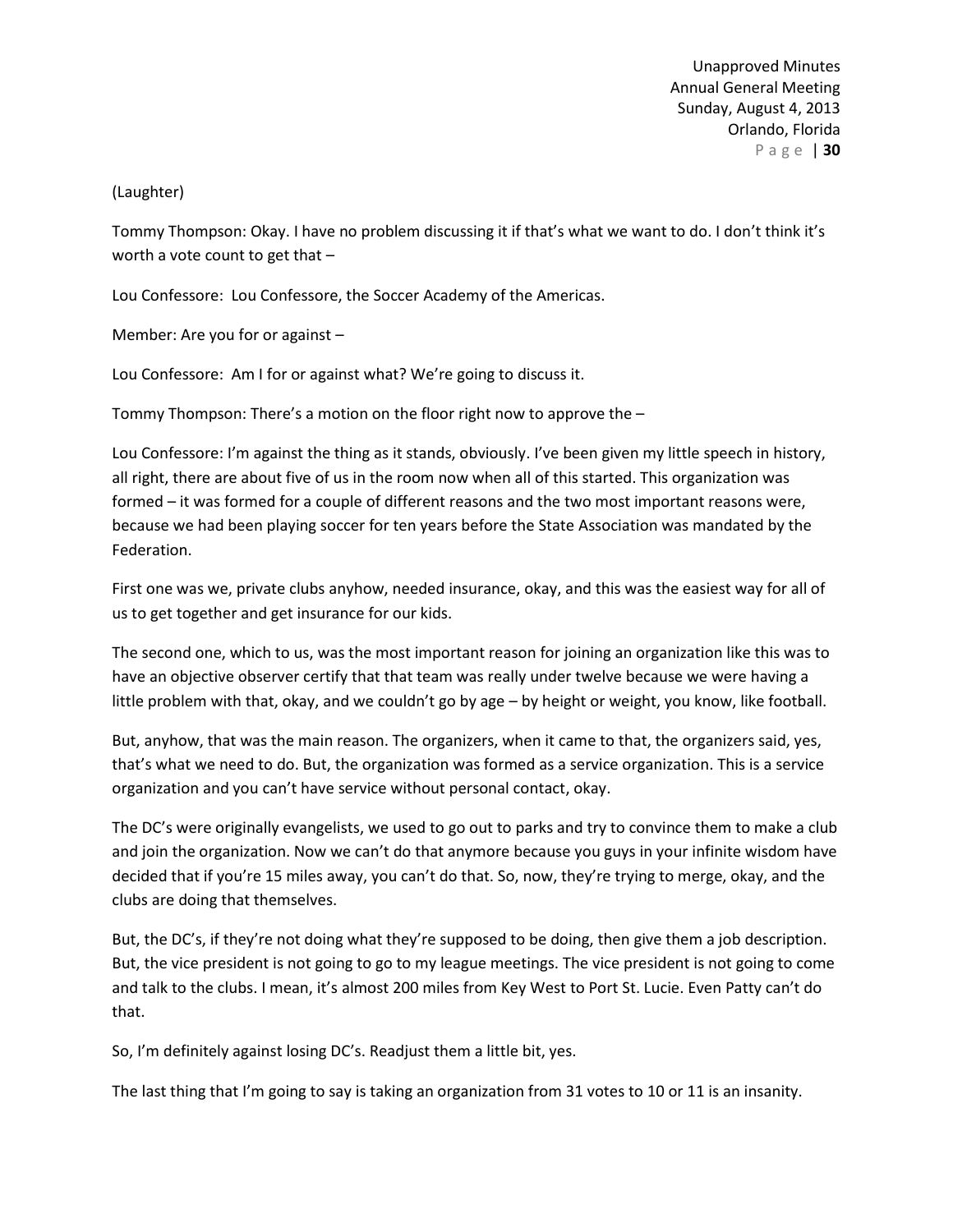Member: Are you for or against?

Female speaker: Well, I'm kinda like both.

(Laughter)

Tessie Goicoechea: First of all, I'm Tessie Goicoechea of the United Soccer Club. I'm from Region D and we have definitely miles between our Region, which goes from Madison all the way to Pensacola.

I have served as both a DC and a Region VP, so I can see all sides of the equation. I was also present on this Board when the original discussion was brought up about doing this type of thing, okay. And at that meeting I remember that it was told that we were going to try to put together a committee to work out how all of this was going to be done.

What I would like to see is instead of coming back in January and going back to the DC's and having them go to the affiliates, put that committee together, whether it is the DC's or some affiliates, put a job description together what it is you're wanting to do, how it's going to work so that that can go back to the affiliates with all of that already there.

If you're looking to take the DC's away as a voting person, the lady that was at the rules thing yesterday made a very good point: don't eliminate the DC's but have them answer to the VP's so they still have a say in what's going on and the affiliates have someone locally that they can go to that knows the concerns within their districts.

That's what I'm trying to get at.

Tommy Thompson: Okay, Tessie, actually part of - we have a proposal that we have drafted based on the conversation yesterday and we will present that in a couple of minutes here to accomplish what you said.

I challenged the Board last September – August at the AGM that we were going to discuss this in January, so they had reasonable time to put a- whether an outside committee or a committee formed to do it, the Board was challenged to do it and that's why we presented it in January based on the feedback that we had gotten from the Board.

So, anyway. Cody, do you want to put that proposal up there, please?

We'll take the first issue right now. Out of the Rules Committee meeting yesterday it came up that some lady and I'm sorry, I don't remember who it was from region B said, why don't you do this, why don't we maintain the DC structure we have now, local elections, affiliates and stuff like that, but let them report to the Regional Vice President and the Regional Vice President would represent the Region on the new Board of Directors.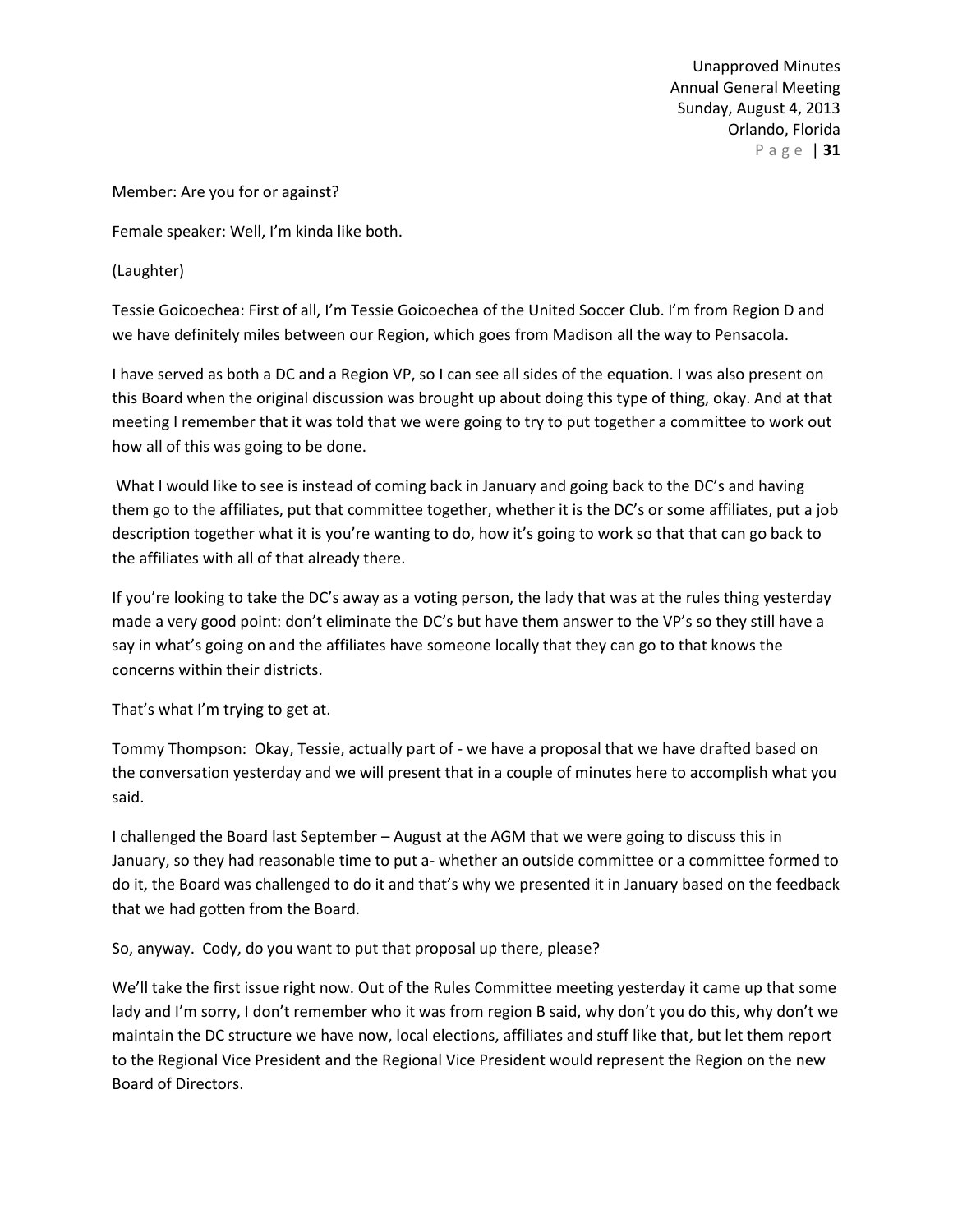So, that's what you're seeing before you the language that was drafted last night. So we would still maintain the DC's, they'd still be electing the district, still be your touchy-feely to the affiliates, but they would report to the Regional Vice Presidents who would then carry their wishes to the Board of Directors.

(Inaudible)

Tommy Thompson: Well, we're dealing with the top issue right now, Issue Number One. I don't know how to separate things like that. That's the second issue that will come up in a few minutes.

Becky McLaren: You may go to the mike.

Gastone Rubio: Gastone Rubio, Soccer Academy Coral Estates, whatever.

(Laughter)

Becky McLaren: That's a good title.

(Laughter)

Gastone Rubio: I don't know anymore.

Tommy Thompson: We know you.

Gastone Rubio: Right. Doesn't that eliminate the votes, then, what Lou was talking about earlier where you went from 31 to 11 and you still have 7 – what is it, 7 on the Executive Committee versus 4?

Becky McLaren: There would be 10 on the Executive Committee.

Gastone Rubio: Very well.

Tommy Thompson: There would be 10 on the Executive Committee – or 11 depending –

Gastone Rubio: So, our voice votes shrinks. So, how is that a good thing?

(Laughter)

Male Voice: Here! Here!

(Applause)

Tommy Thompson: Well, it was mentioned at one of the meetings that maybe that should be a weighted vote to the Board of the vice presidents.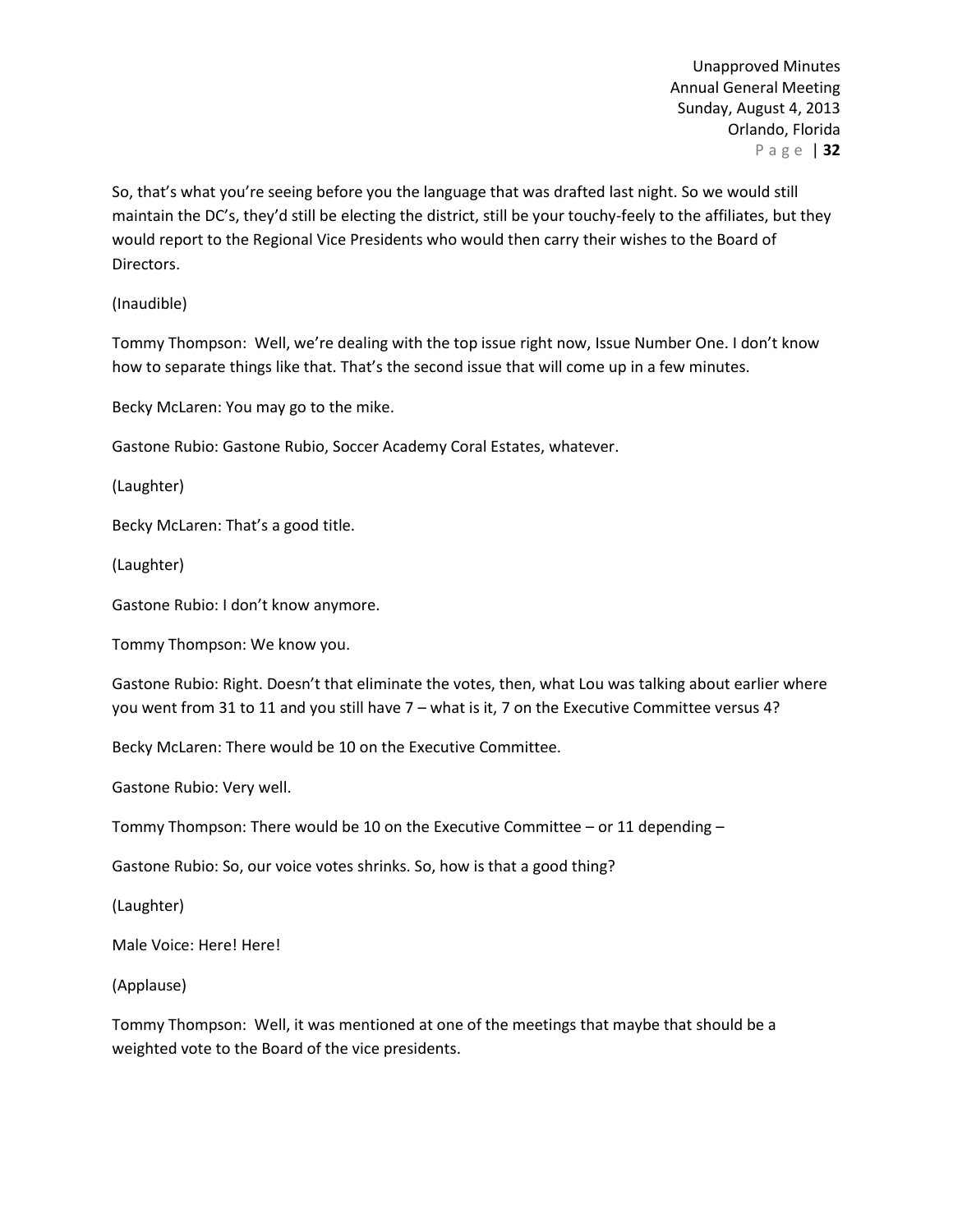But, again, that's - we had a lot of ideas thrown out yesterday and the last couple, three days. That's why I wanted to table it so we could get all these ideas back into one package, but that didn't go away.

So, the gentleman over here.

Joe Grammer: Joe Grammer, DC D4. I move to sever – this is the only proposal we've got that has two rules in one proposal. I move to sever the  $3. -3007.2$  and  $3.01 - 3.1$  for discussion and vote. One is about the registrar and one is about the Board of Directors. We should take those two issues up separately.

Tommy Thompson: Okay, let's get through the discussion and then we'll get to the proposal to put before everybody so we don't do it in pieces.

I think Marco is next and then Mary.

Marco Ortega: Good Morning. I'm here with Linda Sorter and Lucia Vargas and myself, Marco Ortega. We're the DC's for Region A and we're absolutely against this rule.

The DC's are the main source of customer service, the outlets that the organization has with the affiliates. This organization is based on the membership and the children that, you know, are members of FYSA. We're their outlet, we're their voice.

Reducing the voting as far as the Board of Directors, we're going from, I believe, a 6 to 1 reduction. I don't believe that, you know, that the membership is looking for a touchy-feely type of relationship with their DC's. What the membership wants out of their DC's is the communication, the support, the help. It's not about - you know, it's more than touchy-feely.

And a lot of subjects were touched on, not only at the rule changes workshop, but at our own Region A roundtable. One of the reasons why this is being proposed is to streamline. You know, we live at an age with lots of advantages with technology.

Another, you know – another – another topic or another issue that was brought up is that at this – for example, at this particular Board of Directors meeting there was some of the DC's absent.

But, I'd like to see the tendencies of not this last meeting, but a couple, you know, count four, five, six meetings and see how many of the DC's were there present and said their voice as far as what the membership felt. We were challenged to speak –

Tommy Thompson: Do you want me to address that question for you? You asked a question as to how many were there.

Marco Ortega: I just want to try to finish and then –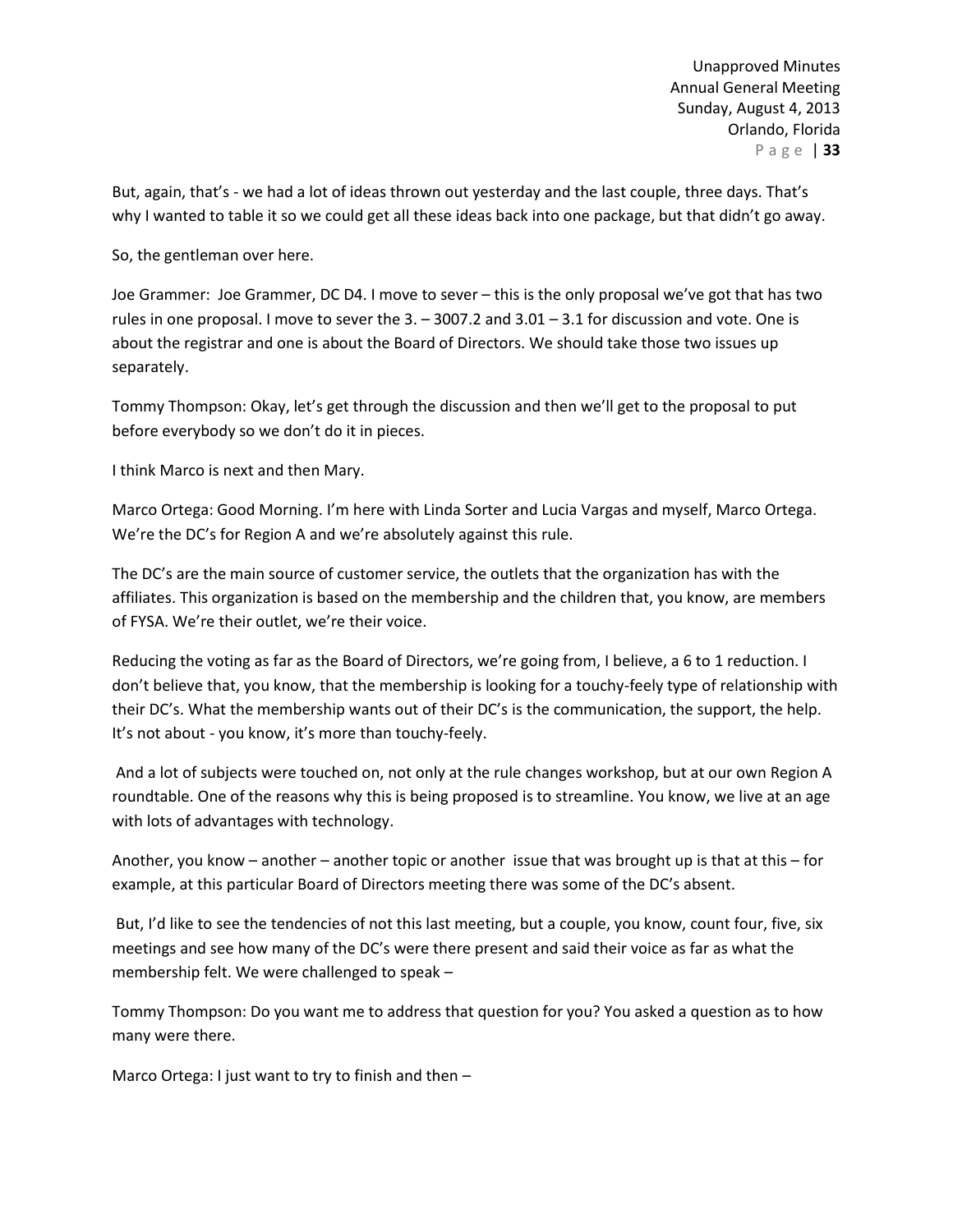Tommy Thompson: Okay.

Marco Ortega: Thank you. We were told to stand up and speak. We were told that, you know, as far as what you perceived as a Board approval of this rule, we can say together here that, you know, that's not what we felt was said at the Board meeting. What we felt was that this rule was going to be presented at the AGM and with all due respect, it was going to be presented with that approval or without it.

If you truly care about what the work of the DC's, what these people have done over the years and what they've been able to express as far as the upcoming officers, Tommy, Marino, Lou, the VP's, they all started out as DC's. They learned the structure, they learned the procedures as far as how FYSA is runned and what those – what the primary concerns and needs of the membership is.

You're eliminating a position where basically that contact with the membership is going to be gone. So, when those people, the future officers, get up to the VP's, the President's position, they will no longer have that exposure with the membership.

I just want to say to our Region, thank you for giving us the opportunity to serve. And if you have something to say – if you have something, you know, positive or negative, stand up and say it. If you're unhappy with how things are being done, stand up and say it. Don't stay quiet because by staying quiet, nothing will happen. Stand up and speak, at least that's what I was told to do.

# (Applause)

Tommy Thompson: All right, let me just address a couple of your questions.

You asked about the DC's and their participation in the last – the only thing I know is the last two Board meetings. At the recent Board Meeting that was held on Friday there are 21 DC's, 7 of them were not present or represented by a proxy. So, a third of them were not here or by proxy.

At the vote in January there was 26 votes on this subject. There are 33 members of the Board of Directors. So, by simple logic you can find another 7 were not at the meeting, or another third of the DC's failed to show up or have a proxy at the January Board meeting.

So, that was – you asked the question, so I'm just answering it. I can't go back further than that because I don't know, but I remember those two.

# Barry?

Barry Witlin: Barry Witlin, South Florida United. I have a question.

My concern with this approach is that the Regions lose a lot of their voting power and the Executive Committee, the Executive Board gains a lot more power. So – and I understand the concurrent issue as to it's more difficult to run an organization with 31 people on it.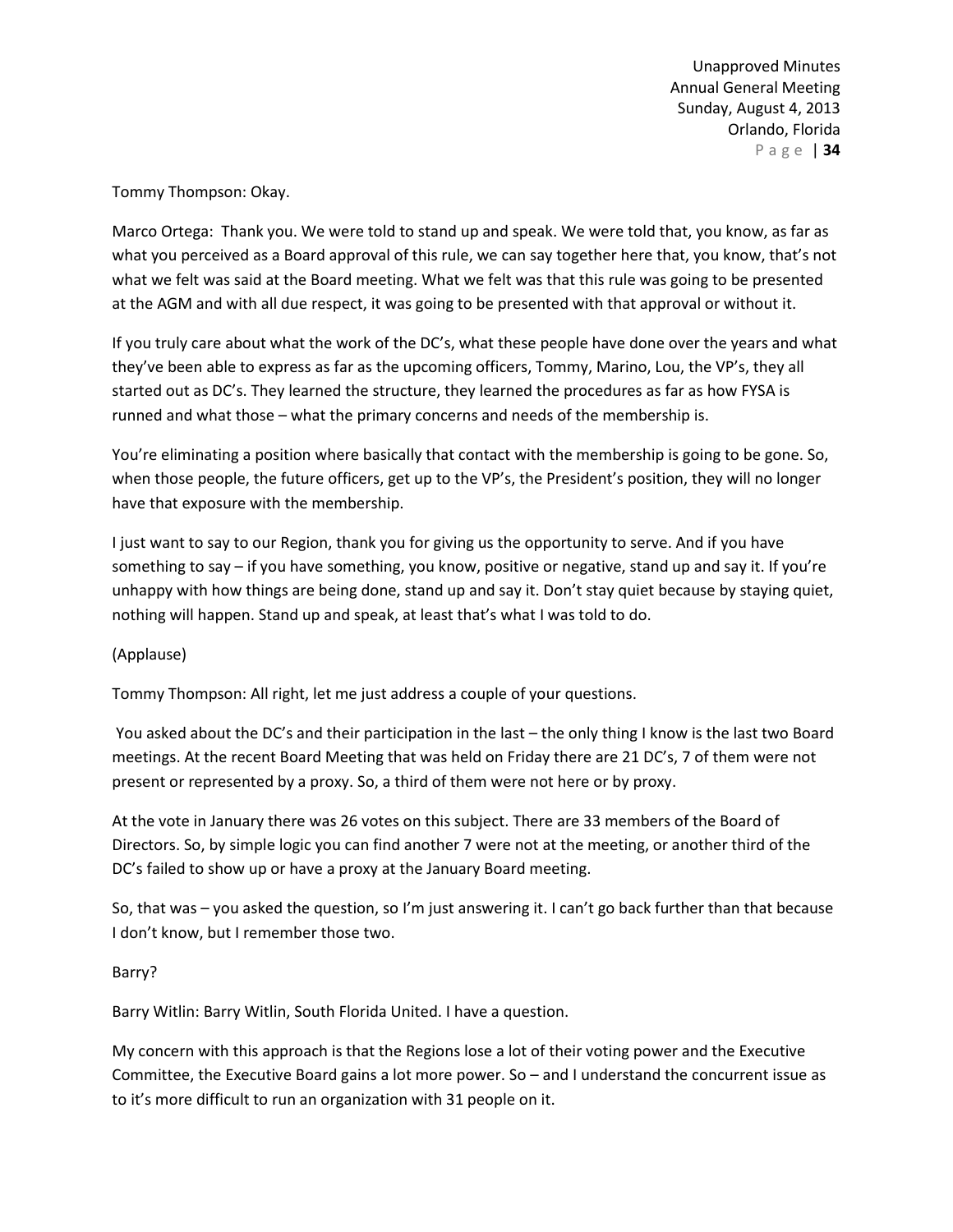My question is: Is the concern the amount of votes that each Region would have, or the fact that you need – that 31 people would be on the Board? Because you can do the voting by representation based on registration where each Region has a number of votes based upon the number of registrants in FYSA, while eliminating the amount of people that'd be casting those votes and make it easier for the Board to work as a unit.

Tommy Thompson: There was never any discussions about weighted voting, voting worry about that the Regions would lose their DC votes because they're basically considered – even if the DC's were going to get any extra votes. I don't think that was ever part of the conversation.

That's why I think if it's something that we think is important to wait the vote based on the Regional, whether it's by registrations, by the number of DC's, whatever it is. That's why we need to go back and come back later with a better proposal because we're getting a lot of good input here that we didn't have that didn't come forth in the January Board meeting and it didn't come forth at the meeting on Friday. But, it's coming forth from the membership as we meet with you guys and the Rules Committee and talking in the street and the Region A roundtables. A lot of things are being brought up now that have not been brought up before and realize when you draft something you're not going to get all the options, you're not going to come up with every scenario.

Your idea of weighted based on registrations in the Regions to give the Regional Vice Presidents a weighted vote, it's worth consideration, but I don't want to run to a rash decision today that doesn't address – come back with the best proposal for this Organization. That's the point.

Yes, over here.

Male Speaker (Unnamed): Tommy, I wanted to talk about to 3.1. If everybody is still talking about the DC part of it, I'll wait and – if we're going to sever those two issues, I'll talk at that time.

Tommy Thompson: Yep.

Male Speaker (Unnamed) Okay.

Tommy Thompson. I think Miguel is up first.

Miguel Denney: Miguel Denney, DC from C5.

(Applause)

Tommy Thompson: He hasn't said anything yet, Lou.

Miguel Denney: Some – a DC from Region A mentioned that we learn this system from volunteering as ADC's, DC's and we do so much for our – for our neighborhood clubs, our community clubs.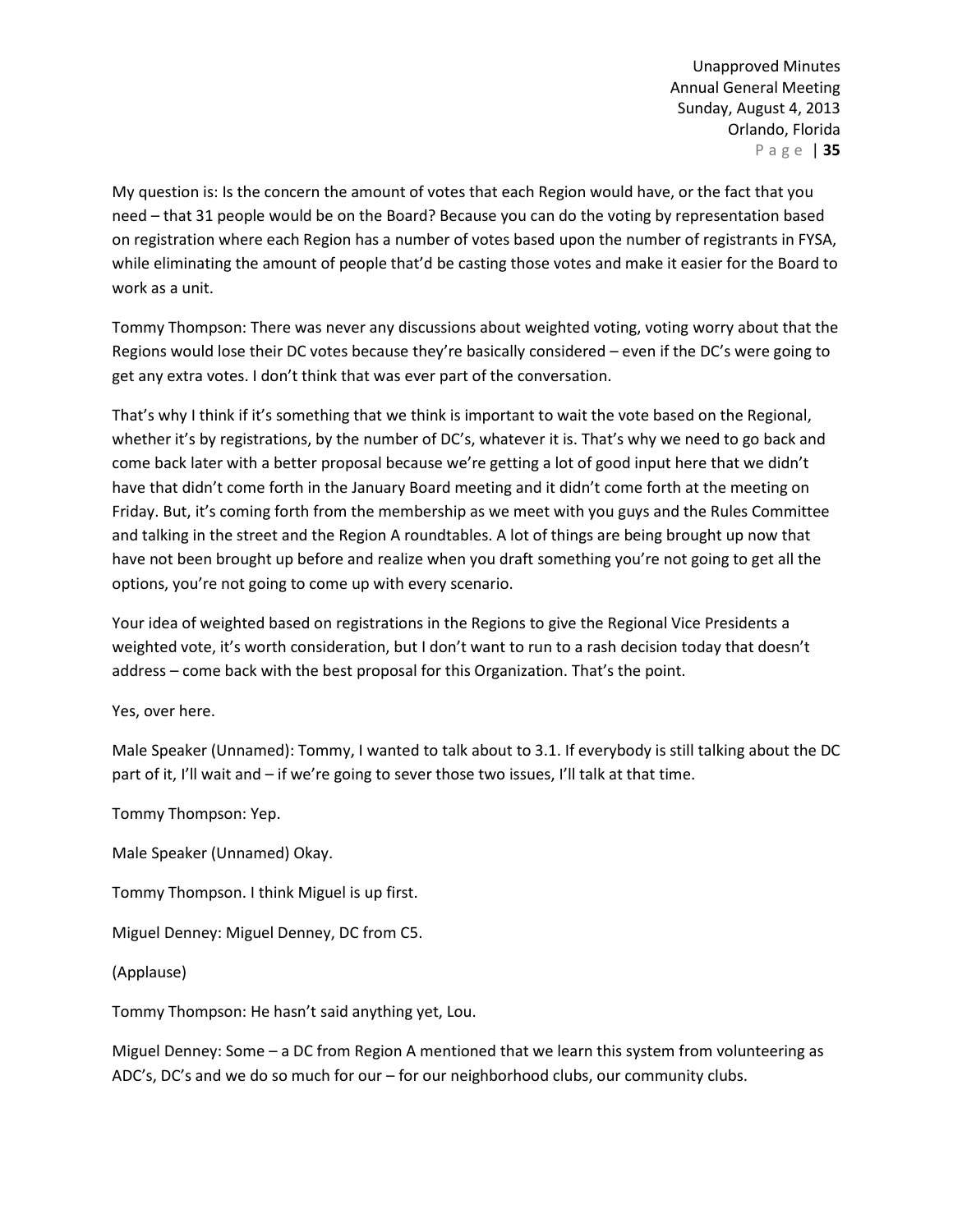One of the things that we always took pride in is representing their voice, what their concerns are to bring to this – to this - to the Board meeting.

And if I get it right, you're sending me back home to tell my – my affiliates that they don't need me anymore, there's a better thing in place. And I don't think – we take great pleasure in doing that. We want to make sure that all our clubs are – has a voice at the Board meeting and we think it's important to keep our DC's and keep bringing in DC's to keep this Organization alive.

We - we've – we've – like you mentioned, most of you up at that table were a DC at one point. So, the times has changed where we don't, as you keep mentioning, that the – we don't sign anything and pass it anymore. But we have to empower our DC's, get them Got Soccer – Got Soccer educated. Let them – empower them to help do more for their Regions and keep their voice for the smaller clubs.

Most clubs as I spoke to some people this weekend, they're big enough, they can handle their own business. But, there are clubs out there who needs that personal relationship to keep them going. And I think that's how important we are and it's – and they do need a voice at the meeting. I don't think we should take that away from them.

Tommy Thompson: Okay.

(Applause)

Tommy Thompson: Go ahead.

Mike Webber: Mike Webber, South Florida United. My first comment is, is everyone on the Board has been a DC at one time. But, my only comment is, is that if we table this issue, I do not want to see it tabled until January because I would like to have a say on this. If we do table it, I would like to see it tabled until next year's AGM so that we all have a say on it.

Tommy Thompson: Well, Mike, you misunderstood that. I was tabling it back to the January Board of Director's meeting. It'll still have to come back to this organization next year at this AGM.

Mike Webber: Okay, thank you. I just got the impression that it was –

Tommy Thompson: No.

Mike Webber: – going to be decided on by the Board.

Tommy Thompson: Remember, everything the Board of Directors does or the EC does has to be affirmed by this body, so that anything we do comes back before you.

Mike Webber: Okay. I just want to make sure that if it does get tabled that we all get a say on it.

Tommy Thompson: Next August we'll be having this conversation –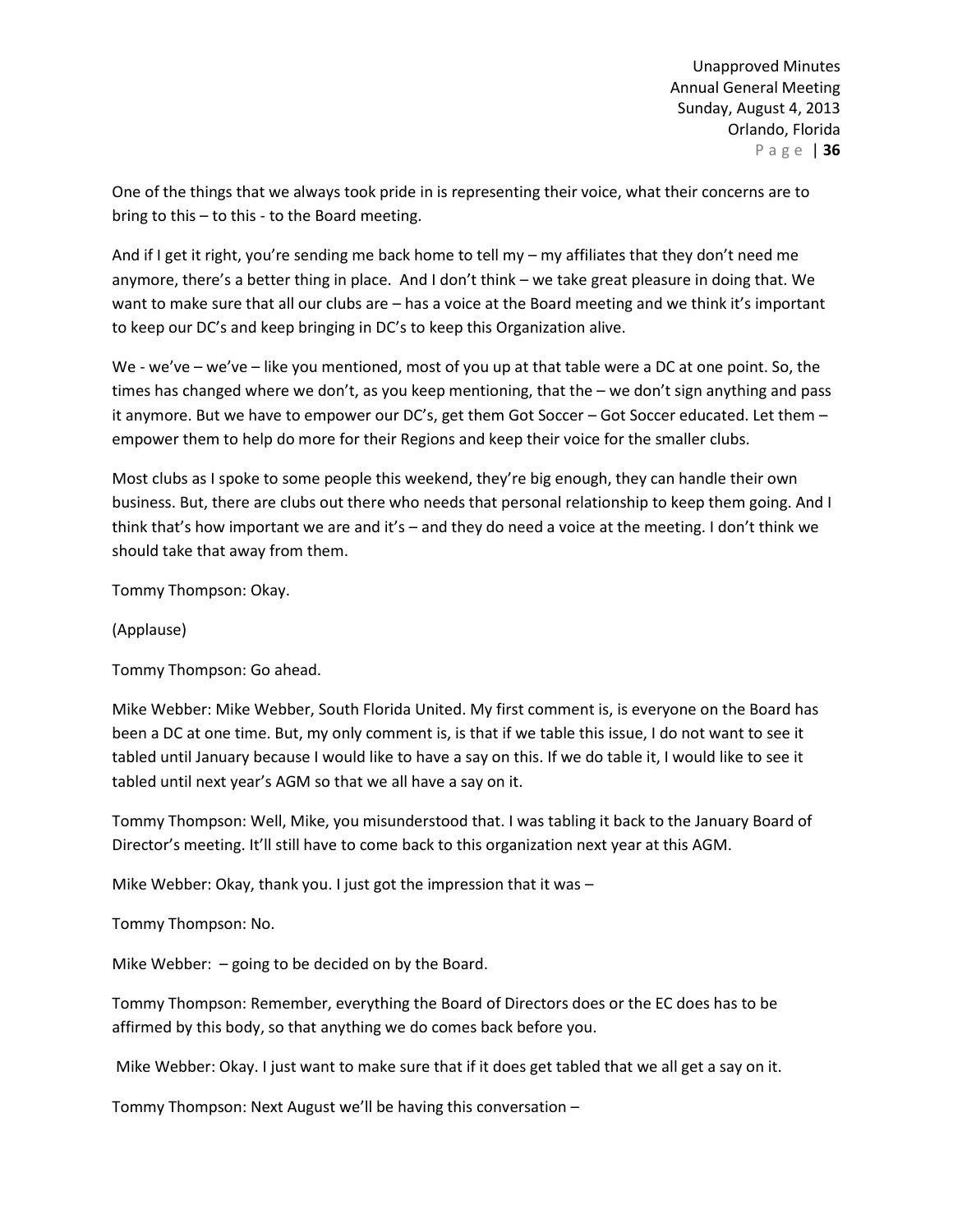Mike Webber: I get it.

Tommy Thompson: - hopefully with an agreement out there that everybody has looked at, supports and is ready to do or not ready to do. But, I mean, for example, in January if the Board of Directors said we don't want to do anything about this, we want to leave it just as it is, we'll stay just like we are.

Mike Webber: Thank you.

Robert Baldwin: Robert Baldwin with Melbourne United. I have a couple of things. First of all, you were talking earlier, there was some discussion about the attendance levels of the various DC's.

I think that would be great information for you guys to push back out to us because if our DC's aren't there and we don't know it, I'm sure we could go find it in the Minutes once they're approved at the next meeting, but then, it's – there's a latency effect there. So, if you guys could do a better job communicating out to us how our people are doing in attendance and in representing us, that would be great information for us to have. And I'm sure that's an easy thing to push out.

The second point I was going to make is that I hope that  $-1$  mean, there's tons of technology out there today. I mean, even our league has begun having every other meeting by phone. You know, there's tons of – you can use Go To Meetings, WebX, there's lots of ways for us to communicate. And I would just encourage – I mean, you guys are a big organization with millions of dollars in the bank, so, certainly it's not a resource shortage. I'd like to see you spend some money to try and solicit input, you know, through, you know, monthly webinars or round tables, you know, town hall type meetings so that we don't wait to hear feedback from people, you know, at the – two days before or the day before the AGM vote. I think you could get a better feel for where people are on issues and have more of that input so that when you come here it's almost a rubber stamp. I mean, a lot of the motions got approved in that manner. But, you know, for the ones that are a little bit hairier I think it would be easy for you to solicit input even from - directly from the member clubs themselves. Thanks.

Kathleen Shelton: Kathleen Shelton, Charger Soccer Club.

Now, I go back to Black Watch, I've been around for a lot of years. The DC role is critical, just critical to the masses, the clubs, your affiliates. It's critical for information, education and representation. Over the years I've seen really terrific DC's, a lot of them sitting right here. I've also seen not so good DC's.

This year I have received one e-mail of information, one, that's from – that's – that's for everything. And it was about it's time for you to renew your affiliation. That's it.

I have other clubs that call me asking for help on where do I find this and what about that, because a lot of the smaller clubs have their volunteer boards and all of a sudden you get a new registrar or a new VP on a Board and they don't know.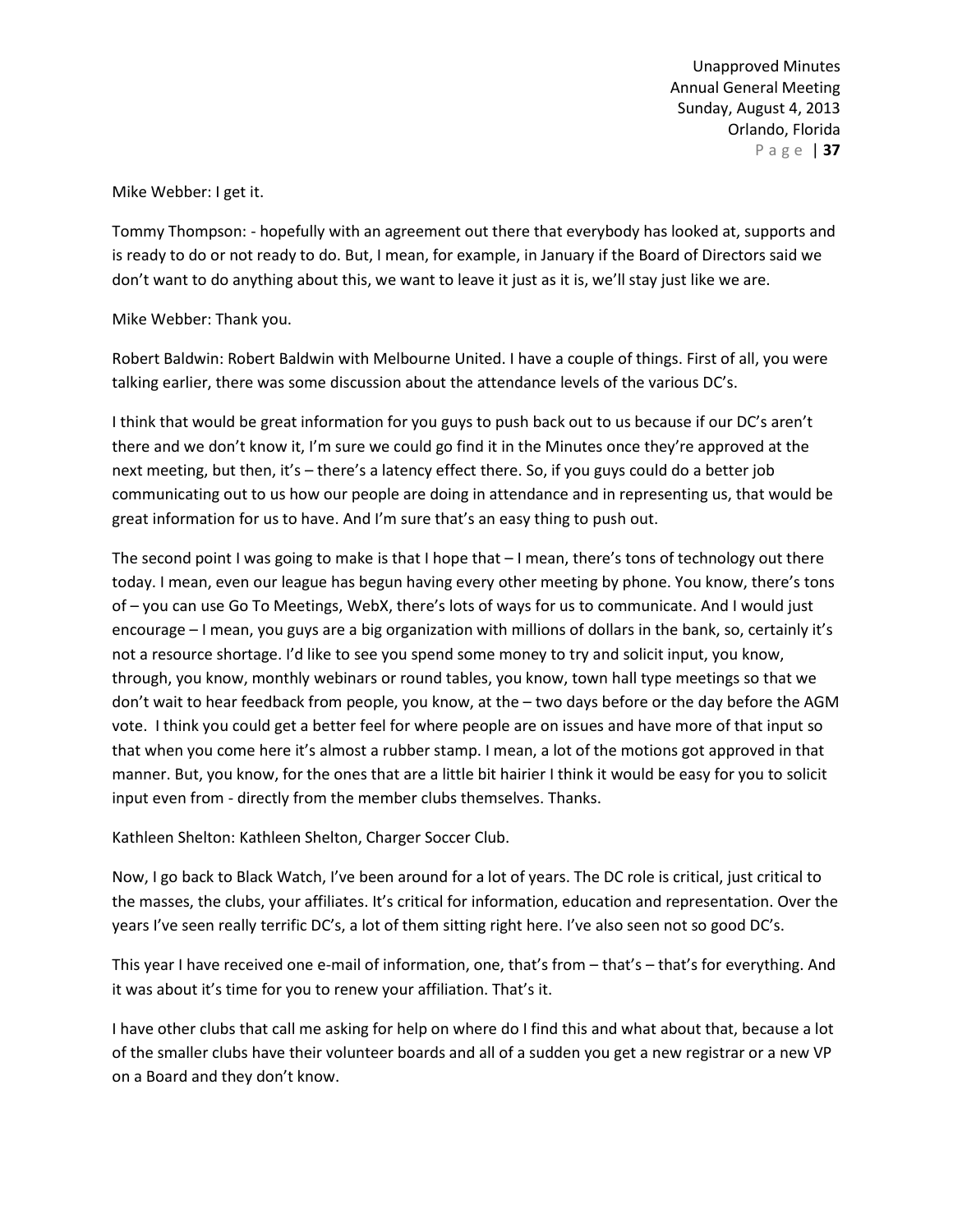And if they don't have the DC's that they can go to, educated, knowledgeable DC's that communicate with them and are there for them, they can't do anything. And that's the – luckily I've been around for a long time so I know at least where to get the information if I don't know it myself and a lot of things I know. I'll call Dave, you know, we have no trouble with that.

But, the smaller clubs with new people just coming up, they don't have the DC's to hear from, learn from and then communicate up, then you're not hearing the whole picture.

### (Applause)

Marcus Fernandez: Marcus Fernandez, Southern Soccer Coalition. At this time I wanted to address the issue of Executive Board voting on things and going back to the membership for authorization or confirmation or whatever.

Last year after this – after last year's AGM the Executive Board voted to implement the requirement to have five games for State qualification.

Tommy Thompson: No, no, that's a State Cup Committee rule.

Marcus Fernandez: But it was voted – regardless of the committee, most teams already had declared in June or July where they were going to participate in. It didn't come up at the AGM and then after the Executive Board in September it was a requirement to add additional games in order to qualify for State Cup. It didn't come through the membership, it was actually pushed through the Rules, okay, and it wasn't added - highlighted that it was changed. So, it was basically slipped through the Rules.

Tommy Thompson: As a point of clarification, the rules for State Cup are not voted on by the EC or the Board of Directors. That came from the Competition Committee and they did the rules for State Cup. We did not do that, Fernandez.

Marcus Fernandez: And who does the Competition Committee report to?

Tommy Thompson: Do you want to address that, Sandy?

Sandy Parker: Well, I'll take a point of clarification that there was a recommendation that came from the Competition Committee that was not in full agreement with everybody and it was not a recommendation of mine. And it was – the Rules of Competition were approved by the EC and it was on a phone call.

The Competition Committee meets after we get the qualifications from Regional Championships and National Championships and make recommendations related to that. After the FSP ruling was passed at this AGM last year that's why the Rules went back and readdressed to ensure that our teams that were participating in our competitions, were the ones who are going to be competing in our State Cups and with proper advantage.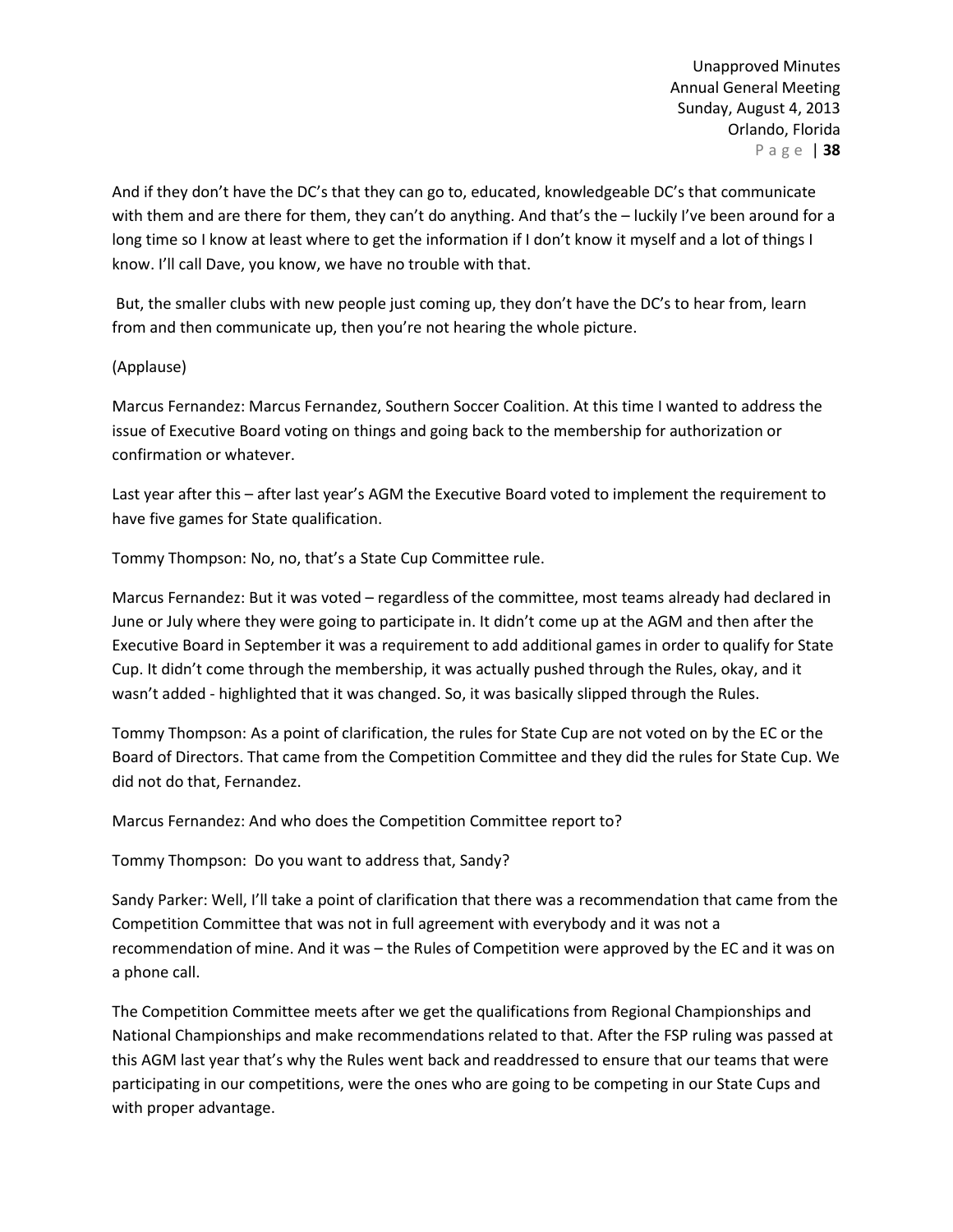The Rules were published and communicated to all when they were approved. And as I indicated, it was not a unanimous recommendation but they were approved and the Rules of Competition were approved by the EC.

Marcus Fernandez: They were approved by the EC. Okay, so, they were approved by the EC but not by the membership. In other words, this is what I'm getting at, that the Executive membership can approve things that the membership, the general membership, does not – is not aware of.

As a matter of fact, the Rules and that specific change, okay – in other words, the National Championship series requires you to have – participate in a league with four different teams, play at least three different games. The FYSA Executive Committee approved to increase that to at least five games after other teams had participated in it and after the AGM last year so it was not even brought up to the AG – to the membership because it was a Rule of competition, not an FYSA rule. There' a big difference.

Rules of Competitions does not get approved, just like any other tournament that has Rules of Competitions are not approved by the Body.

Tommy Thompson: And you think that's fair?

Marcus Fernandez: I'm not saying whether it's fair or not, but not in any of our Rules or Bylaws it dictates the Rules of Competition. That's a separate issue.

Okay, I understand that, I'm just pointing out - and I know that's not the topic here but I'm just pointing and addressing Tommy's comment that it's going to be brought to the AGM.

I understand that you're telling me about the Rules of Competition versus an FYSA Rule. But, I think the membership regards of Rules of competition. You can't start a race and then change the rules while the race is going on. Okay?

Tommy Thompson: Okay.

Marcus Fernandez: But, that has nothing to do with the DC's or the Board of Directors or anything like that. That's the Rules Competition, that's – okay.

Tommy Thompson: Okay. The gentleman over there.

Randy B (?): Randy B (?), Florida Juniors. You know, this is supposed to be our organization and I heard Tommy say well, this is the first time we got any feedback. Well, when were we asked? Because I don't remember our Board ever being asked anything about this. I mean, today this wasn't a surprise because our DC informed us a little bit about what was going on. But I don't remember getting anything.

Tommy Thompson: Well, all I can tell you is at the January Board Meeting, your DC hopefully was there.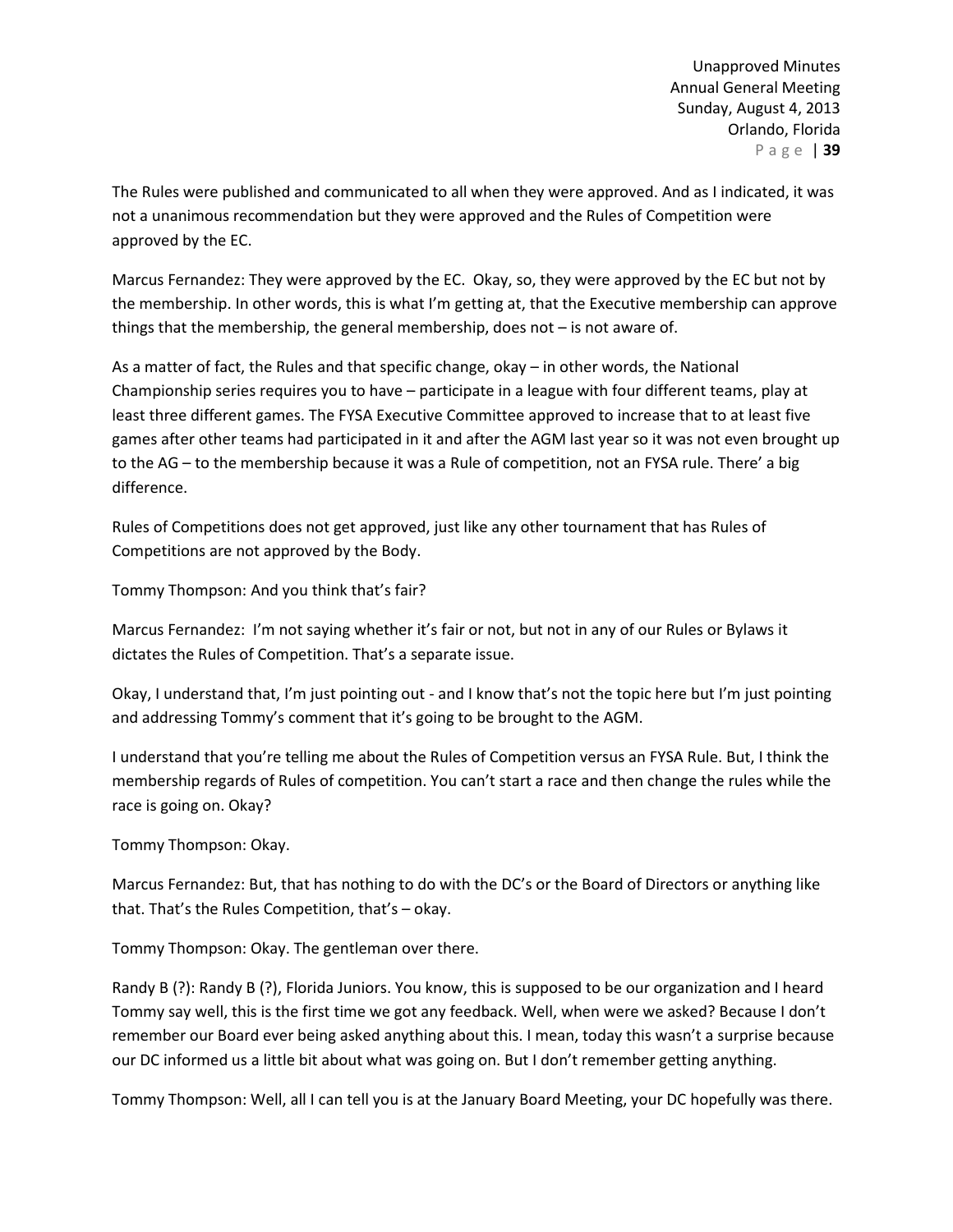Randy B (?): He was.

Tommy Thompson: He was there. Did he communicate back to you after that about what we did in January?

Randy B (?): Yes. Yes, but we haven't heard anything from you all.

Tommy Thompson: Well, he - he's on the Board.

Randy B (?): I understand that, he's on the Board but there was no – that I know of, there was no- there was some – there was some information we received on line, but again, I mean, where was the mechanism put in place for us to feed back to you to tell you we liked stuff or we didn't like stuff?

Tommy Thompson: I'll tell you where the feedback was. I went to the Region's AGM and presented the proposal.

Randy B (?): Okay, that's one. Did Region A get the same treatment?

Tommy Thompson: Yes.

Randy B (?): Did Region B get the same treatment?

Tommy Thompson: I did not go to Region B but I had a representative there at Region B. So, we went to your meeting and I walked up - I stayed there for an hour presenting this. Were you there at the meeting?

Randy B (?): No, but our DC was there.

Tommy Thompson: I was there for an hour and when I left there anybody that had any questions was asked any questions and I answered every question that was asked. I don't know how much more you want me to do. I went to that meeting there, Miguel had the information to communicate to you guys.

I went to Region A's meeting and did the same thing, right, listened to any questions anybody had on the proposal, explained it as best as I could at those two meetings. I did not go to Region B, but Alice did represent us at Region B.

Randy B (?): Okay. Okay. And the last thing is if we've got a problem with DC's which I keep hearing DC's don't show up at meetings, and one thing or another, maybe we need to hold VP's responsible for the DC's. If they aren't showing up maybe the VP's need to be contacting their DC's and asking them why aren't they there, what's going on, how can I help you if you have to be at a business meeting or you're out of town and you can't be at that meeting, how can I represent you as a DC at this meeting at this upcoming meeting, then nobody will be absent.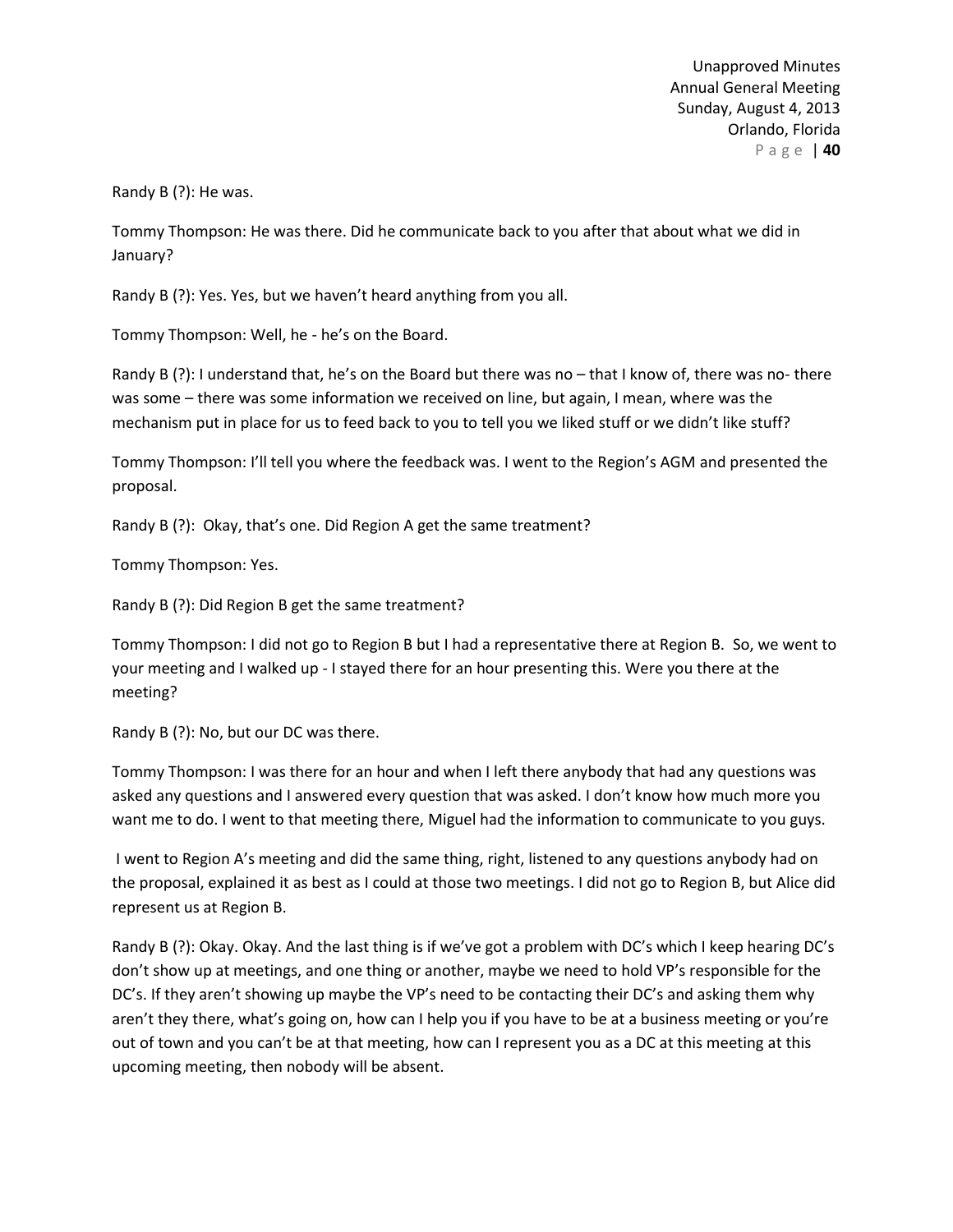Tommy Thompson: I'm not arguing your points at all. The point of the restructure was not, per se, just to get rid of DC's. It was a reorganization of the structure of FYSA that what we felt – or when I presented I felt, and the Board approved, what the organization needed to look like moving forward, a more lean mean reactive organization.

That's what it was put for, not to get rid of DC's because we keep bashing DC's because they didn't show up for meetings or anything like that. But people have asked those questions so I did - I wasn't going to bring up that seven DC's didn't show up on Friday, but the question was asked so I put it – I answered the question.

If you're not getting information from your DC's the first thing you need to do is complain to your DC or to your Regional VP who comes to the Board of Directors with the issue.

You can see in the Rules there once a DC is elected there's a procedure to get rid of them if you want to get rid of one or replace one that's not doing the job at the local area or you don't elect him in two years. So, that's the point. But this whole process was not to necessarily just to get rid of the DC's.

Randy B (?): But again, that's contact to the VP's to the – outreach to the clubs. I mean, the VP's should know which DC's are doing their job and which are not< I would think.

Tommy Thompson: That's a Regional issue.

Randy B (?): Okay.

Tommy Thompson: If you look at my proposal up here it would move the DC's down to the Regional level under the direction of the Regional Vice Presidents, give them more Regional issue rather than the State up here trying to get everybody –

Randy B (?): This was drafted last night? This was drafted last night?

Tommy Thompson: This was drafted last night after the meetings yesterday afternoon. That's why I don't want to have a rash decision today one way or the other. I want it to come back with a decision that everybody has thought about, talked about, discussed and then we'll do what's best for the Organization.

Lou Confessore: I'd like to call the question on your original motion.

Male Member: I so move.

Male Member: Second.

Marino Torrens: It was seconded by who? Whoever seconded it has got to come up to the microphone, please, so we can have it in the Minutes.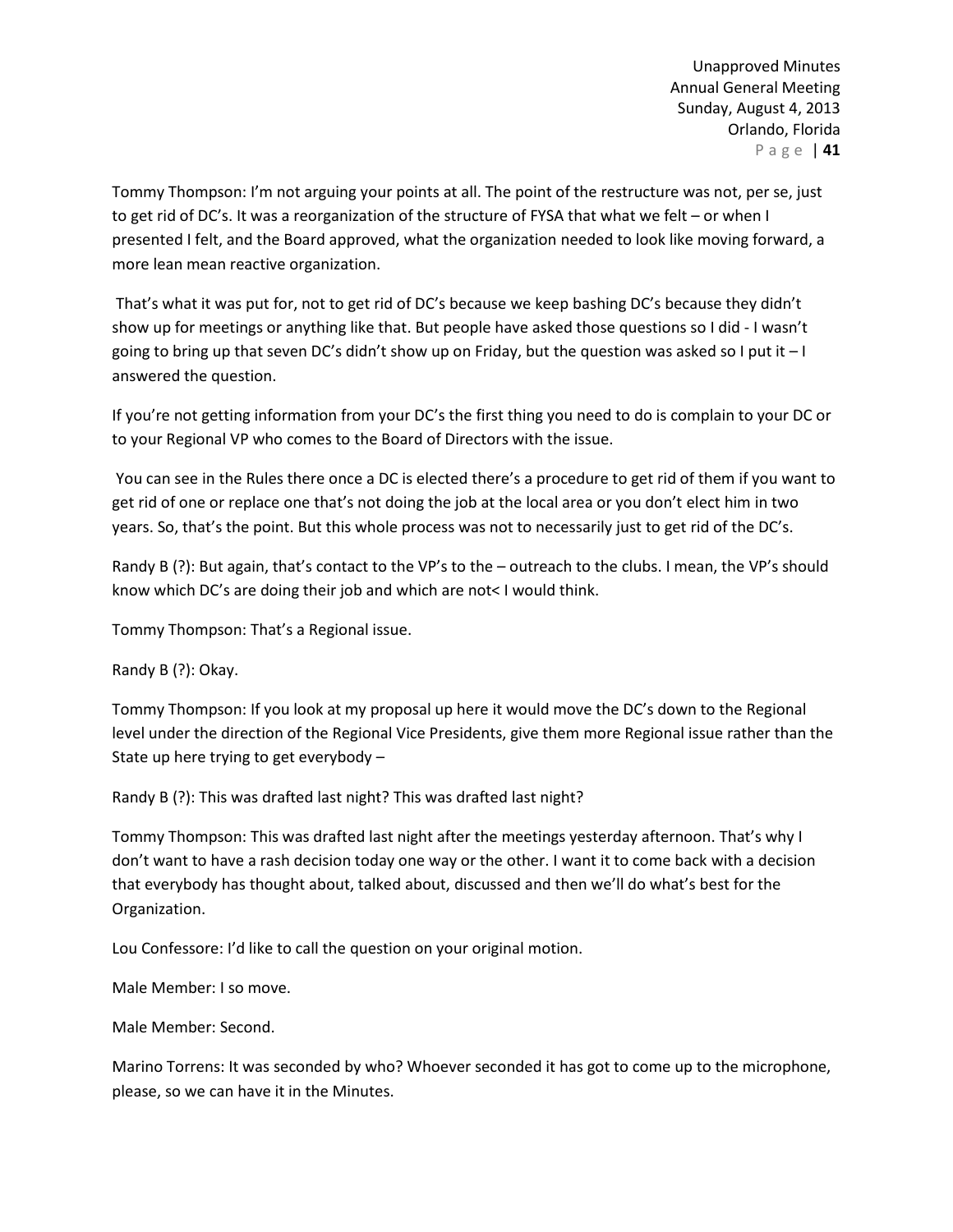Joe Grammer: Are we going to sever these two or can we talk about the other part of that motion?

Marino Torrens: Well, the vote has been called.

Joe Grammer: Well, I came up earlier saying I wanted to talk about the Registrar Motion.

Male Member: Move the question to vote.

Male Member: Second the Motion to move the question to vote.

Tommy Thompson: You want to move the question on the original proposal as – with no amendments?

Male Member: On the original motion.

Tommy Thompson: On the original Motion. Well, there was a discussion that the gentleman did want to talk about the Registrar question. So, can we deal with that first? Lou?

Lou Confessore: When you put this back out, we were talking about withdrawing this and then you said that you would like for us – or someone came up and asked if we could discuss it first and then we started discussing it. And what I'm saying now is we're done discussing this.

I would like to call the question so that if it is defeated you can do what you wanted to do in appointing a committee or discussing it and bringing it back. But, this whole discussion would be at an end and we would start over again in your January meeting with – whether you decide to appoint a committee to restructure this thing or - by defeating the original Motion, does that mean that we're telling you that we don't want you to go –

Female Speaker: No.

Lou Confessore: - into restructure? No. I just want to end this discussion.

(Laughter and Applause)

Tommy Thompson: Okay. I tried to do that by tabling it but we decided we wanted to discuss it. Now we've discussed it for about an hour. So, the question has been called, I can guarantee right now we might as well pull out Ballot B.

(Many voices speaking at the same time)

Marino Torrens: Time for the vote. The Motion on the floor was to – the Motion was made to approve this as it is.

Tommy Thompson: Right.

Marino Torrens: And it was seconded. That's what we voted on.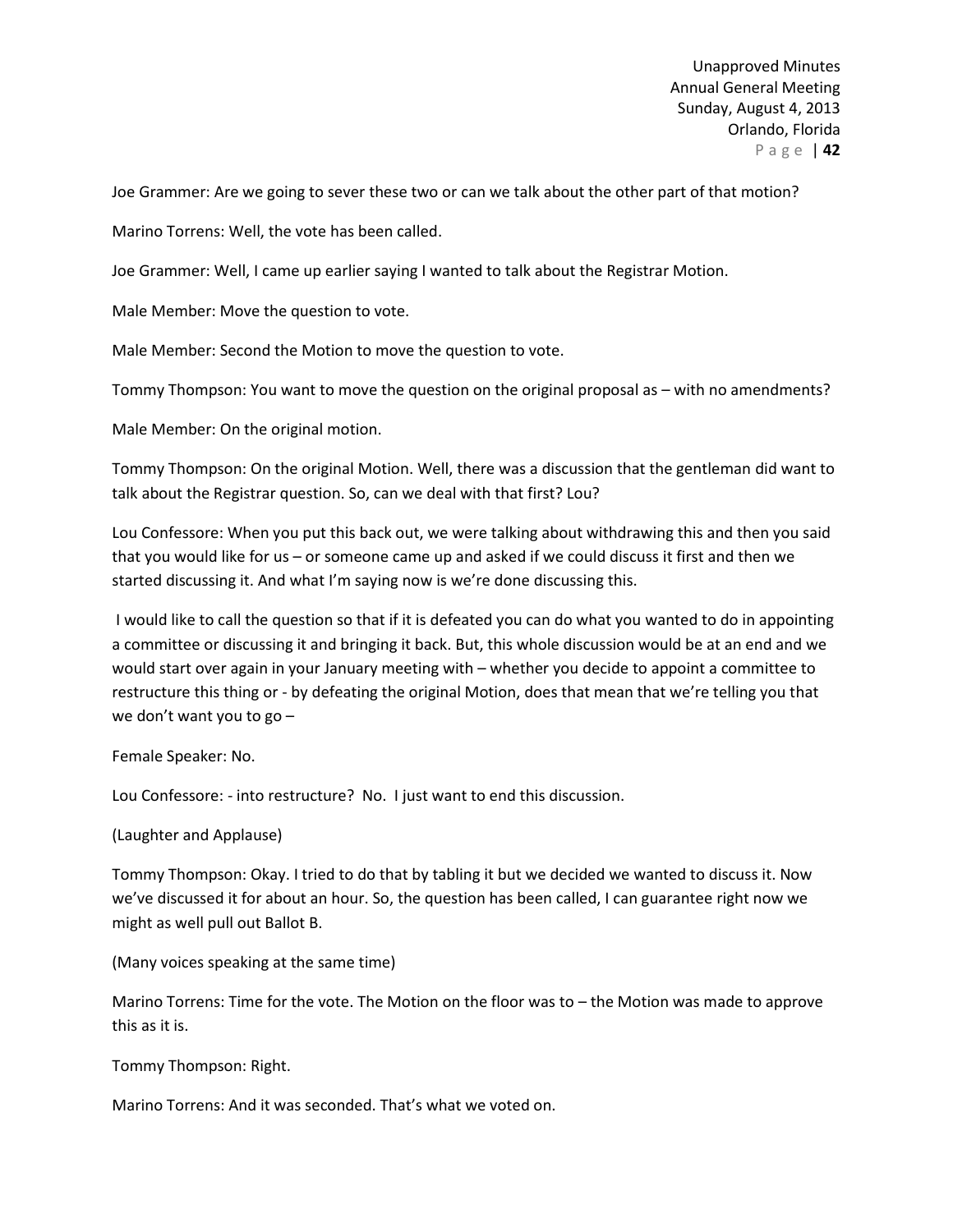Male Speaker (Unnamed): No, that that.

Marino Torrens: No, not that.

Tommy Thompson: Take this down, Cody. Point of order, the Motion on the floor is to move the vote.

Marino Torrens: Right.

Tommy Thompson: But it has to be voted on first.

Marino Torrens: Uh-huh.

Tommy Thompson: If that Motion is approved -

Becky McLaren: If you call the question, you vote on the Motion. You don't have to vote on calling his question.

Marino Torrens: Somebody called it so we've got to vote on it.

Tommy Thompson: I'm not Robert's Rule of Order, guys, so I don't know.

Becky McLaren: When you call the question you don't have to vote on calling the question.

Marino Torrens: Yes.

Tommy Thompson: So, the three of you have called to close the debate or whatever you have to do to close this discussion.

Marino Torrens: Go ahead.

Tommy Thompson: All right. All those in favor of the Motion as presented -

Becky McLaren: No –

Marino Torrens: In your books.

Tommy Thompson: Take this down. Take this down. The one I mentioned, that one, is gone. All those in favor of as presented and approved by the Board of Directors signify by saying aye.

Members: (No response)

Tommy Thompson. Okay, that's easy. All those opposed?

Members: Nay.

Tommy Thompson: Okay, we'll come back in January then.